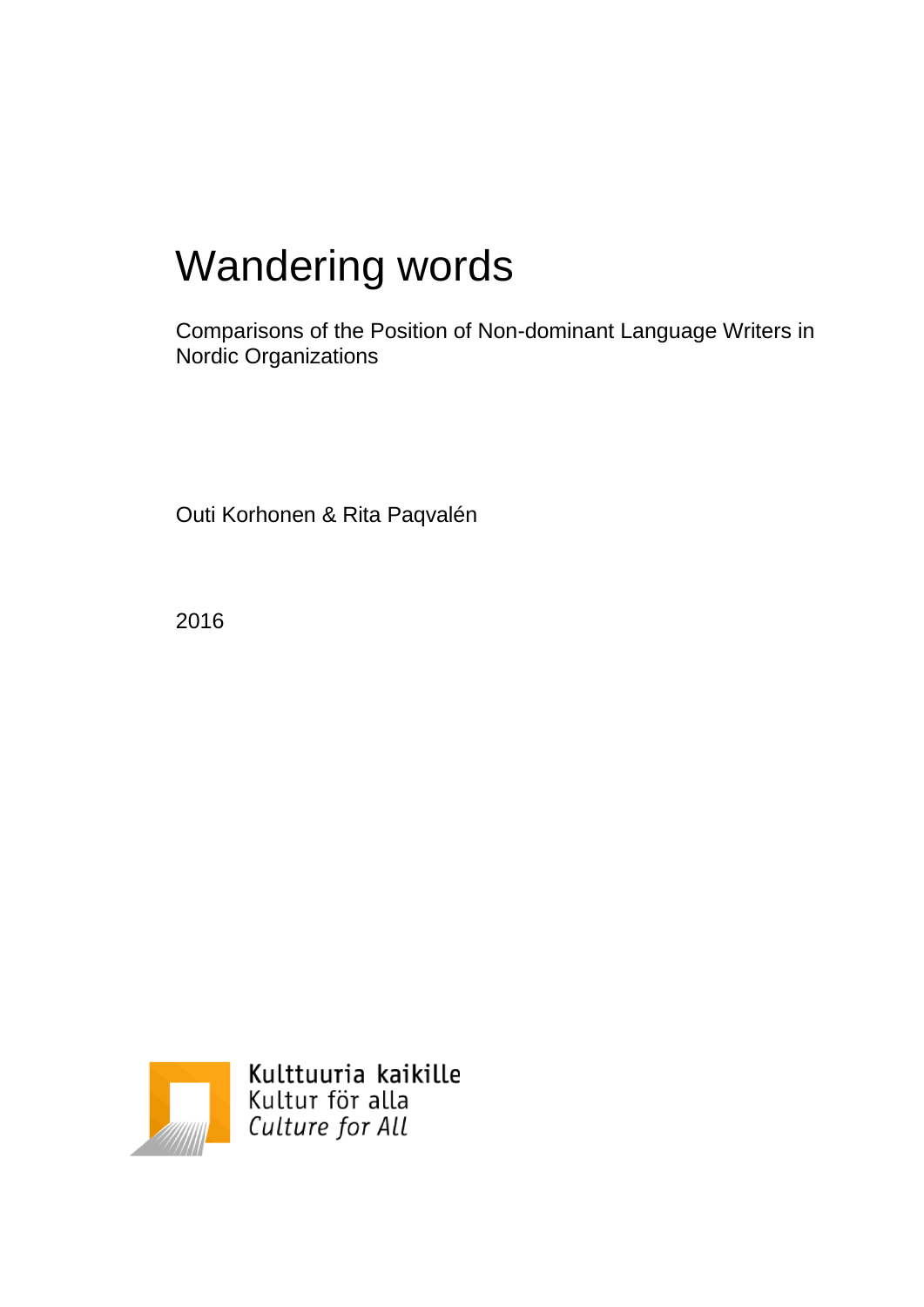sivu 2 / 63



# **Ministry of Education** and Culture

Wandering words. Comparisons of the Position of Non-dominant Language Writers in Nordic Organizations.

Publications of the Culture for All Service 1/2016

**Writers:** Outi Korhonen & Rita Paqvalén **Working group:** Roxana Crisólogo, Outi Korhonen, Rita Paqvalén & Outi Salonlahti **Publisher:** Culture for All Service / Yhdenvertaisen kulttuurin puolesta ry **Proofreader:** Susan Heiskanen

1st edition ISBN (PDF) 978-952-6677-26-2 ISBN (DOC) 978-952-6677-25-5 ISSN 2341-913X

© The Culture for All Service / Yhdenvertaisen kulttuurin puolesta ry and writers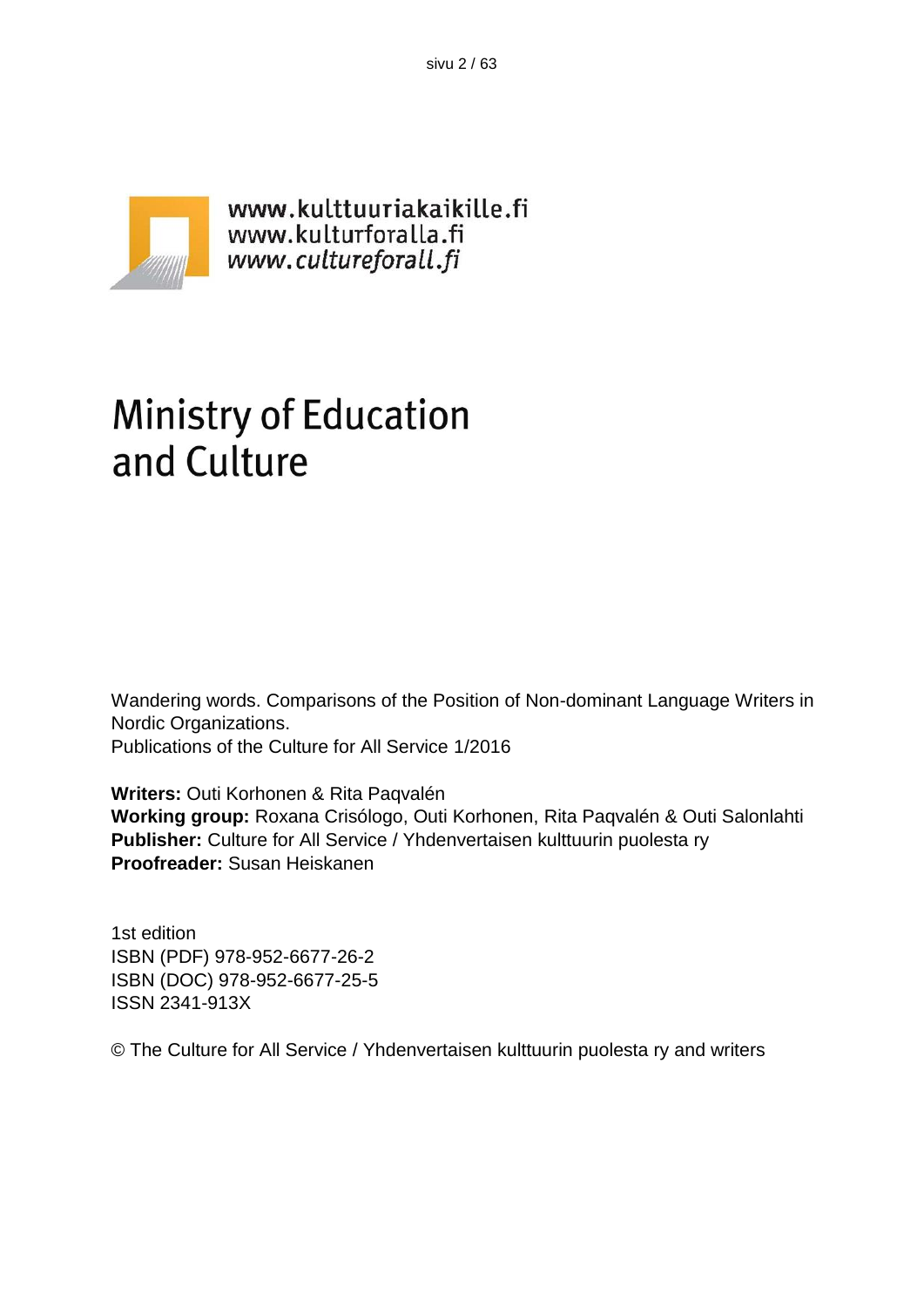## Index

| The hybridization of Nordic literature and the position of the writer 5           |    |
|-----------------------------------------------------------------------------------|----|
|                                                                                   |    |
|                                                                                   |    |
|                                                                                   |    |
| 1. The right of a writer to be evaluated in his or her own language               |    |
|                                                                                   |    |
|                                                                                   |    |
|                                                                                   |    |
|                                                                                   |    |
|                                                                                   |    |
|                                                                                   |    |
|                                                                                   |    |
|                                                                                   |    |
|                                                                                   |    |
|                                                                                   |    |
|                                                                                   |    |
|                                                                                   |    |
|                                                                                   |    |
|                                                                                   |    |
|                                                                                   |    |
| The Union of Finnish Writers and Society of Swedish Authors in Finland 19         |    |
|                                                                                   |    |
|                                                                                   |    |
|                                                                                   |    |
|                                                                                   |    |
| Networks related to the freedom of expression and writers in exile, PEN and ICORN |    |
|                                                                                   | 25 |
|                                                                                   |    |
|                                                                                   |    |
|                                                                                   |    |
|                                                                                   |    |
|                                                                                   |    |
|                                                                                   |    |
|                                                                                   |    |
|                                                                                   |    |
|                                                                                   |    |
|                                                                                   |    |
| Writers' Centre as a subsidy body of the Danish Arts Foundation35                 |    |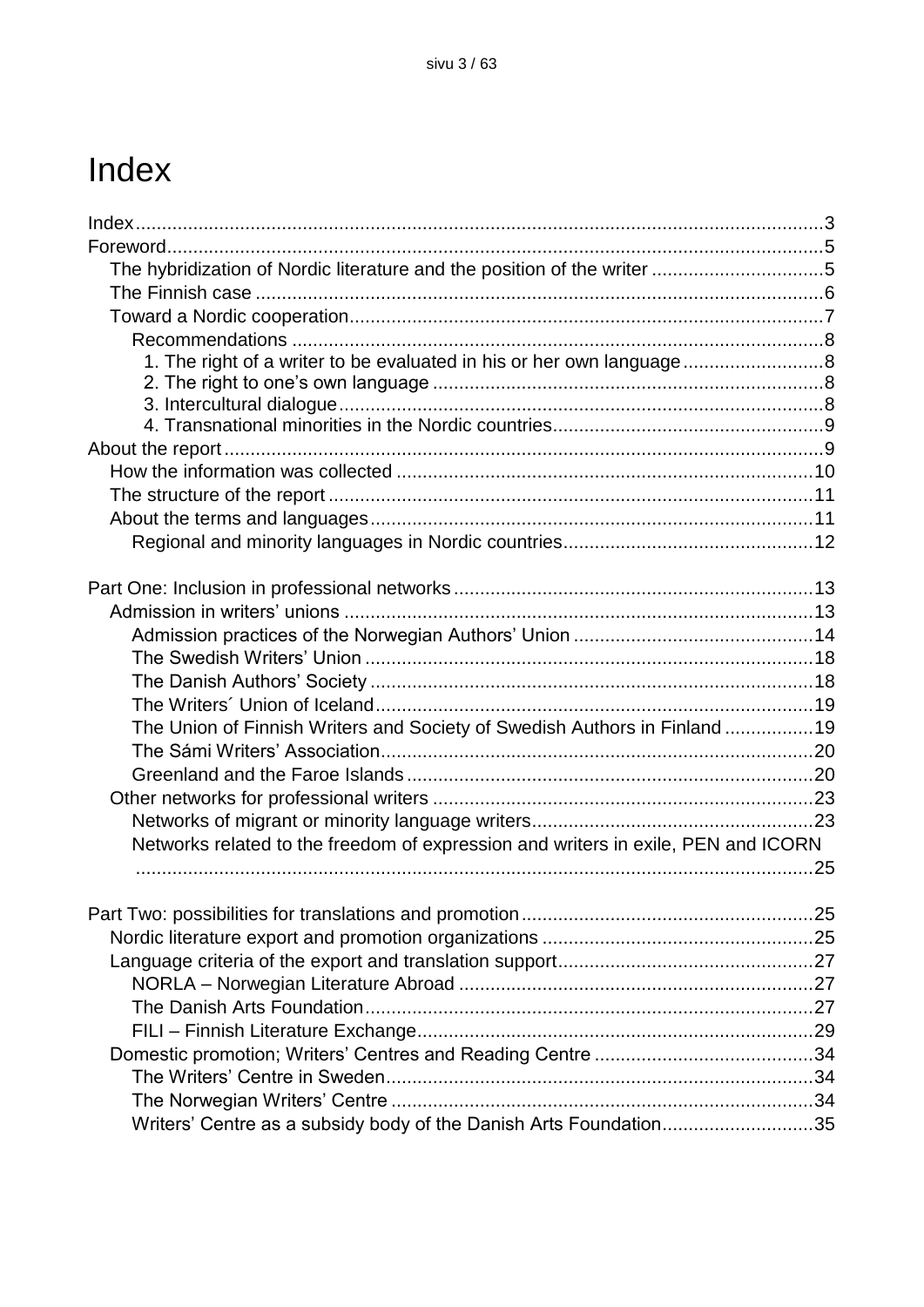| The Swedish Authors' Fund: Grants and lending-based remuneration for individual                                                                                                   |  |
|-----------------------------------------------------------------------------------------------------------------------------------------------------------------------------------|--|
|                                                                                                                                                                                   |  |
|                                                                                                                                                                                   |  |
| Lending Based Remuneration and individually awarded remuneration37<br>The Swedish Arts Council: support for publishing houses, large-scale projects and                           |  |
|                                                                                                                                                                                   |  |
|                                                                                                                                                                                   |  |
|                                                                                                                                                                                   |  |
|                                                                                                                                                                                   |  |
|                                                                                                                                                                                   |  |
| Arts Council Norway's purchasing scheme for newly published books42                                                                                                               |  |
|                                                                                                                                                                                   |  |
| The Danish Agency for Culture and the Danish Arts Foundation 43                                                                                                                   |  |
|                                                                                                                                                                                   |  |
|                                                                                                                                                                                   |  |
|                                                                                                                                                                                   |  |
|                                                                                                                                                                                   |  |
|                                                                                                                                                                                   |  |
|                                                                                                                                                                                   |  |
|                                                                                                                                                                                   |  |
|                                                                                                                                                                                   |  |
|                                                                                                                                                                                   |  |
|                                                                                                                                                                                   |  |
| The Swedish Arts Council: A global revision of the canon of classics of world literature                                                                                          |  |
|                                                                                                                                                                                   |  |
| Conclusions.                                                                                                                                                                      |  |
|                                                                                                                                                                                   |  |
|                                                                                                                                                                                   |  |
|                                                                                                                                                                                   |  |
| Appendix 1: Questions about the position of writers who write in different languages53<br>Appendix 2: Non-dominant language writers in Finland / Recommendations (in Finnish) .56 |  |
|                                                                                                                                                                                   |  |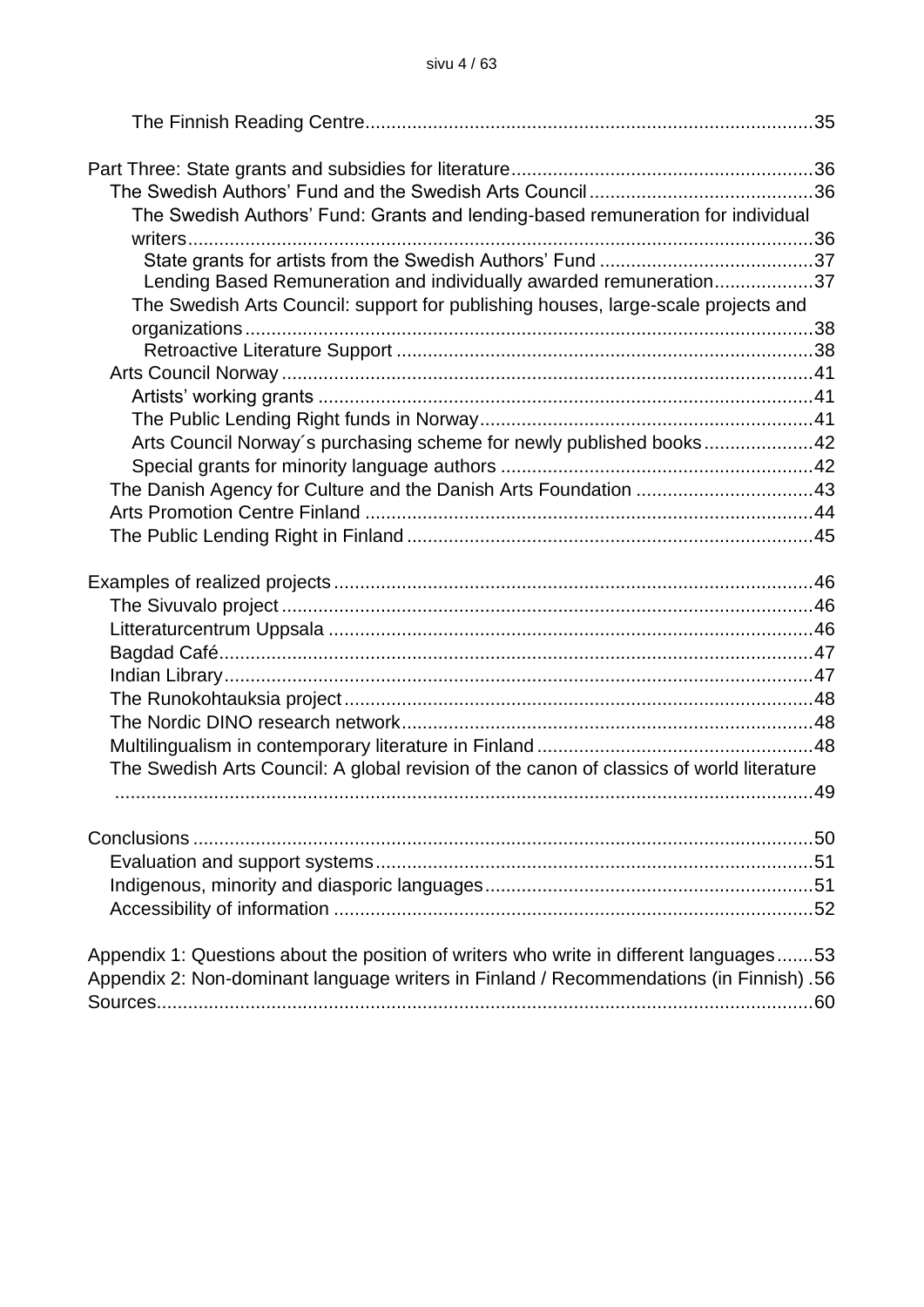## Foreword

. . . . . . . . . . . . . .

During the past 15 years discussions and debates concerning canon, borders, migration and multilingualism have been frequent in the context of Nordic literary fields.<sup>1</sup> On the one hand the notion of national canons has been debated, on the other hand the use of labels such as "migrant literature" or "immigrant writer" has been questioned especially by writers with a migrant background or a parent of migrant background.<sup>2</sup>

In 2006 the Danish Minister of Culture Brian Mikkelsen launched a national "cultural canon"<sup>3</sup> with 96 works of art, in order to raise awareness of the importance of Danish cultural heritage. The process of selecting and launching a national canon was widely criticized and it gave birth to a huge debate both in Denmark and in other Nordic countries. In the debate questions concerning preferential right of interpretation, power relations, artistic value and nationalism were discussed. But the canon also had its defenders in the other Nordic countries – e.g. in Sweden many literary scholars suggested a similar Swedish selection and in Norway a Norwegian literary canon<sup>4</sup> was launched.

The launching of a national canon is problematic in many ways. On the one hand it contains a static understanding of arts, while on the other it ignores the intercultural and multilingual aspects of literature and literary history and freezes literature into groups of texts detached from each other by national and languages borders. The launching of a national canon not only means artificially defining what are to be seen as the most important works of the time and worth being taught about in school, but it also creates borders for what kind of artistic expression is to be representative of a country. By including some it excludes others.

## The hybridization of Nordic literature and the position of the writer

The literary fields in the Nordic countries today are cross-cultural and marked by hybridism and artistic and language pluralism. They form in Homi Bhabhas terms a third space that "challenges our sense of the historical identity of culture as a homogenizing, unifying force, authenticated by the originary Past, kept alive in the national tradition of

<sup>1</sup> Paqvalén, Rita, "Språkliga samtidigheter i litteraturen", *Lysmasken* 4.11.2013[. http://www.kiiltomato.net/sprakliga](http://www.kiiltomato.net/sprakliga-samtidigheter-i-den-finlandska-litteraturen/)[samtidigheter-i-den-finlandska-litteraturen/,](http://www.kiiltomato.net/sprakliga-samtidigheter-i-den-finlandska-litteraturen/) cited 9.3.2016.

<sup>&</sup>lt;sup>2</sup> The debate on labels such as "immigrant writer" has been especially vivid in Sweden. See e.g. Jankowska, Paulina, "Sverigeskildringar i samtida svenska romaner. Debatten om fenomen och begreppen 'invandrarlitterarur' och 'invandrarförfattare'", [https://depot.ceon.pl/bitstream/handle/123456789/1549/Sverigeskildringar%20i%20samtida%20svenska%20rom](https://depot.ceon.pl/bitstream/handle/123456789/1549/Sverigeskildringar%20i%20samtida%20svenska%20romaner.pdf?sequence=1) [aner.pdf?sequence=1,](https://depot.ceon.pl/bitstream/handle/123456789/1549/Sverigeskildringar%20i%20samtida%20svenska%20romaner.pdf?sequence=1) cited 14 March 2016.

<sup>3</sup> On more about the Danish cultural canon see e.g. [http://kum.dk/temaer/temaarkiv/kulturkanon/,](http://kum.dk/temaer/temaarkiv/kulturkanon/) cited 14 March 2016.

<sup>4</sup> The Norwegian literary canon: [http://www.litteraturfestival.no/lillehammer/norsk-litteraer-kanon/.](http://www.litteraturfestival.no/lillehammer/norsk-litteraer-kanon/) Cited 9 March. 2016.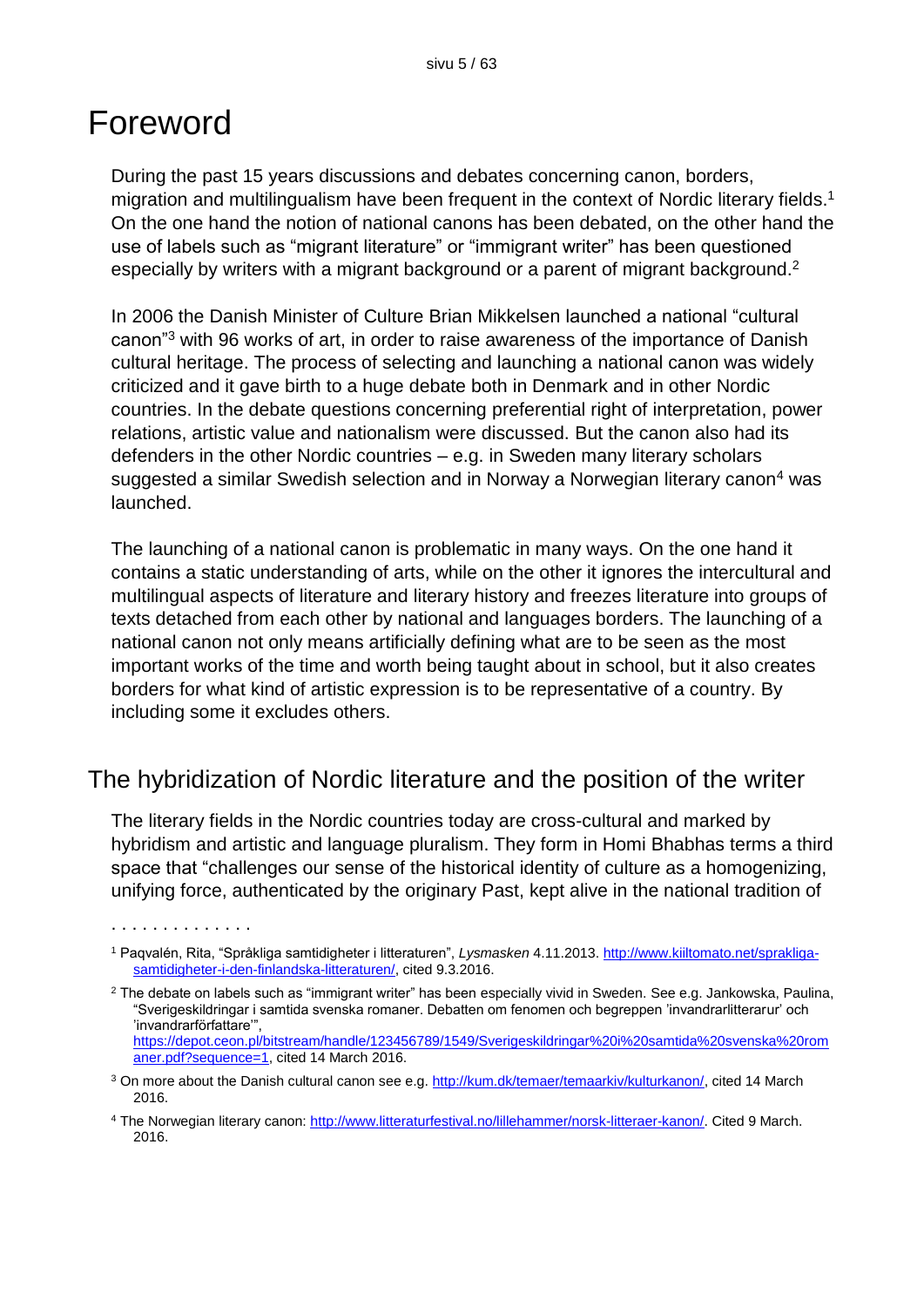the People".<sup>5</sup> Today's Nordic literature is in close dialogue with past, present and future literatures and literary traditions around the world and it is fertilized linguistically and artistically through these intercultural encounters. The literatures of the Nordic countries are written and read – not only in the national language of the Nordic countries or old minority languages (like the Sámi languages) – but also in Russian, Kurdish, Somali, Arabic, English and many other languages.

Yet it seems as if the literary fields in the Nordic countries are still marked by national and linguistic borders, which define who can be included in "our literary canon" and who are eligible for national literary prizes, state grants, translation grants or memberships in national writers unions.

This report is an attempt to map the Nordic literary field in regards to the position of the writer who writes in non-dominant languages<sup>6</sup>. The aims of the report are to compare the situation in the different Nordic countries and to find out what possibilities and obstacles there are for writers who write in non-dominant languages, to highlight the problems involved and to also describe some of the best practices in the different Nordic countries. The report includes some suggestions for how the situation for these writers could be improved in the respective countries and how a Nordic cooperation in these questions could be an answer to some domestic difficulties in finding e.g. reviewers and editors.

### The Finnish case

. . . . . . . . . . . . . .

The report is a part of the cooperation project *Literature without borders*, which Culture for All Service has been involved in since 2013 and which aims to promote the rights of professional writers who are based in Finland but write in other languages than Finnish or Swedish. The project has been carried out in cooperation with the multilingual Sivuvalo project, who initiated the project, The Finnish Reading Centre (Lukukeskus – Läscentrum) and International Cultural Centre Caisa. The project has also arranged various events and talks around the situation of non-dominant language writers in Finland in cooperation with different organizations within the field of literature and culture.

The project started out by arranging four hearings during 2013–2014 to which representatives of the literature and translation field, media, financing bodies and nondominant language writers were invited. Around 75 people took part in these meetings. The aim of the meetings was to map the Finnish literary field – its possibilities and obstacles for the writers who write in non-dominant languages. Based on these

<sup>5</sup> Bhabha, Homi K. *The Location of Culture*. 1994. London: Routledge. p. 54.

 $6$  The term non-dominant languages refers to languages that are not the national languages of a country. By a writer who writes in non-dominant languages we, thus, refer to writers in the Nordic countries who e.g. write in languages other than the national ones. The terms are briefly discussed on p. 11–13.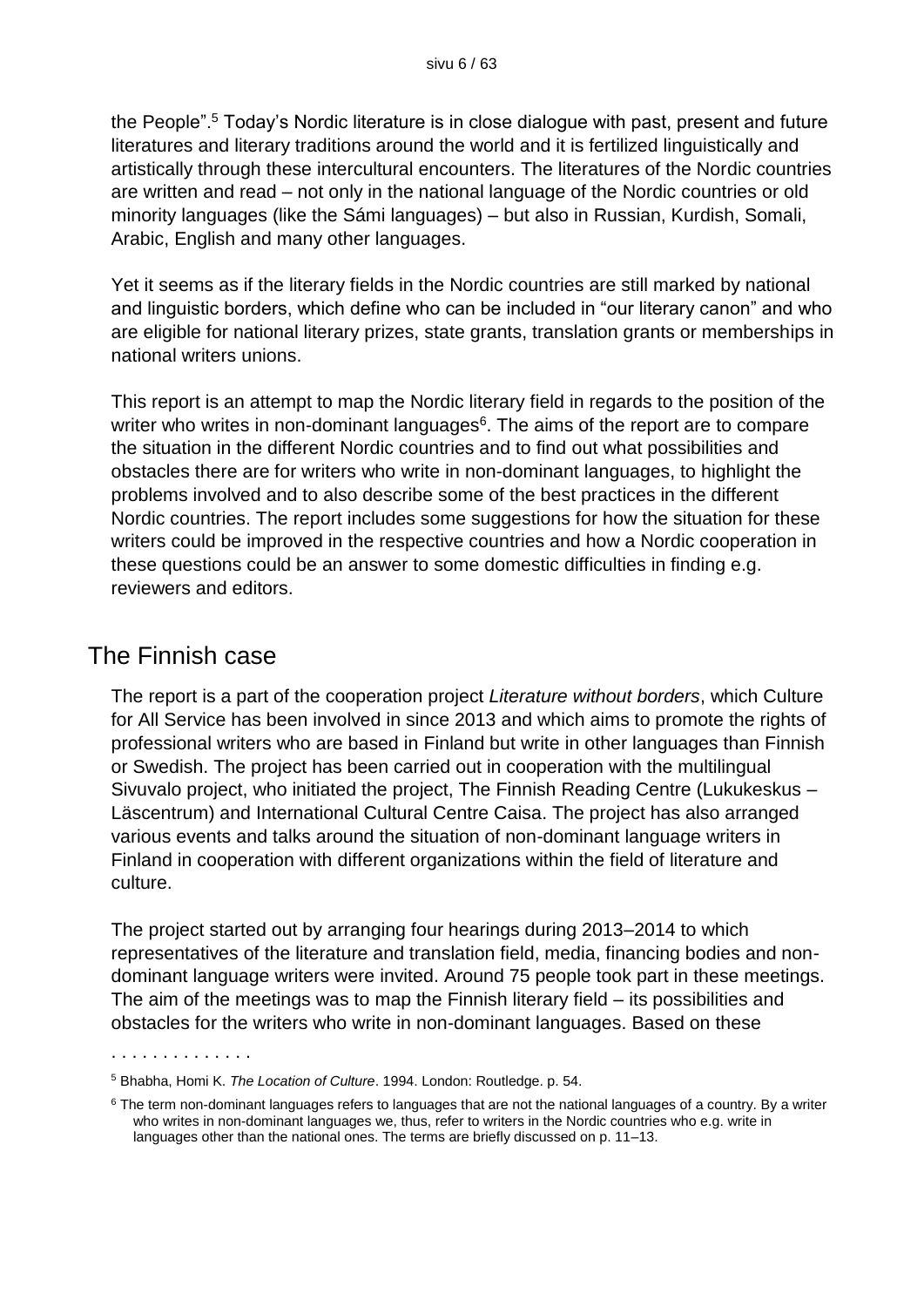discussions the project made a list of recommendations on how the situation of the writers living in Finland could be improved.<sup>7</sup>

Writers who write in non-dominant languages have, until now, been rather invisible within the Finnish literary field and in the Finnish media. The invisibility of the writers has also rendered the exclusive structures invisible, and therefore an important part of this work has been to make the literary field and the cultural field in general aware of the excluding practices. Apart from the hearings the project partners have arranged several public seminars and lectures on the topic and taken part in the Frankfurt and Helsinki 2014 book fairs with discussions. The project also cooperates with different researchers in the field, especially with the *Multilingualism in Contemporary Finland* project<sup>8</sup> and exchanges information with them.

## Toward a Nordic cooperation

During the process of mapping the situation of non-dominant language writers in Finland (2013–2014) and in the other Nordic countries (2015) we came to realize, that although some problems are linked to national traditions or norms, many of the obstacles concerning the inclusion of non-dominant language writers can best be overcome through Nordic cooperation.

Literary works in non-dominant languages in the Nordic countries are written in many different languages and for a very heterogeneous readership. Some works, like those written in Arabic, Russian, Spanish or English, may have a large readership both in individual Nordic countries and in the Nordic countries on the whole, while others are written in languages with only a few speakers in each Nordic country. Some writers write in languages without a homeland, others in languages that are spoken worldwide and entail many different publishing possibilities. And some literatures, like those written in Sámi languages, are by definition transnational.

Different languages therefore call for different kinds of approaches in the Nordic countries, but by creating a Nordic network in regards to these questions we can overcome some of the problems and find ways that makes it easier to have nondominant language books published, evaluated and reach readers in different Nordic countries. In the following chapter we have listed suggestions in four areas for a Nordic co-operation in regards to the situation of non-dominant language writers and literatures.

<sup>. . . . . . . . . . . . . .</sup> 

 $7$  The recommendations (in Finnish), Appendix 2, p. 57–60.

<sup>8</sup> [http://monikielisyys.fi/en/,](http://monikielisyys.fi/en/) cited 9 March 2016.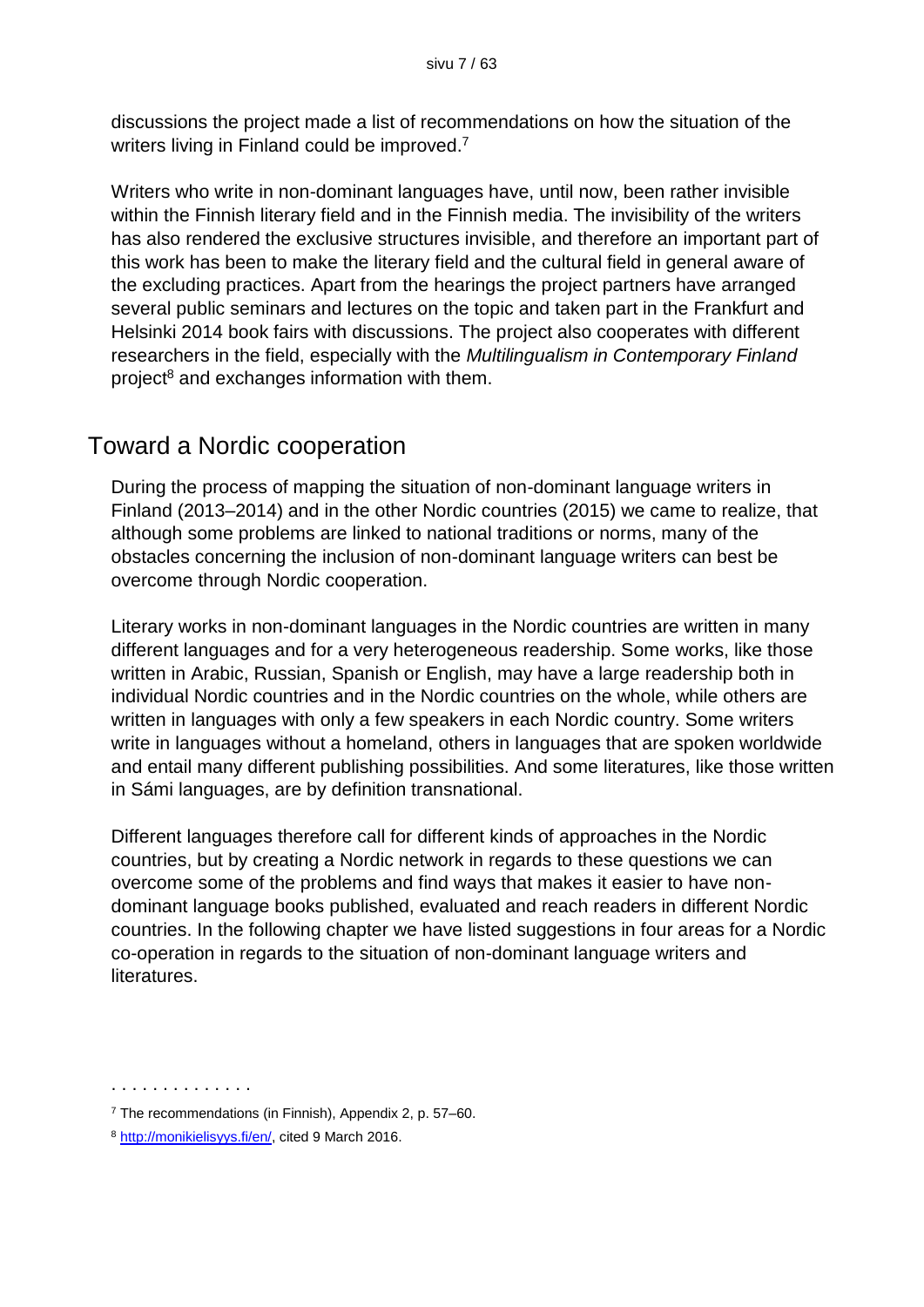#### **Recommendations**

#### **1. The right of a writer to be evaluated in his or her own language**

In order to ensure that every author in the Nordic countries, regardless of language, has the same right to be evaluated professionally, there is a need of a shared Nordic, multilingual network and a web portal of professional literary critics and reviewers who can review literature in different languages. It is crucial that the portal is established as part of an already existing Nordic literary network and/or institution to ensure that the network and portal is up to date and easy for publishers, media, writers´ unions or financing bodies to find.

*Recommendations:* We recommend that such a portal and network is established on a Nordic level and financed by the Nordic Council in order to ensure that non-dominant language writers have a chance to be evaluated professionally.

#### **2. The right to one's own language**

*The Declaration on the Rights of Persons Belonging to National or Ethnic, Religious and Linguistic Minorities* adopted by the UN Commission on Human Rights in 1992 states that nations should enable persons belonging to minorities to express their characteristics and to develop their culture and language. Nation states should furthermore "take appropriate measures so that, wherever possible, persons belonging to minorities have adequate opportunities to learn their mother tongue".<sup>9</sup> Literature is an important tool for strengthening collective identity and supporting people's rights to their own mother tongue, and it is therefore pivotal that literature written in non-dominant languages in the Nordic countries is easily available and visible in all the Nordic countries both in the literary field and in schools, libraries and book stores.

In order to promote in a best possible way and publish works by non-dominant language writers in their original languages, and for the works to reach their audience in the Nordic region, we need to address the field as a shared Nordic realm instead of as separate national fields.

*Recommendations:* There is a need for a mapping of non-dominant language writers and of potential publishing companies in different Nordic countries. There is also a need to establish a Nordic library network through which information on literature published in non-dominant languages can reach libraries in the different countries.

#### **3. Intercultural dialogue**

. . . . . . . . . . . . . .

Non-dominant language literature, written in numerous languages, offers great – but mostly neglected – aesthetic possibilities for the development of Nordic literatures. The literature might also offer new modes of using language and of seeing and describing

<sup>9</sup> Declaration on the Rights of Persons Belonging to National or Ethnic, Religious and Linguistic Minorities: [http://www.unesco.org/most/lnlaw7.htm.](http://www.unesco.org/most/lnlaw7.htm) Cited 24 February 2016.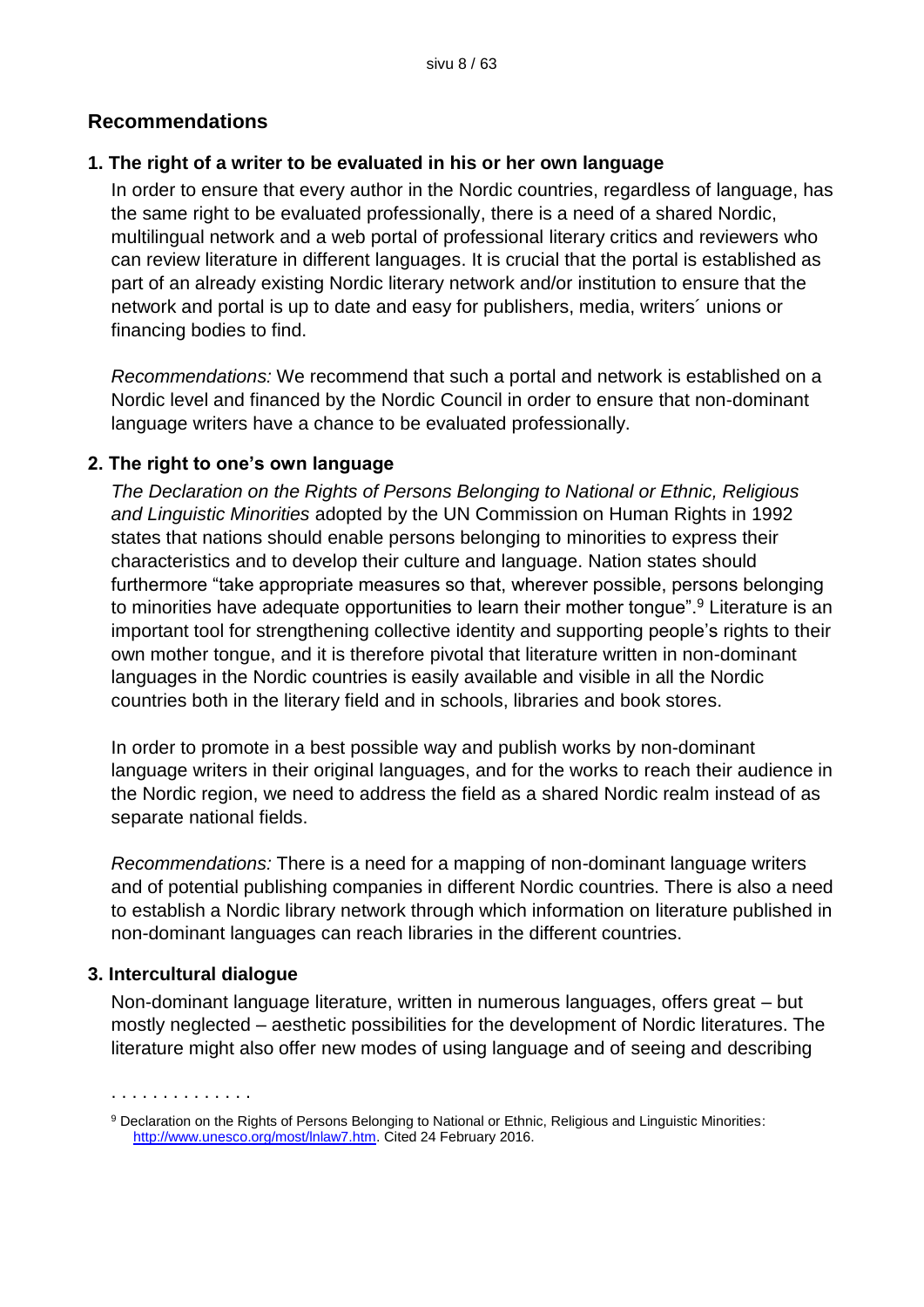daily lives in the Nordic countries today. In order to enable intercultural dialogue and in order for Nordic literature to reflect the diversity of our societies we need to include nondominant language literature and its writers. We need to find ways to enable translations into the dominant languages of the Nordic countries and to include nondominant language writers (including Sámi writers) into the shared Nordic literary canon and to promote their visibility through visits to schools, libraries, book fairs and literary events within the Nordic countries.

*Recommendations:* Special translation grants for non-dominant language literature are needed – both on a national and a shared Nordic level. Non-dominant language literature must be included into Nordic literary canons and curriculums.

#### **4. Transnational minorities in the Nordic countries**

The literature written in Sámi languages has been almost invisible in the Nordic literary field and in the curriculums of schools and universities. Even if the rights of the Sámi people are acknowledged and protected by Nordic legislations, Sámi writers still face many similar problems and obstacles as other non-dominant language writers in the Nordic countries. The literature written in Sámi languages is transnational and a part of our shared Nordic heritage. It should thus be understood and treated as a transnational issue when it comes to grants, public lending right remunerations, translations, publishing, visibility and the formulation of canons. As the Sámi languages are small, threatened minority languages – many of them on the verge of extinction – literature has an important function in upholding the language and cultural community. For this purpose it may be necessary to create language specific support structures to guarantee the publishing and distribution of literature in all the different Sámi languages.

*Recommendations:* In order to strengthen the role of Sámi literature within the Nordic countries and to identify its special needs and obstacles, a mapping of the situation of Sámi writers and literatures is needed.

## About the report

This report was realized by the Culture for All Service, in close dialogue with the Sivuvalo project. It is part of the mentioned *Literature without borders* project, which aims to promote the rights of professional writers who are based in Finland but write in other languages than Finnish or Swedish. Many representatives of organizations operating in the Nordic literature field generously dedicated their time and expertise to offer the information needed and to check the draft of the report.

The aim of this report is to provide a comparative overview of the structural position of writers who write in non-dominant languages in the Nordic countries. More precisely, the themes that are treated are: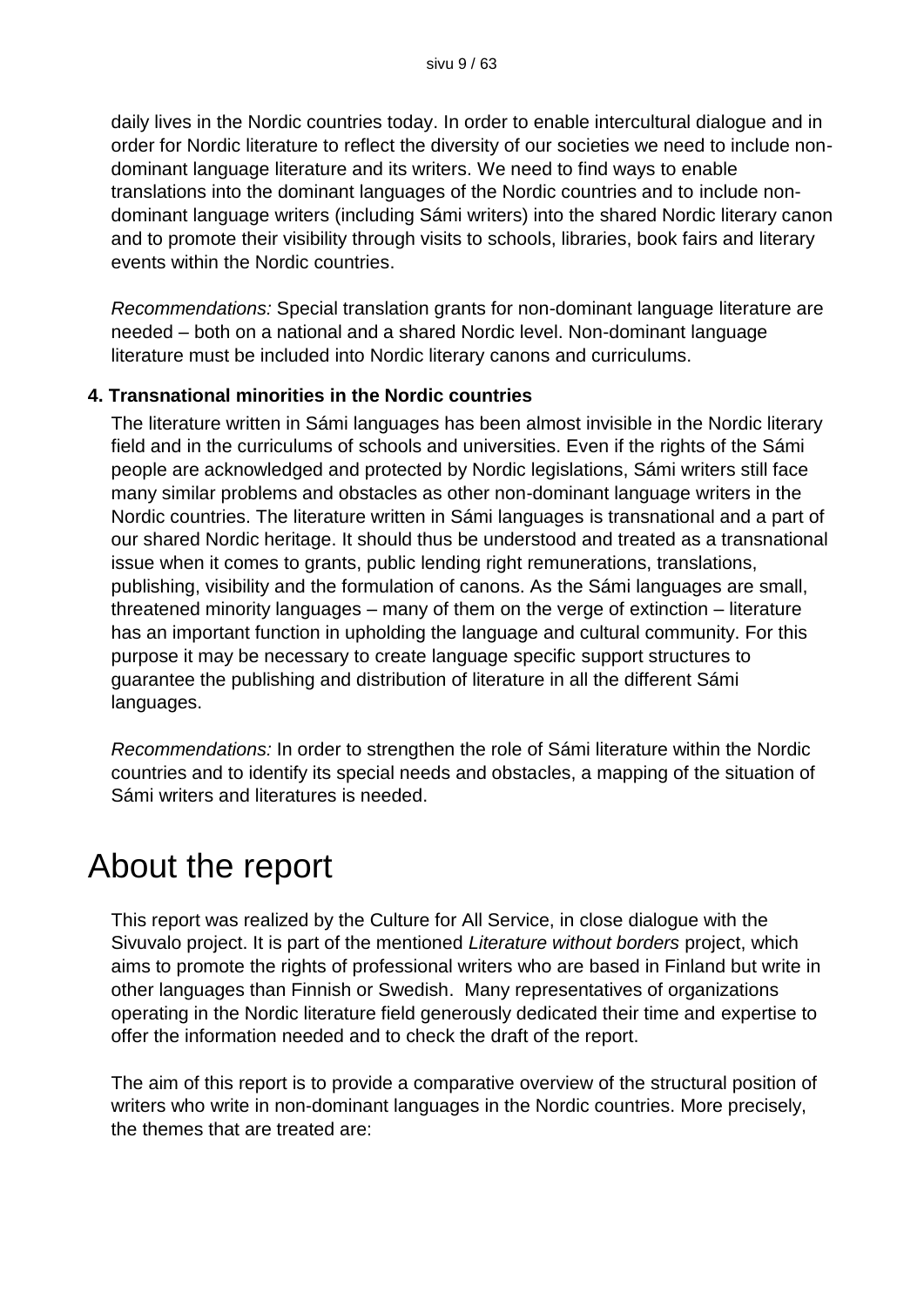- access to the professional networks
- possibilities to get support for translations and international promotion
- language related limitations and practices concerning state grants for writers and literature

The focus is on the organizations that support literature and professional writers. Hopefully the information also serves other purposes in the field of supporting literature and the related Nordic collaboration.

## How the information was collected

A rather general questionnaire<sup>10</sup> was created by Rita Pagyalén, Roxana Crisólogo and Outi Korhonen based on questions raised in previous discussions with writers who write in non-dominant languages and representatives of organizations operating in the Nordic literary field in Finland. The questions dealt with the language-related criteria in the three areas mentioned above (professional networks, translation and promotion support and state support for writers). The timeframe of collecting and completing the information was between the end of March and beginning of August 2015.

The sources of information included the answers to the questionnaire and the following questions, the websites of the organizations, other published documents mainly in digital format, recorded discussions and telephone interviews with representatives of the consulted organizations. The oral information, even when recorded, was used mainly as a path to find the information we were looking for, with the intention to use easily verifiable sources when possible.

The questionnaire was sent to three types of organizations in Sweden, Norway, Finland, Denmark, and Iceland and to respective organizations for Sámi literature, when possible. <sup>11</sup> Autonomous territories, like the Faroe Islands and Greenland, were included when relevant information was available. The amount of information received from the different countries varied. The case of Sámi literature is treated more briefly than intended. This is due to the scarcity of the information received from the respective organizations.

The types of organizations were (1) writers' unions, (2) organizations that administer state support for writers and literature and (3) organizations that administer translation support and international promotion of literature. We received an answer from most of the contacted organizations. The representatives of the organizations provided basic information as a response to the questions as well as links to more detailed information

<sup>10</sup> See Appendix 1, p. 54–56.

<sup>&</sup>lt;sup>11</sup> A list of the organizations and people that received and responded to the questionnaire is included in the Sources, p. 62–63.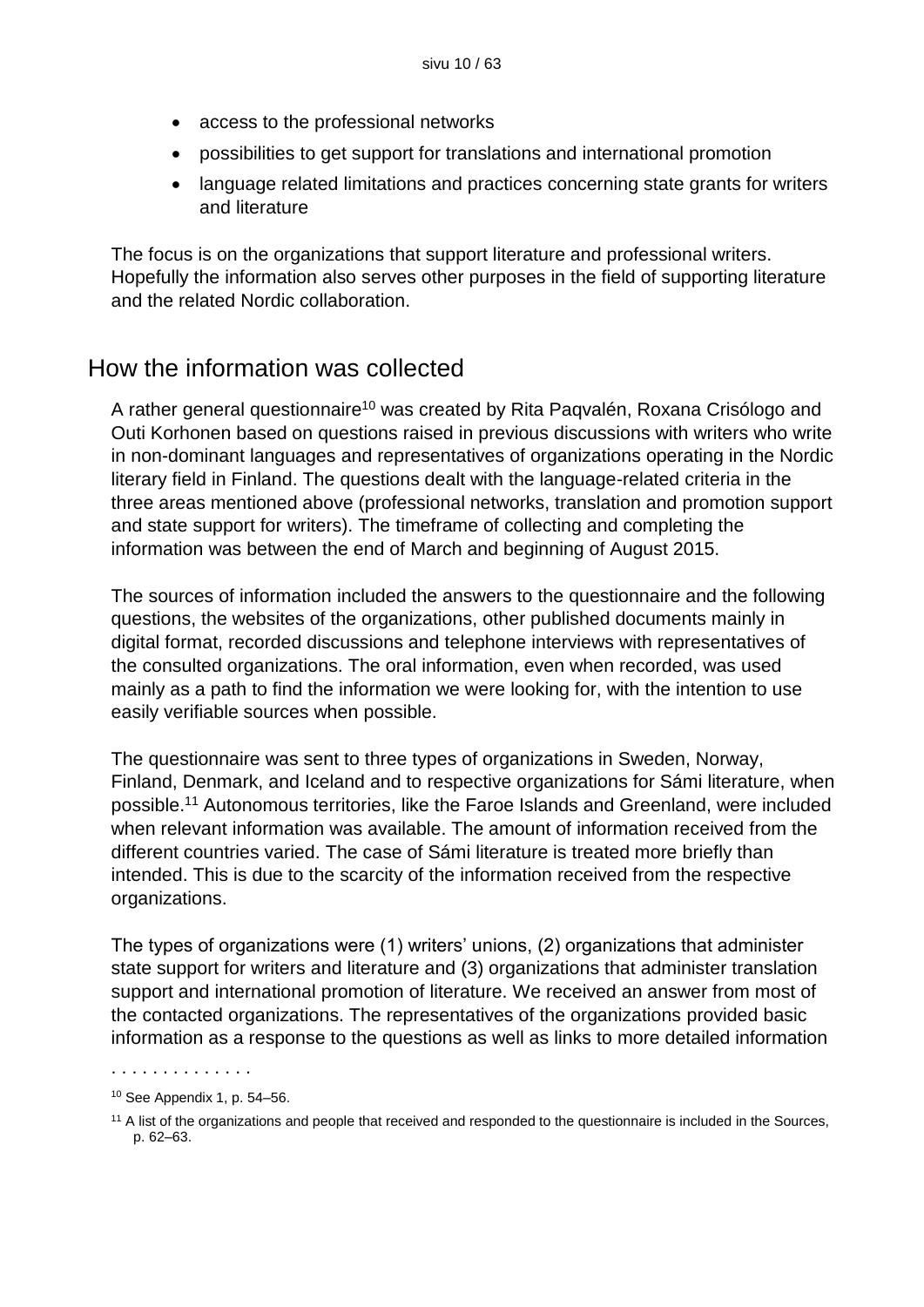and checked the final draft of the report. In most cases the first answers were followed by longer descriptions with specifications of the support forms.

Apart from the official organizations, individual writers contributed with their experiences and helped us to find information. The point of view of the individual writer's experiences is not however in the focus of this report. The conversations with them helped us to understand the writers´ point of view in relation to the structural possibilities.

The organizations included in this report share tasks in different ways in different countries. There are similar structures for handling each one of the focal areas in all the Nordic countries, even though there are differences both in the organizational structures and in e.g. the scale of the budgets of the relevant institutions and individual support forms. In some cases, like in Sweden and Denmark, the same organization takes care of both state grants for literature and literature promotion abroad. On the other hand, the administration of state support for writers and literature is often divided between several organizations, especially when the Public Lending Right scheme, also financed by the states, is included. The structural variations are explained briefly in each chapter.

Private foundations, despite of their strong weight as supporters of literature, could not be included in the scope of this study.

## The structure of the report

The structure of this report follows the logic of the mentioned three focal areas; (1) professional networks, (2) support for translations and international promotion of literature and (3) state support for writers. Each of them is discussed in a separate section in the report. To gain a complete picture of the position of the non-dominant language writers it would be necessary to also perform some numeric comparisons, which was not possible within the timeframe of this survey. Here we have gathered information about the language-related structural limitations on the one hand and, on the other, initiatives to improve accessibility in this context. The question was whether the support forms of each of the surveyed organization depend on the writing language, and how, in terms of inclusion of non-dominant language writers, the questions concerning concrete practices related to handling works in different languages have been resolved.

## About the terms and languages

Speaking about different languages is not simple. The group of writers who write in languages other than the official and dominant national language of the studied countries includes several different sub-groups; immigrant minorities, indigenous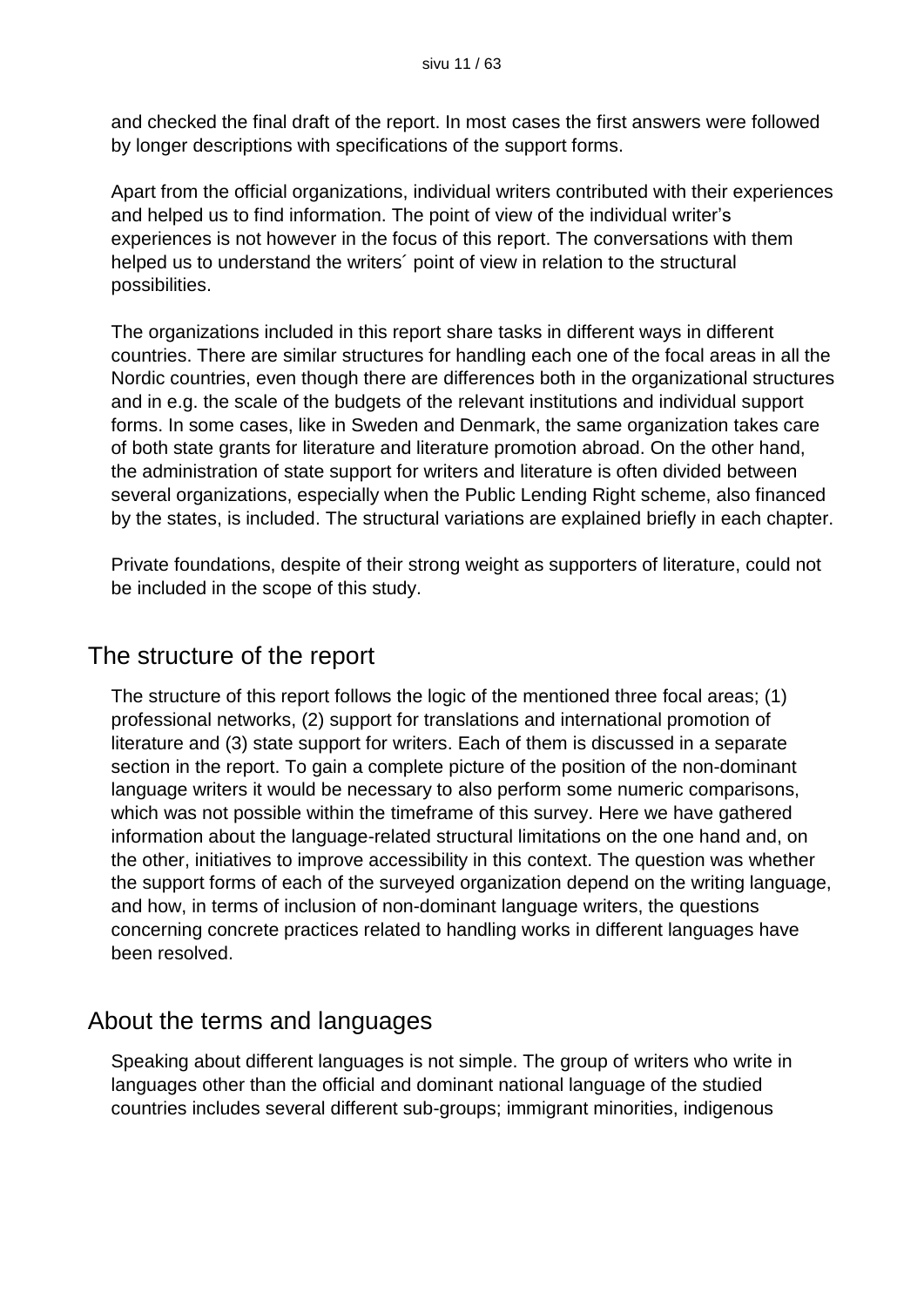peoples and national minorities.<sup>12</sup> The terms that are used change according to the context and language-political positions.

#### **Regional and minority languages in Nordic countries**

In Nordic countries, the position of specific minority languages varies a lot. Swedish in Finland is the only minority language (minority in the sense of the size of language population) that is also an official language of the country. The languages covered by the European Charter for Regional or Minority Languages<sup>13</sup> in Nordic countries are numerous. These languages include in Sweden three indigenous languages, which are Lule Sami, North Sámi and South Sámi, and four other regional or minority languages: Finnish, Meänkieli (Tornedal Finnish), Romani and Yiddish. In Finland the indigenous languages are Inari Sámi, North Sámi and Skolt Sámi, and the other regional or minority languages are Fennoromani, Russian, Karelian, Tatar, Swedish and Yiddish. In Norway the indigenous languages are North Sami, South Sámi, Lule Sámi and Eastern / Skolt Sami, and other regional or minority languages are Kven and Romani. In Denmark the only regional or minority language is German, specifically in Southern Jutland, and in Iceland there are no regional or minority languages. <sup>14</sup> The consequences of the recognition of a minority position vary a lot in the art promotion policies of each country and organization. In this report 'Regional or/and Minority Languages' refer specifically to the languages included in the European Charter of Regional and Minority Languages. These languages may be territorial (e.g. Tornedal Finnish) or non-territorial (e.g. Romani and Yiddish). Sámi languages are the only European indigenous languages, and their special protection concentrates in a specific area.

Most of the languages spoken in the Nordic Countries are not recognized as official minority languages due to their short historical presence in a given country. These local Nordic language populations formed by more recent migration are anyhow often larger than those of many of the traditional minorities. In this report the term that is used to refer to these languages is 'other non-dominant languages'. The term 'non-dominant' refers to the position of the language in a specific country. We could have possibly found one more term to distinguish from these languages the ones that are in a weak position due to lack of official language status in any country, but this was not done.

It is not simple to find a term that would capture all the speakers of these languages, making a difference with the speakers of the official national language(s) of a certain

<sup>&</sup>lt;sup>12</sup> Concepts used according to Multiculturalism Policies in Contemporary Democracies, Queens University [http://www.queensu.ca/mcp/national-minorities,](http://www.queensu.ca/mcp/national-minorities) cited 14 August 2015.

<sup>13</sup> European Charter for Regional and Minority Languages, [http://www.coe.int/t/dg4/education/minlang/aboutcharter/default\\_en.asp,](http://www.coe.int/t/dg4/education/minlang/aboutcharter/default_en.asp) cited on 21 June 2015.

<sup>&</sup>lt;sup>14</sup> List of languages covered by the European Charter for Regional or Minority Language[shttp://www.coe.int/t/dg4/education/minlang/AboutCharter/LanguagesCovered.pdf,](http://www.coe.int/t/dg4/education/minlang/AboutCharter/LanguagesCovered.pdf) cited 21 June 2015.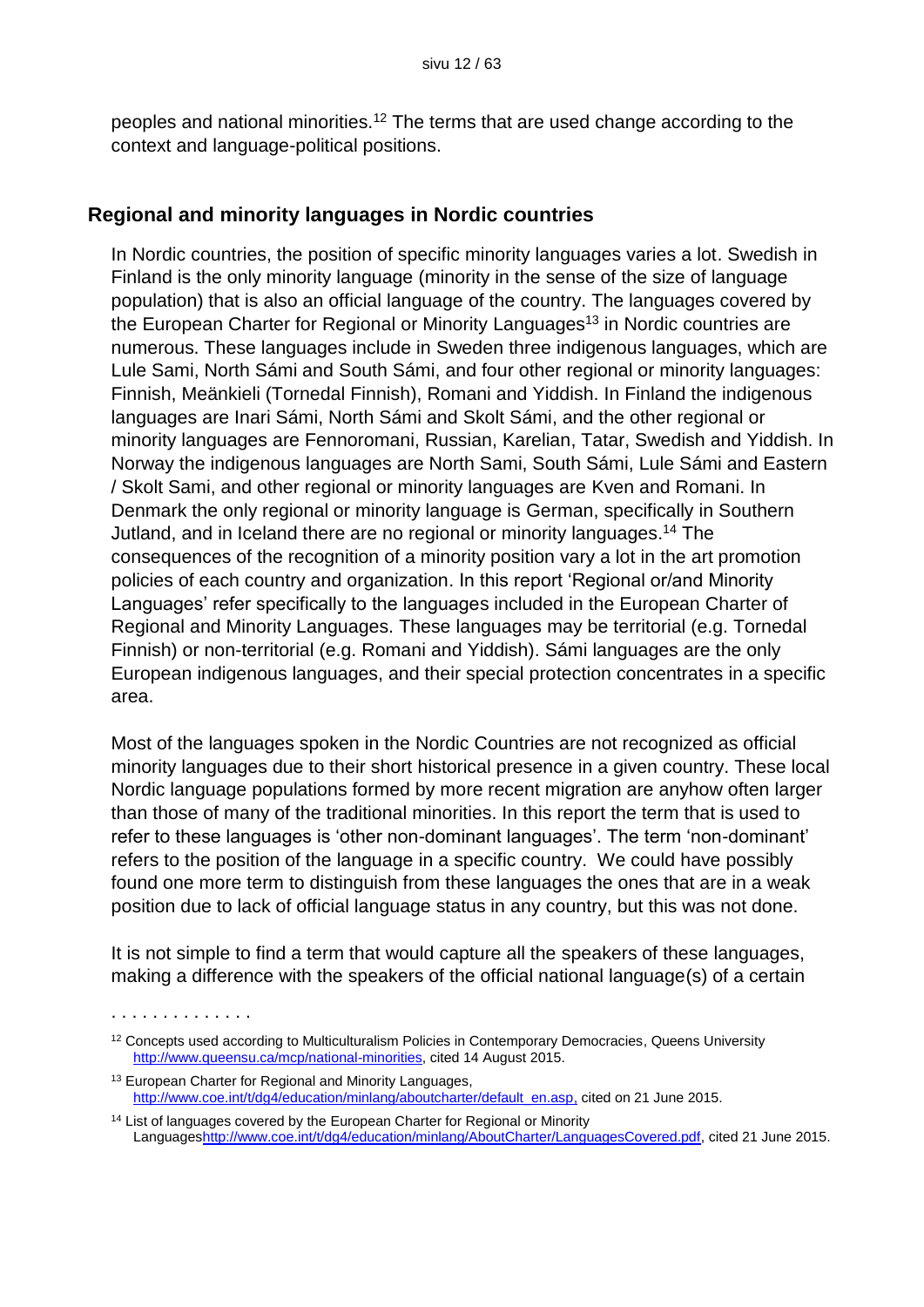country. In this report we chose not to use the term 'minority language' when referring to all the other languages, because it could be understood as a reference to the officially recognized minorities, which does not include the newly arrived languages. Instead we speak about 'writers who write in non-dominant languages'. The nondominant languages are all the other languages than Swedish in Sweden, Danish in Denmark, Norwegian in Norway, Icelandic in Iceland and Finnish in Finland, so the dominance is understood locally, country by country. Finland-Swedish is a special case due to its position as an official national language. Since in terms of language population size it is not dominant, its case is treated separately when the situation in Finland is presented.

In the Nordic countries we also have two small languages that are easily forgotten; Faroese and Greenlandic. They are both official languages in the respective autonomous areas that belong to Denmark, the Faroe Islands and Greenland. Thus they are not considered minority languages. The position of these languages in Nordic literature structures is mentioned when it has been relevant.

We hope that sharing practices may help the people who want to work for wider inclusion to see alternative solutions for the existing practical problems. We wish to warmly thank all the organizations and people who have provided information and collaborated with the work.

## Part One: Inclusion in professional networks

## Admission in writers' unions

Writers' unions play an important role in the literary field both as defenders of the rights of writers (e.g. freedom of speech and issues concerning copyright, social security issues and agreements) and as connecting links between their members, between writers globally and between writers and the different literary establishments. Membership in a writers' union is therefore crucial for any individual published writer who aims at a professional career as a writer. It is one of the key questions when it comes to the inclusion of writers who write in non-dominant languages.

Writers who write in non-dominant languages can be members of the main writers unions in Sweden, Norway, Denmark and Iceland. The unions each have different admission criteria and practices. In Finland admission to the writers' unions is based on the original language of the works of the writers; there is a separate union for writers who write in Finnish and another one for writers who write in Swedish. Neither of the two unions accepts writers whose texts are not originally written in the respective language. The writers who write in Sámi languages can become members of the Sámi Writers' Association (Sámi Girječálliid Searvi, SGS), which operates transnationally in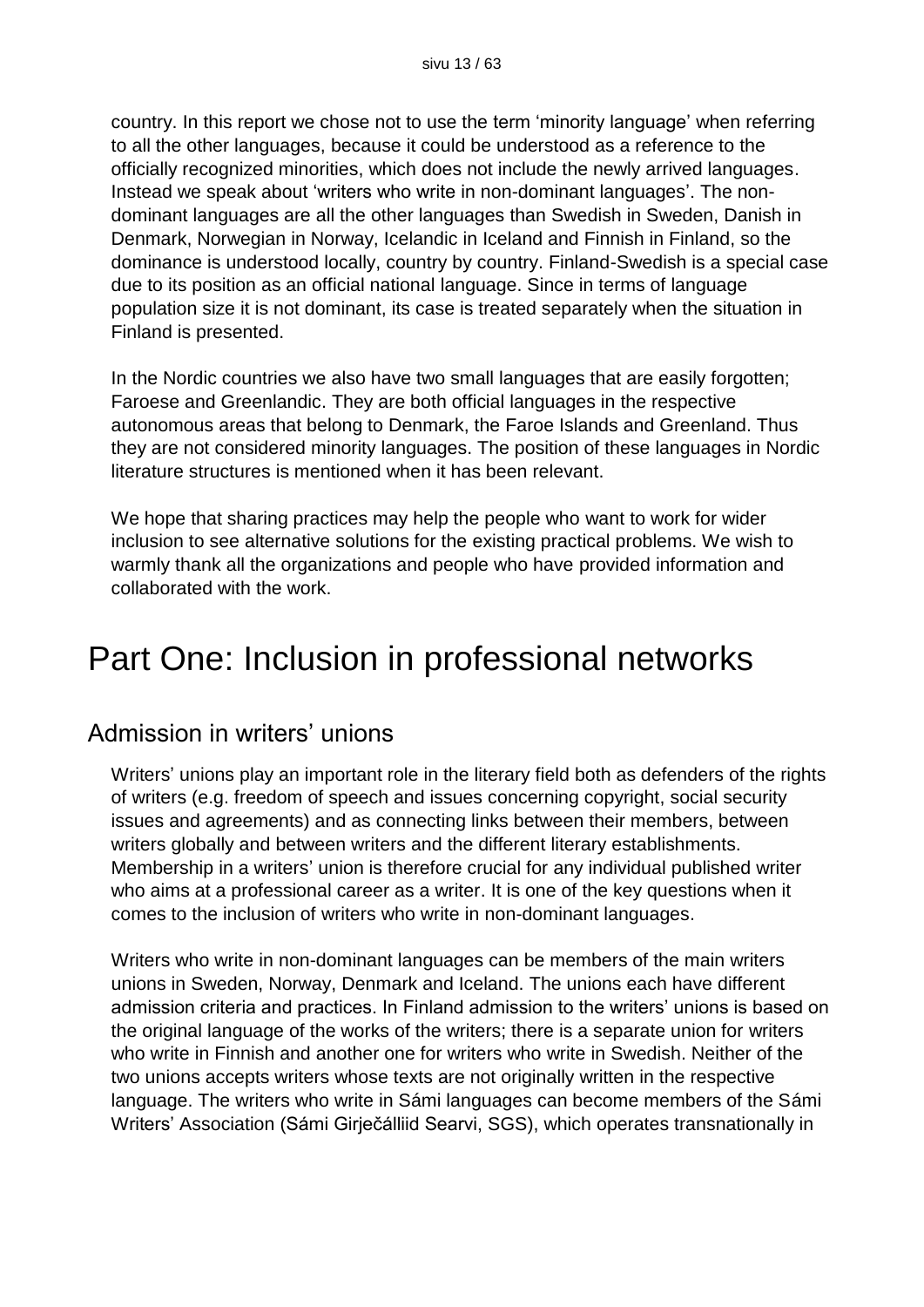Norway, Sweden, Finland and Russia. Writing in Sámi language is not always a necessary requirement for membership in the association. In Sweden and Norway Sámi-speaking authors can also become members of the Norwegian and Swedish authors' unions / societies. The writers, based in Finland, who write in other languages than Finnish, Swedish or the Sámi languages have on the other hand no access to any local authors' unions. This is also the case with writers of children´s literature in Sámi, as the Sámi writers' association excludes authors of children's literature.

#### **Admission practices of the Norwegian Authors' Union**

The Norwegian Authors' Union, Den Norske Forfatterforeningen (DnF), organizes and represents authors of literature except for non-fiction and children's literature. Writers of non-fiction literature and children's literature have their separate organizations.

The bylaws of the union define the eligibility criteria as the following:

An author who resides in Norway or is a Norwegian national residing abroad and who has written and published works of literary value is eligible for membership of the Norwegian Authors´ Union.<sup>15</sup>

The Literary Council of the Norwegian Authors' Union takes the membership decisions and the Board of Directors approves them officially. The admission process of the authors that write in a language that the Literary Council does not feel competent to evaluate is explained in detail in the bylaws of the union. The selection of these applicants is resolved with help of consultants appointed by the Board of Directors to evaluate the applicant's works. The Board takes the decision of approval based on the consultant's evaluation. If the Literary Council does not approve the decision of the Board in these cases, the decisions can be taken to the annual general meeting of the union.<sup>16</sup> So far it has never been necessary to take the question of approving a new member to the AGM.<sup>17</sup>

<sup>15</sup> Bylaws of Norwegian Authors' Union[, http://forfatterforeningen.no/english,](http://forfatterforeningen.no/english) cited 17 April 2015.

<sup>&</sup>lt;sup>16</sup> Admission for non-Norwegian speakers: "Applications from authors who have written and published works in a language the Literary Council does not feel competent to evaluate, will be passed on to the Board. The Board will appoint consultants who will evaluate the applicant´s works. The Board will make its final decision on the basis of the consultants´ reports. Where there is disagreement between the Council and the Board, the Board may - and shall if the Council so requests - put the question before the Annual General Meeting, accompanied by information about the conclusions of the Board and Council. The question shall subsequently be decided without discussion, cf. § 25. Once an applicant has been approved for admission, the Board of Directors shall issue an invitation for him/her to become a member of the Union. Any unsuccessful applicant may request an explanation from the Literary Council." <http://forfatterforeningen.no/english> , cited 17 April 2015.

<sup>&</sup>lt;sup>17</sup> Bennett, Kerstin. Office Manager of the Norwegian Authors Union and Secretary of the Grants Committee, e-mail 26 May 2015.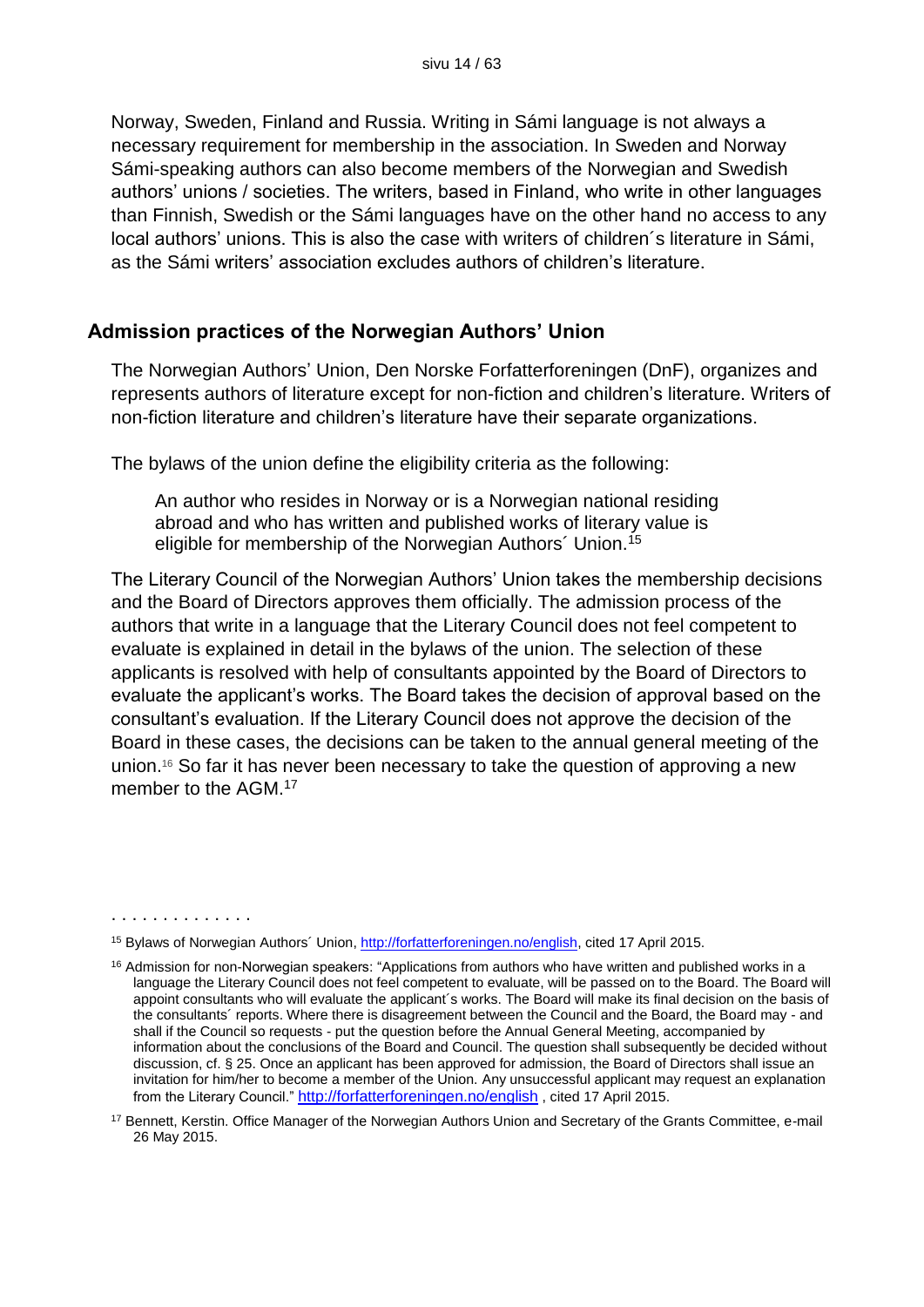*Figure 1. The selection process of new members for the Norwegian Authors' Union, Den Norske Forfatterforeningen, based on the bylaws.*

> 1. A writer sends an application to Norwegian Writers' Union.

2. The Board of Directors of the union sends the application to the Literary Council of the union.

4. The Board of Directors Directors. approves the decision and commmunicates it to the writer.

3. The Literary Council evaluates the application, takes a decision and sends it to the Board of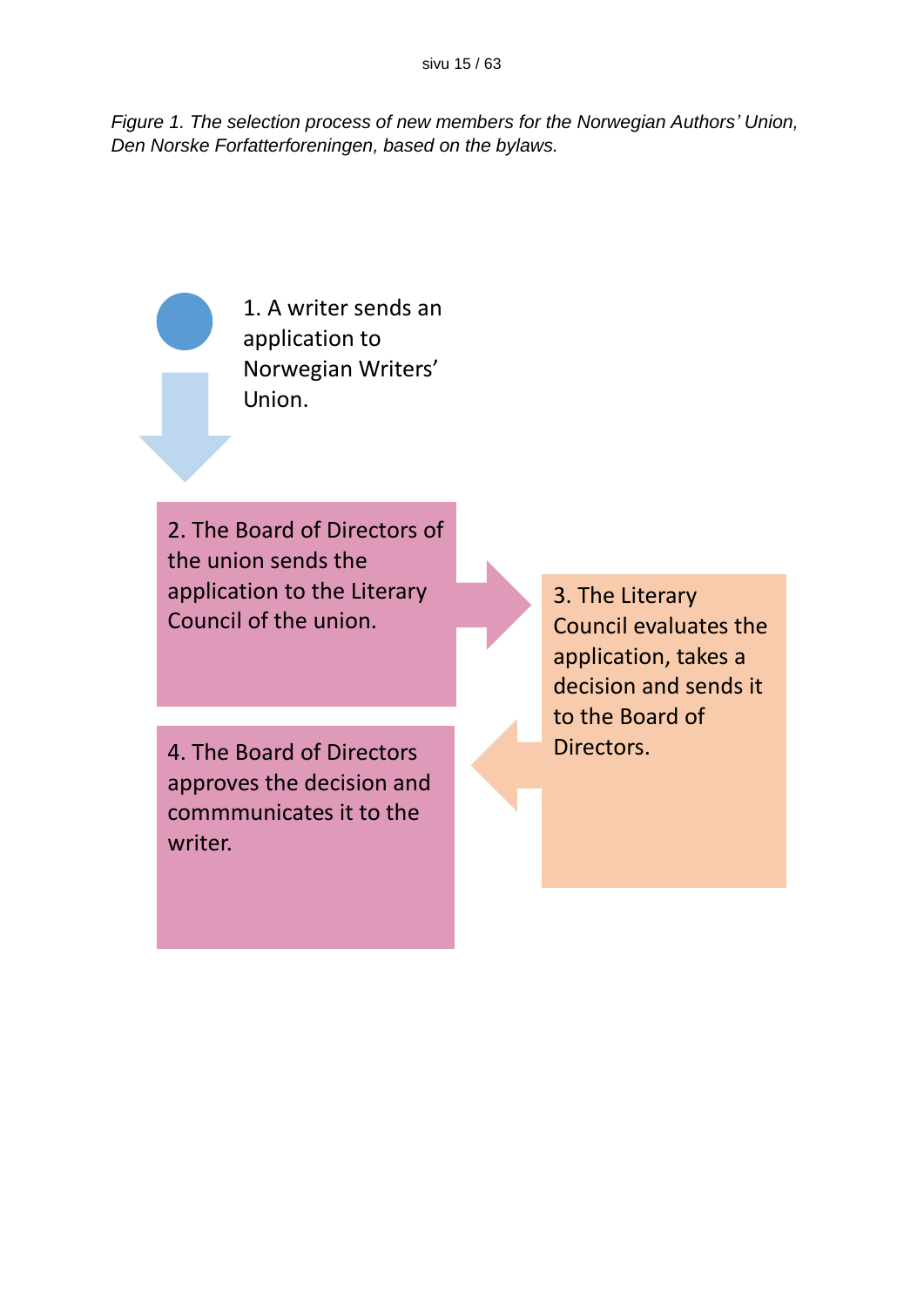*Figure 2:* 

*The selection process of authors for the Norwegian Authors' Union, Den Norske Forfatterforeningen, for authors whose language is not among the ones that the members of the Literary Council have the competence to evaluate. In case of disagreement between the Literary Council and the Board of Directors the question will be resolved by the AGM of the union. This has never happened. The figure is based on the bylaws and checked and approved by Kerstin Bennett, Office Manager of the Norwegian Authors' Union and Secretary of the Grants Committee.*

> 1. A writer sends an application to Norwegian Writers' Union.

2. The Board of Directors of the union sends the application to the Literary Council of the union.

4. The Board of Directors appoints consultants to evaluate the writer's work.

3. If lacking the competence to evaluate the application, the Literary Council sends the application back to the Board of Directors.

5. The consultants' evaluation

6. The Board of Directors takes a decision based on the consultants' report and communicates the decision to the Literary Council.

The Literary Council approves the decision.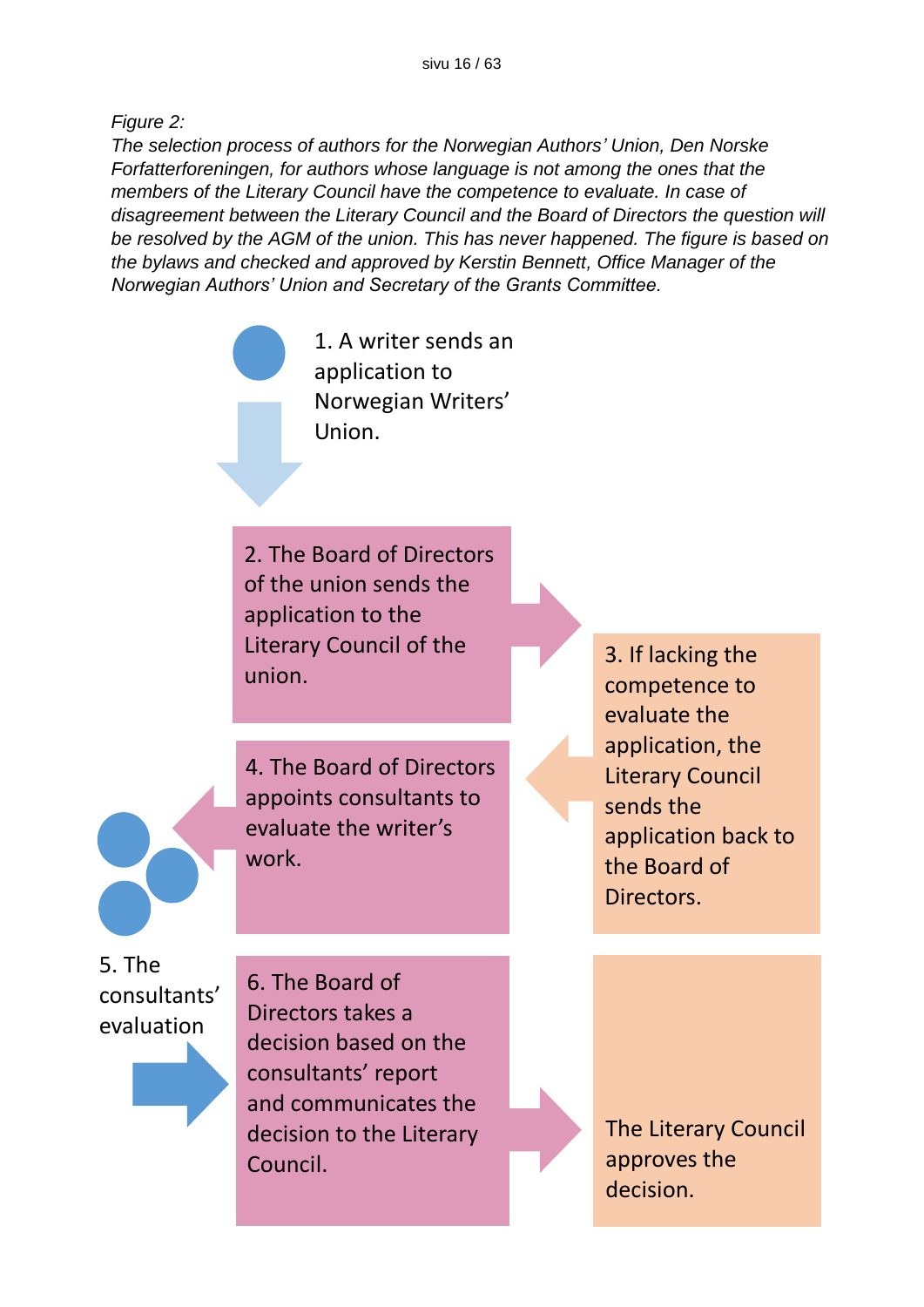When using external consultants, the Norwegian Authors' Union pays a fee for the evaluation. In 2015 the fee was 5000 NOK (about 590 €) for one joint evaluation of two books.<sup>18</sup>

Regarding the evaluation process, the office manager of the union Kerstin Bennett comments that finding the consultants has been a challenging task:

It has proved difficult for us to find consultants in all necessary languages as we are looking for consultants that preferably have the language skills as well as the knowledge of the literature of the writer's country. We also stress that the consultant cannot be biased and should preferably not know the writer personally. To make sure the responses from the consultants are to the point, we send them a fairly precise set of questions to point out what we are looking for. To find consultants we have looked for well-known translators, university employees (in Norway and other Scandinavian countries), other authors, journalists, etc. The problem in finding consultants has sometimes made the process very slow, but we have chosen to not compromise on the quality and to rather spend the time needed. 19

Currently approximately 20 non-Norwegian language authors have become members of the Norwegian Authors' Union, representing the following languages: Bosnian, Chinese, Finnish, Hindi, Turkish, Russian, Amharic, Persian, French and Spanish. However, a few of them are now writing and publishing in Norwegian. A few members of the union write in both Sámi and Norwegian. One of them is currently (2015) a member of the Board of Directors.

The Norwegian Authors' Union also cooperates closely with the Arts Council of Norway when it comes to the grants. The admission of non-Norwegian language writers in the Authors' Union thus influences also other possibilities and levels of inclusion. The union provides a grants committee for the Arts Council for the allocation of government grants for literature. The two organizations maintain a permanent dialogue and exchange of information. However, Norwegian Authors' Union is not involved in the decisions of public support allocated for published books.<sup>20</sup>

<sup>18</sup> Bennett, Kerstin, Office Manager of the Norwegian Authors' Union and Secretary of the Grants Committee. E-mail 6 May 2015.

<sup>19</sup> same source

<sup>20</sup> same source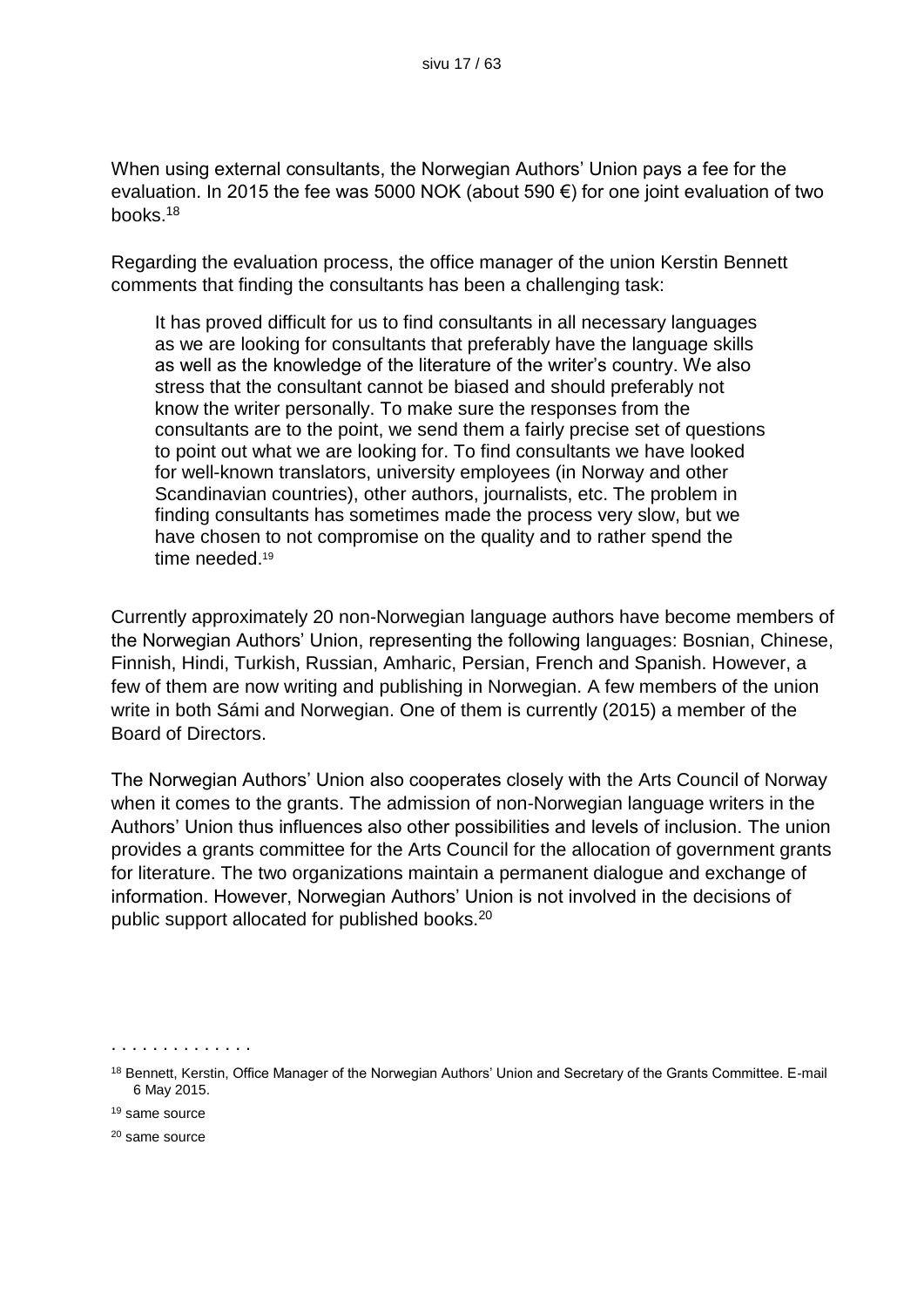In 2015 The Norwegian Authors' Union administered funds allocated by the Arts Council of Norway for sample translations of works written in Norway in minority languages. This support form<sup>21</sup> will be explained later in the Grants and Awards section.

#### **The Swedish Writers' Union**

The Swedish Writers' Union (Sveriges Författarförbund) is the central professional organization for writers and literary translators in Sweden. Compared to its sister organizations it has a wider scope, as it also includes translators and scientific writers. It is a restructured version of the former Swedish Central Organization of Free Literary Professionals (FLYCO), which was composed of four former associations: the Swedish Association of Authors, the Association for Swedish Writers of Scientific Works and Works of Popular Science, the Swedish Association of Writers of Juvenile Literature and the Swedish Association of Literary Translators.<sup>22</sup>

To be eligible for the union a writer or translator must have published at least two works of a certain quality. The eligibility criteria of the union mention Swedish citizenship as a criterion, but also that a foreigner who resides permanently in Sweden can become a member. Membership is open for writers who write in other languages as well; this is specifically mentioned in the application criteria. Information on the application process is however only published in Swedish on the union's website.<sup>23</sup>

#### **The Danish Authors' Society**

In the Danish Authors' Society (Dansk forfatterforening) admission to membership is based on the authors' ownership of copyrights in published books. An author who owns the copyright to at least one book published by a publishing house recognized by the board of the society can apply for membership. In some cases partial ownership of copyrights is enough. The membership is also open for writers who live in Denmark but do not write in Danish, if their books are available in Danish bookshops. The original writing language of the books can be also some other language than Danish.<sup>24</sup>

<sup>. . . . . . . . . . . . . .</sup> 

<sup>&</sup>lt;sup>21</sup> The Norwegian Authors' Union: [http://www.forfatterforeningen.no/artikkel/manusmidler-til-minoritets-spraklige](http://www.forfatterforeningen.no/artikkel/manusmidler-til-minoritets-spraklige-forfattere-grants-minority-language-writers%23.VuA9RsKe0y8)[forfattere-grants-minority-language-writers#.VuA9RsKe0y8,](http://www.forfatterforeningen.no/artikkel/manusmidler-til-minoritets-spraklige-forfattere-grants-minority-language-writers%23.VuA9RsKe0y8) cited 9 March 2016.

<sup>22</sup> The Swedish Writers' Union [http://www.forfattarforbundet.se/in-english/about-us/.](http://www.forfattarforbundet.se/in-english/about-us/) Cited 29 May 2015.

<sup>&</sup>lt;sup>23</sup>The Swedish Writers' Union [http://www.forfattarforbundet.se/medlem/,](http://www.forfattarforbundet.se/medlem/) Application process information, cited 17 April 2015.

<sup>&</sup>lt;sup>24</sup> Lynn, Cindy, chairperson of the international committee at the Danish Writers' Society. E-mail 23 April. See also bylaws of the society (in Danish) [http://www.danskforfatterforening.dk/media/89972/vedt%C3%A6gter%202013.pdf,](http://www.danskforfatterforening.dk/media/89972/vedt%C3%A6gter%202013.pdf) page 2–3. Cited 15 May 2015.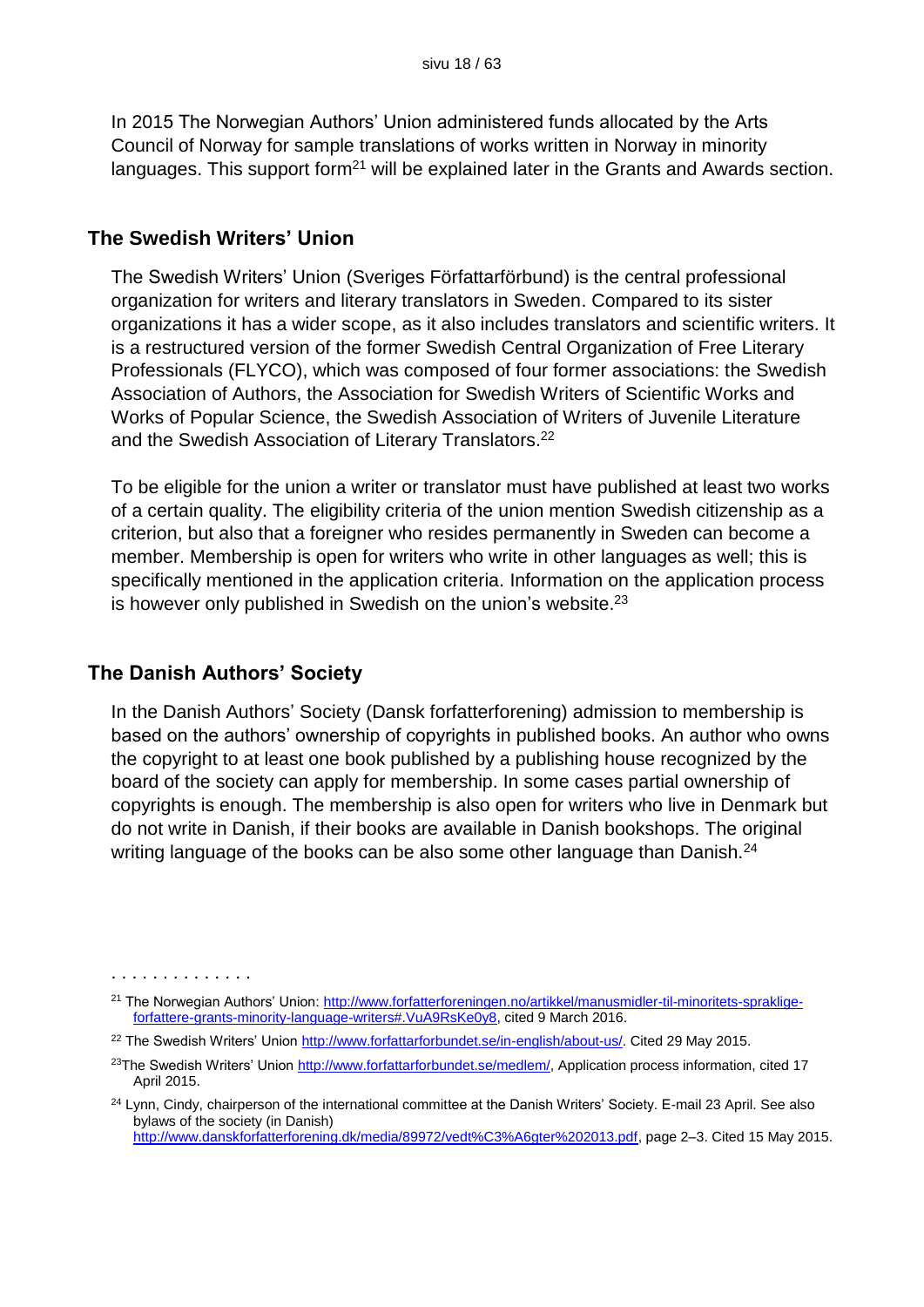#### **The Writers´ Union of Iceland**

The Writers' Union of Iceland (Rithöfundasamband Íslands) is open also for writers who write in other languages. The union supports them if they reside permanently in Iceland, though the number of these writers is still small.<sup>25</sup>

The admission criteria of the Writers' Union of Iceland is defined as the following:

The right to membership have all Icelandic authors and foreign authors residing permanently in Iceland, having published two original or translated works of high quality.<sup>26</sup>

With "all Icelandic authors" the Union refers in the bylaws to the writing language, meaning that all authors who write in Icelandic can become members, irrespective of their country of residence. Foreign authors can become members if they live permanently in Iceland.

The Union has included 2–3 members who do not write in Icelandic. As their works had been translated into a language that the board of the union could understand, the evaluation of the quality of their works did not cause any linguistic problems.<sup>27</sup>

In some cases the Icelandic Writers' Union has even taken the initiative to approach foreign authors who reside in Iceland, inviting them to become members.<sup>28</sup>

#### **The Union of Finnish Writers and Society of Swedish Authors in Finland**

In Finland Finnish or Swedish as the writing language is an unconditional criterion for membership in the main writers' unions. The Union of Finnish Writers (Suomen kirjailijaliitto) accepts as their members authors who have written at least two works of sufficient artistic and professional quality originally in Finnish.<sup>29</sup> The Society of Swedish Authors in Finland (Finlands svenska författareförening rf) accepts as their members Finland-Swedish authors who live in Finland and have published at least two works of literature in Swedish. A person who has significantly contributed to Finland-Swedish literature can also become a member of the society.<sup>30</sup>

<sup>&</sup>lt;sup>25</sup> Tryggyadottir, Ragnheidur. Executive Director of the Writers´ Union of Iceland. E-mail 27 March 2015.

<sup>&</sup>lt;sup>26</sup> The Writers Union of Iceland [http://rsi.is/english/,](http://rsi.is/english/) cited 25 May 2015.

<sup>&</sup>lt;sup>27</sup> Tryggvadottir, Ragnheidur Executive Director of The Writers´Union of Iceland, e-mail response to questionnaire, 28 May 2015.

<sup>&</sup>lt;sup>28</sup> Maarouf, Mazen, an Icelandic-Palestinian writer, mentioned that he became member of the writers' union after having been invited by the Union. Interview conducted by the Sivuvalo project in Helsinki, 29 August 2015.

<sup>&</sup>lt;sup>29</sup> The Union of Finnish Writers: <https://kirjailijaliitto-fi.directo.fi/liitto/jaseneksi/> cited 25 May 2015. Confirmed by Oinonen, Suvi, Executive Director of The Union of Finnish Writers. E-mail 30 April 2015.

<sup>30</sup>The Society of Swedish Authors in Finland: [http://www.forfattarna.fi/verks/,](http://www.forfattarna.fi/verks/) cited 25 May 2015: "Till ordinarie medlem i föreningen kan väljas finlandssvensk författare som offentliggjort minst två skönlitterära originalverk på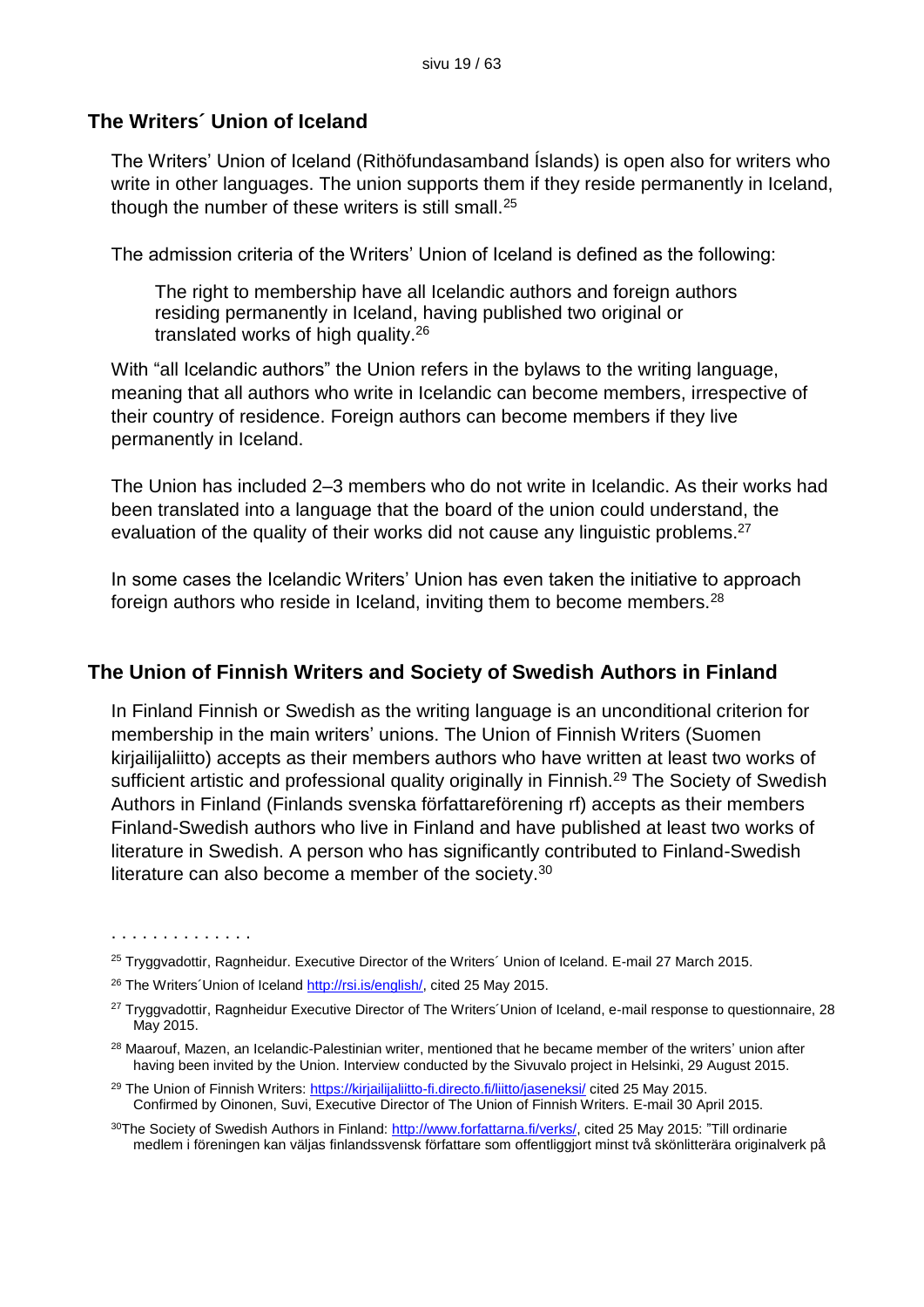Neither of the two writers' unions accepts writers who do not write in the language of the union. The language criteria refers to the original writing language of the works, translations from other languages do not qualify.

#### **The Sámi Writers' Association**

The Sámi Writers' Association (Sámi Girječálliid Searvi, SGS) works transnationally and has members from Norway, Sweden, Finland and Russia. The association is open for Sámi authors irrespective of their writing language, and for other writers who write literature in Sámi languages. The publishing formats can be books or magazines, with a minimum of 50 pages of text. Electronic publications do not qualify. Surprisingly, authors of children´s books do not have access to the association. Translators of literature to or from Sámi languages and traditional storytellers and yoik singers, with recordings published by a company, can become members as well. In the case of the storytellers and yoik singers a minimum amount of 20 minutes of published work is required. In some cases also authors whose books are waiting to be published can apply for membership.<sup>31</sup>

The impact and role of the Sámi Writers Association in the literary field of each country are much smaller than those of the main national authors' unions.

#### **Greenland and the Faroe Islands**

1

The Greenland Writers Association (Kalaallit Atuakkiortut, KA) was established officially in Greenland in 1976. According to the information published on the association's website, KA has worked to enhance relationships and cooperation with other Nordic writers, and to develop its members' rights and authorship. KA has also hosted seminars and gatherings with Nordic, Sámi and Faroese authors and played an active role in the releases of Greenlandic literature. The information on the association's website is published both in Danish and in Greenlandic. According to the website a person is eligible to apply for membership if he or she has written "one Greenlandic book" (en grønlandsk bog). The website does not define the language of the "Greenlandic book".<sup>32</sup>

svenska. Till ordinarie medlem kan också upptas person som på annat sätt gjort en betydande insats för den finlandssvenska litteraturen."

<sup>31</sup> The Sámi writers' association: [http://samiskkunstner.org/no/om-samisk-forfatterforening.html:](http://samiskkunstner.org/no/om-samisk-forfatterforening.html) "samiske forfattere som har utgitt dikt, noveller eller annen skjønnlitteratur på samisk eller et annet språk, og andre forfattere som har skrevet skjønnlitteratur på samisk utgitt som bok på et forlag, tidsskrifter eller annen publisering. Teksten skal være på minst 50 sider. Dette gjelder ikke barnebøker, sangtekster, joiketekster og tekster som publiseres som elektronisk lydfil (…)". Cited 9 June 2015.

<sup>&</sup>lt;sup>32</sup>The Greenland Writers Association [http://asp.atuakkiortut.gl/index\\_da.html.](http://asp.atuakkiortut.gl/index_da.html) Cited 9 June 2015.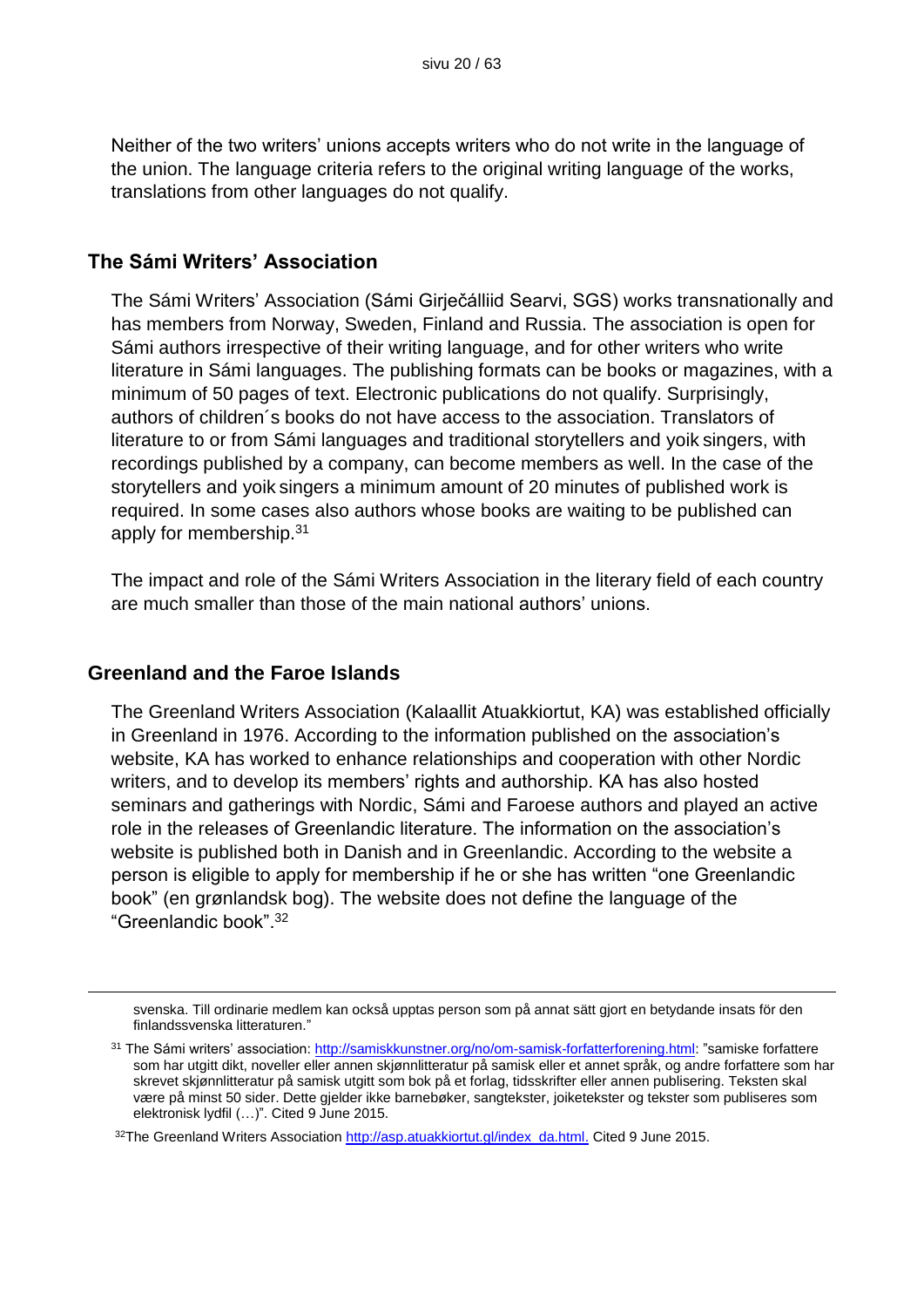The Faroe Islands also have also their own writers' association, Rithøvundafelag Føroya. The information on the webpage of the association is only in Faroese. According to the webpage men or women who have written books in Faroese or who have, in other ways, worked as a writer can apply for membership. In unclear cases the board decides.<sup>33</sup>

<sup>33</sup> Rithøvundafelag Føroya [http://www.rit.fo/?id=421694:](http://www.rit.fo/?id=421694) "Rætt til at gerast limir í hesum felagi hevur hvør maður ella kvinna, ið skrivar bøkur á føroyskum máli ella á annan hátt starvast sum rithøvundur. Er ivi um upptøkurætt, verður málið avgjørt av stjórn felagsins. Noktar stjórnin nøkrum upptøku, ella heldur hon, at limur eigur at fara úr felagnum, skal hon leggja málið fyri ársaðalfund ella eykaaðalfund, ið avger málið endaliga við vanligum meiriluta av greiddum atkvøðum." Cited 9 March 2016.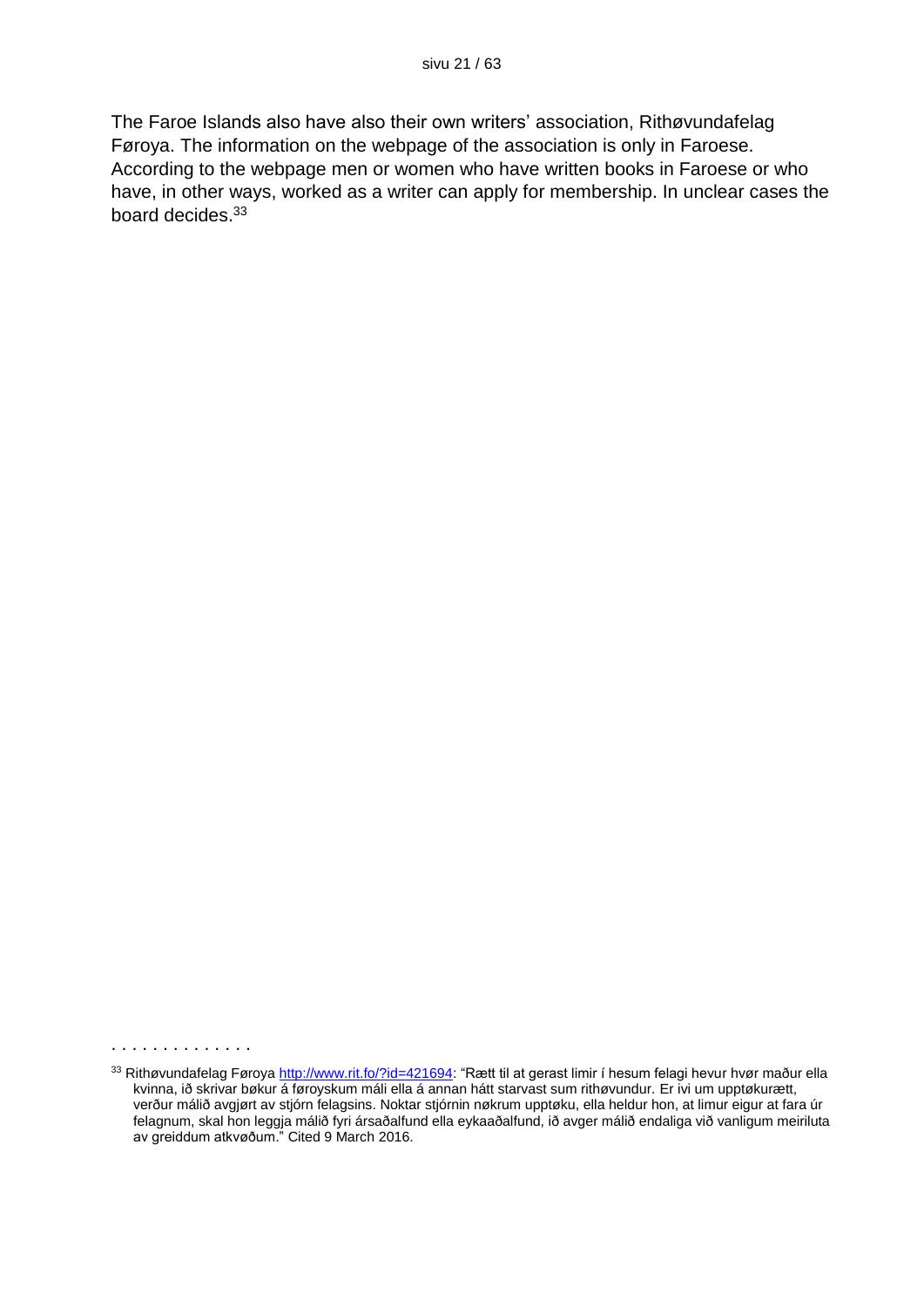|                                                                                                                                           | Norwegian<br><b>Authors'</b><br><b>Union</b>       | <b>Swedish</b><br><b>Writers'</b><br><b>Union</b>         | <b>Danish</b><br><b>Authors'</b><br><b>Society</b>                        | <b>The</b><br><b>Writers'</b><br><b>Union</b><br>of<br><b>Iceland</b> | <b>The</b><br><b>Union</b><br>of<br><b>Finnish</b><br><b>Writers</b> | <b>The</b><br><b>Society</b><br>of<br><b>Swedish</b><br><b>Authors</b><br>in<br><b>Finland</b> | Sami<br>writers'<br>association                         |
|-------------------------------------------------------------------------------------------------------------------------------------------|----------------------------------------------------|-----------------------------------------------------------|---------------------------------------------------------------------------|-----------------------------------------------------------------------|----------------------------------------------------------------------|------------------------------------------------------------------------------------------------|---------------------------------------------------------|
| <b>Admission</b><br>open for<br>non-<br>nationals                                                                                         | Yes                                                | yes                                                       | yes                                                                       | yes                                                                   | yes                                                                  | Finland-<br>Swedish*                                                                           | Sámi<br>authors or<br>authors who<br>write in<br>Sámi** |
| <b>Admission</b><br>open for<br>writers<br>whose<br>writing<br>language is<br>some other<br>than the<br>main<br>language of<br>the union  | Yes                                                | yes                                                       | yes                                                                       | yes                                                                   | no                                                                   | no                                                                                             | yes, if the<br>author is<br>Sámi                        |
| <b>Evaluation</b><br><b>resources</b><br>for the work<br><b>of</b><br>membership<br>applicants<br>who write in<br>a different<br>language | yes,<br>standard<br>fee,<br>external<br>evaluators | external<br>evaluators,<br>possibility<br>for<br>payments | (Adm.<br>criteria<br>based<br>on<br>owner-<br>ship of<br>copy-<br>rights) | <b>Not</b><br>needed<br>yet                                           | no                                                                   | no                                                                                             | (not<br>relevant)                                       |
| Approx.<br>number of<br>non-<br>dominant<br>language<br>authors /<br>dominant<br>language<br>authors                                      | 20/<br>600                                         | X/<br>2 600                                               | X/<br>1300                                                                | $2 - 3/$<br>440                                                       | 0/<br>730                                                            | 0/<br>190                                                                                      | <b>No</b><br>information                                |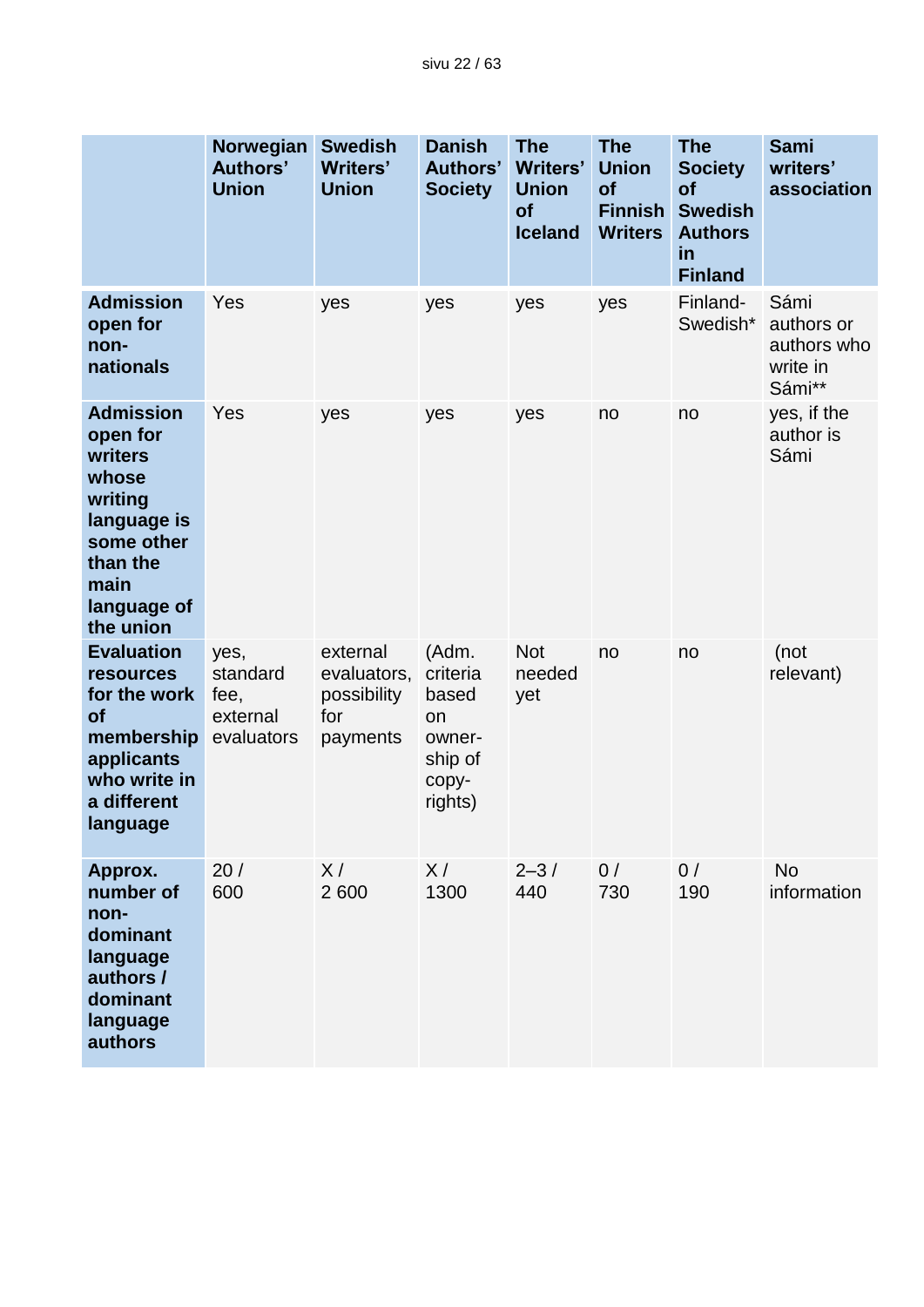*\* membership is open for Finland-Swedish authors + people who have significantly contributed to Finland-Swedish literature.* 

*\*\* translators, yoik singers and storytellers can also become members. Authors of children´s books are excluded.*

### Other networks for professional writers

The examples of the networks listed below do not give a full overall view to the field of the majority and minority language writers' associations and networks in the Nordic countries. This kind of mapping could not be included in this survey, as the focus was in the possibilities of inclusion in the main organizations operating in the literary field. The networks included in this chapter were referred to by the informants of this survey in their responses.

#### **Networks of migrant or minority language writers**

In many of the Nordic countries there are more or less organized monolingual and multilingual organizations and networks for writers, based on their background or writing languages. In Sweden there are, for example, organizations for writers writing in Somali, Kurdish, Finnish and Estonian.<sup>34</sup> In Finland a group of Russian writers has formed The Association of Russian writers in Finland.<sup>35</sup> Another example of a minority writers' network is the PEN Centre for Chechen writers' in Norway. 36

Even though these networks fill an important role in strengthening the professional identity of the writers and offering them collegial support, they cannot substitute membership in the main writers' unions. According to the coordinators of the nondominant language networks who were interviewed for this report, professional writers who fill the quality criteria of the main writers' unions would have better possibilities of inclusion if they were also part of the main literary field.<sup>37</sup>

The monolingual networks based on different backgrounds often are more focused on the maintenance of the cultural identity and language of the community, which is not necessarily among the main objectives of the professional writers. The existence of

Rahman, Anisur, writer and coordinator of Uppsala Litteraturcentrum, 29 April 2015.

<sup>34</sup> The Immigrant Institute (Immigrant-institutet): [http://www.immi.se/kultur/kultfor.htm,](http://www.immi.se/kultur/kultfor.htm) cited 11 June 2015.

<sup>35</sup> The Association of Russian writers in Finland[: http://inyeberega.net/cited,](http://inyeberega.net/cited) cited 11 June 2015.

<sup>36</sup> Pen International: Chechen Writers' Centre[: http://www.pen-international.org/centres/chechen-writers-centre/,](http://www.pen-international.org/centres/chechen-writers-centre/) cited 23 January 2016.

<sup>&</sup>lt;sup>37</sup> Benito, Miguel, former secretary of the Association of International Authors in Sweden, e-mail 15 June 2015. Crisologo, Roxana, poet and coordinator of the Sivuvalo project, conversation 27 April 2015.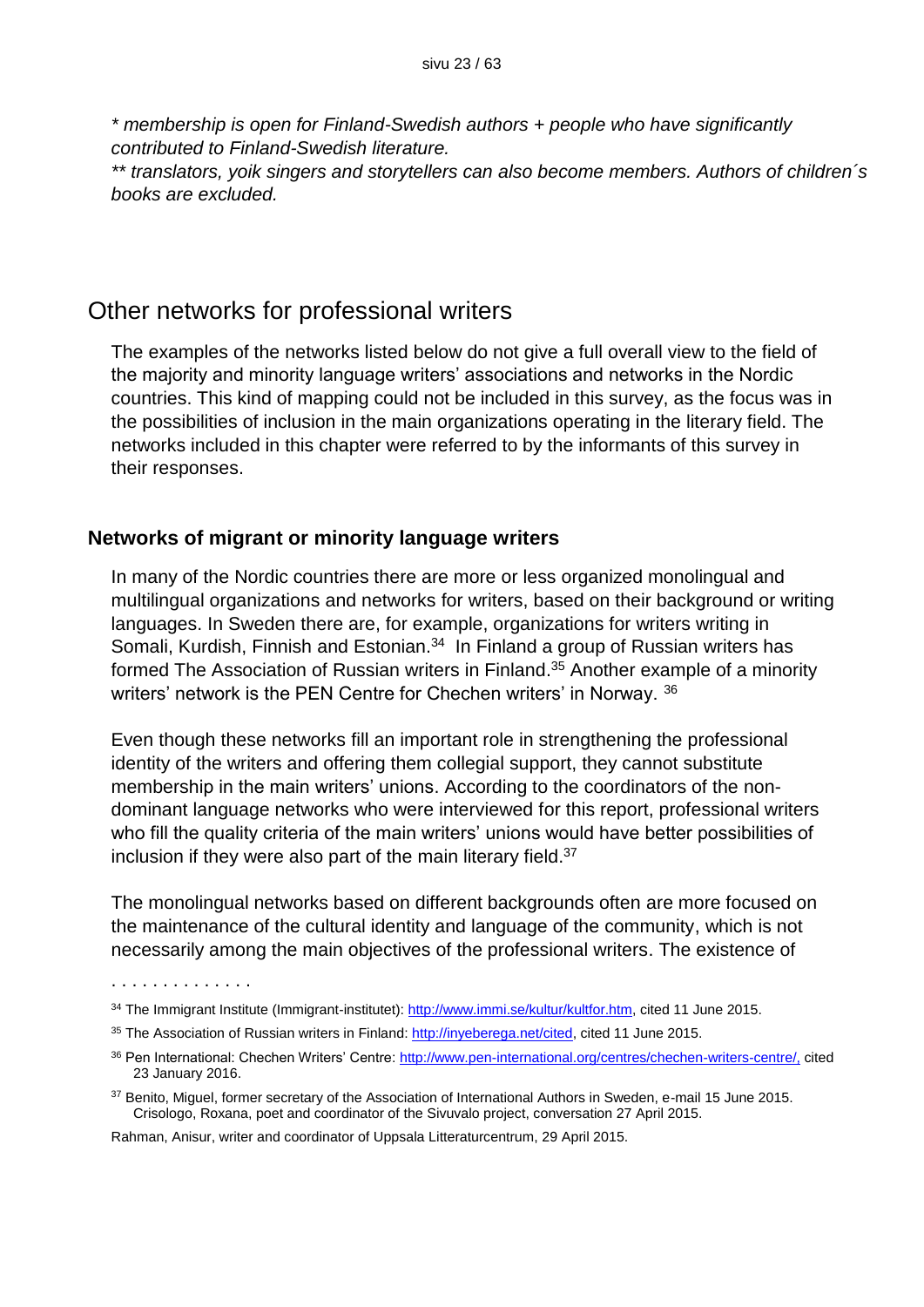these networks, however, may have significant importance for the development of literature in a certain language. This is especially important in cases of languages that are in a minority position, or languages that do not have an official status or literature supporting structures in any state. The literary activity in these languages may take place far from the original location of the language population.

Apart from the associations, different projects and programs have offered more or less temporary networks for non-dominant language writers (e.g. Sivuvalo and Runokohtauksia in Finland, Författarcentrum Uppsala, Bagdad Café and Indian Library in Sweden). Some of these projects have included support or special structures for the translation of literary works (Runokohtauksia, Bagdad Café and Indian Library). Examples of these projects are presented later in this report in the section Examples of Projects, p. 46–49.

In Sweden, the Association of International Authors in Sweden (Sveriges Internationella författarförening SVIFF, formerly Sveriges invandrarförfattares förbund) worked from 1974 to 2011 to promote the interests and inclusion of immigrant writers. Many of these authors write in other languages than Swedish. When the association ceased to operate the former members had the opportunity to become members of the Immigrant Institute.<sup>38</sup> Many of them had also become members of the Swedish Writers' Union (Sveriges författarförbund), the Writers' Centre in Sweden (Författarcentrum) and / or Swedish PEN.<sup>39</sup> According to the former secretary of SVIFF, Miguel Benito, the share of SVIFF members who had become members of the Swedish Writers' Union by the time when SVIFF ceased to operate was about 20 %, in numbers around 190.<sup>40</sup>

The Immigrant Institute, (Immigrant-institutet) continues the work related to the aims of the Association of International Authors in Sweden. This work includes e.g. cooperating with the cultural programs of the schools, offering information on available grants and subsidies for immigrant writers and maintaining an online list of migrant writers. One of the aims of the association (SVIFF) was also to see to it that the distribution of state support for writers takes into account immigrant writers in an equal share.<sup>41</sup>

<sup>38</sup> The Association of International Authors in Sweden (Sveriges internationella författarförening SVIFF) / The Immigrant Institute (Immigrant-institutet): [http://www.sviff.immi.se/node/1.](http://www.sviff.immi.se/node/1) Cited 11 June 2015.

<sup>&</sup>lt;sup>39</sup> About the memberships: The Immigrant Institute's online list of writers with immigrant backgrounds in Sweden mentions also memberships in different associations and unions. The Immigrant Institute (Immigrant-institutet): [http://www.immi.se/kultur/authors/.](http://www.immi.se/kultur/authors/) Cited 11 June 2015.

<sup>40</sup> Benito, Miguel, former secretary of SVIFF, e-mail 15 June 2015.

<sup>41</sup> The Association of International Authors in Sweden (Sveriges internationella författarförening SVIFF) / The Immigrant Institute (Immigrant-institutet): [http://www.sviff.immi.se/node/1,](http://www.sviff.immi.se/node/1) cited 11 June 2015.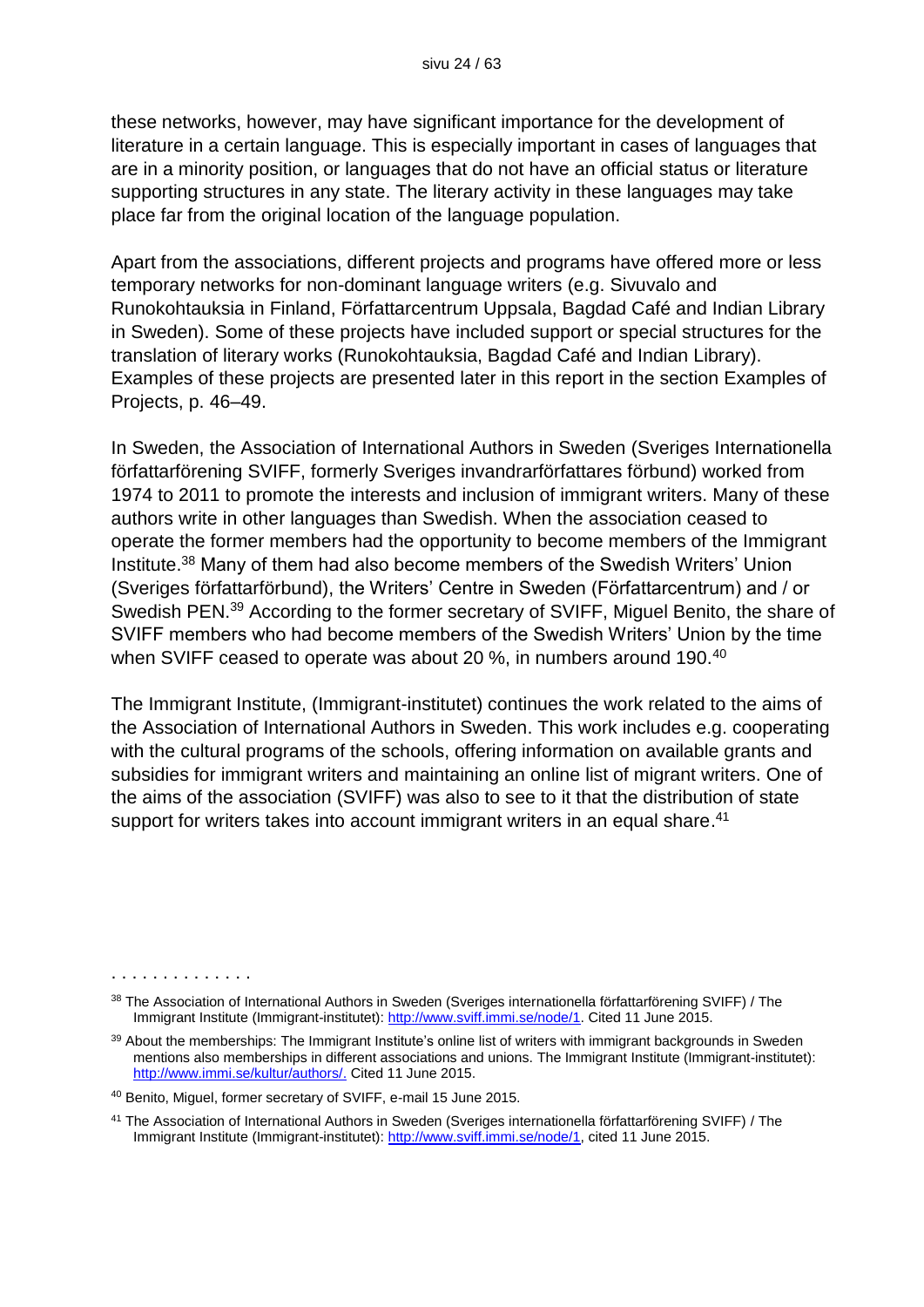#### **Networks related to the freedom of expression and writers in exile, PEN and ICORN**

**PEN International** promotes literature and freedom of expression around the world. It has national organizations in Denmark, Finland, Iceland, Norway and Sweden.<sup>42</sup> The organization and its member organizations are open for writers irrespective of their writing language.<sup>43</sup> Apart of the national centers of PEN International, PEN's Chechen Writers Centre is located in a Nordic country; in Trondheim, Norway.<sup>44</sup> Promoting literature and freedom of expression in Chechen may have different possibilities in Norway than in Chechnya, where the language is originally spoken.

**The International Cities of Refuge Network (ICORN)** is an independent organization of cities and regions, providing shelter to writers and artists at risk of persecution related to limited freedom of expression. ICORN member cities offer temporary shelter, including residency and living costs, to threatened writers and artists. The network includes more than 50 cities around the world. The central office of ICORN is based in Stavanger, Norway. More than 25 of the member cities are in the Nordic Countries; in Norway, Sweden, Denmark and Iceland. Finland does not yet have cities in the ICORN network.<sup>45</sup>

## Part Two: possibilities for translations and promotion

## Nordic literature export and promotion organizations

The literary promotion and export organizations are, besides the writers' unions, central in the promotion and visibility of literature and writers, especially in the international exchange of literature through translation support and literature export. The Nordic literary export and promotion organizations include the Finnish Literature Exchange (FILI), the Icelandic Literature Centre (Miðstöð íslenskra bókmennta) and Norwegian Literature Abroad (NORLA), the Swedish Arts Council (Kulturrådet) and the Danish Arts Foundation (Statens Kunstfond). In Sweden and Denmark the support scheme for literature export is included in the activities of the organizations that administrate state support for arts.

<sup>42</sup> PEN International [http://www.pen-international.org/who-we-are/centres/,](http://www.pen-international.org/who-we-are/centres/) cited 15 June 2015.

<sup>43</sup> PEN International [http://www.pen-international.org/who-we-are/,](http://www.pen-international.org/who-we-are/) cited 15 June 2015.

<sup>44</sup> PEN International, Chechen Writers Centre [http://www.pen-international.org/centres/chechen-writers-centre/,](http://www.pen-international.org/centres/chechen-writers-centre/) cited 15 June2015.

<sup>45</sup> The International Cities of Refuge Network (ICORN) [http://icorn.org/,](http://icorn.org/) cited 15 June 2015.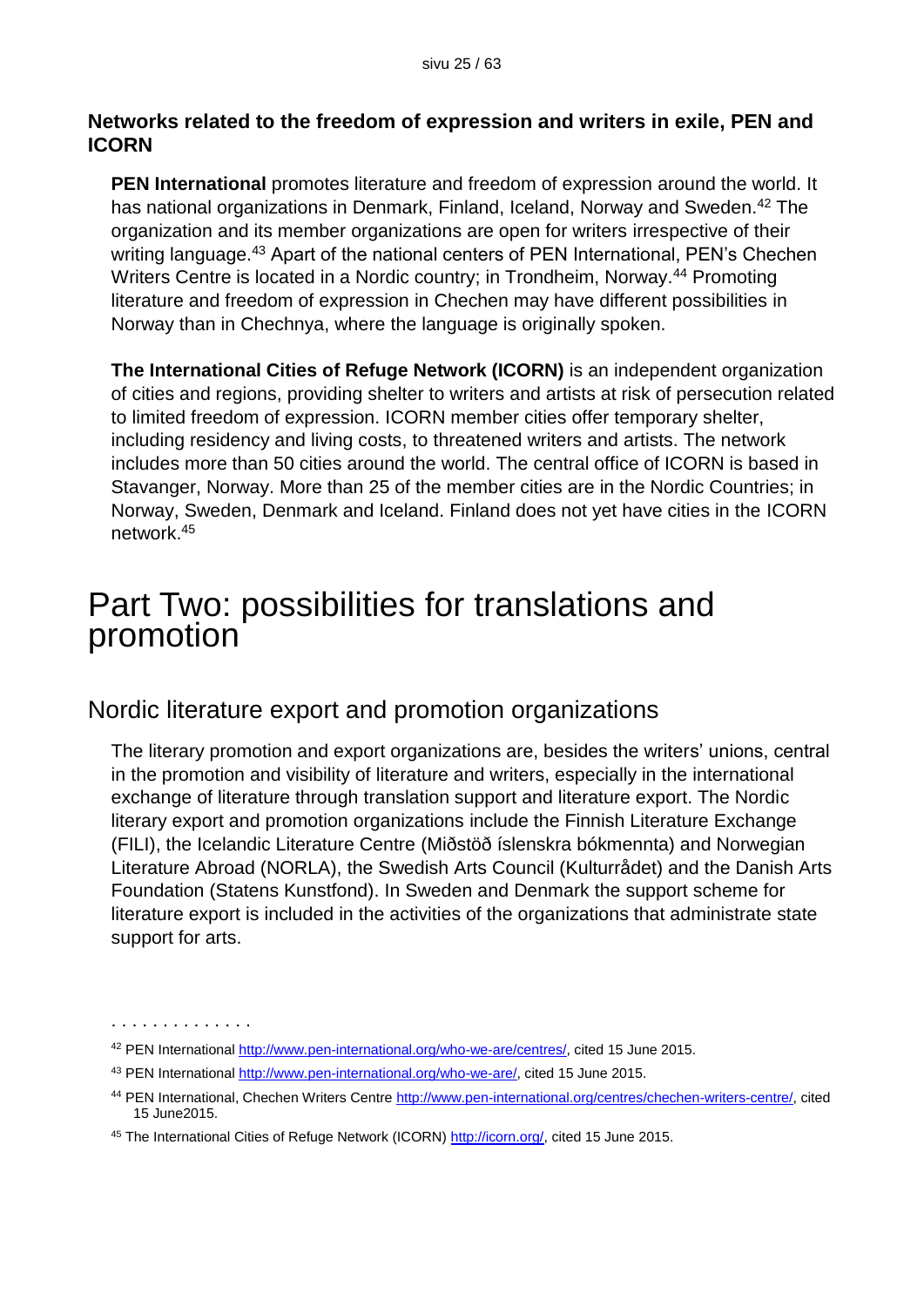Sámi literature does not have a separate export and promotion organization, but the issue is currently being discussed in NordLit – the network of FILI, the Swedish Arts Council, the Danish Arts Foundation, the Greenlandic Writers Association, the Icelandic Literature Centre, FarLit and the Sami Artist Council (Sámi Dáiddárráðdi).<sup>46</sup>

The Nordic literature export and promotion organizations collaborate through the NordLit-network. From the point of view of language minorities the Nordic network has offered e.g. possibilities for collaboration between Sweden, Finland and Norway related to Sámi literature and its visibility abroad. The literature of Greenland and the Faroe Islands is also included in the work of the NordLit network. <sup>47</sup>

All the Nordic export and promotion organizations handle the applications for the Nordic Translation and Production Grant, which supports Nordic publishing houses in translating and publishing literature across the Nordic countries. These applications are dealt with in the country where the original book has been published. The Culture and Arts Program of the Nordic Council of Ministers administrates this support scheme. Priority is given to the winners of the Nordic Council Literature Prize and to minority language areas in the Nordic countries. This support scheme includes also production support for books in Sámi, Greenlandic and Faroese.  $48$ 

The translation support scheme is very similar in the different Nordic export and promotion organizations. Translation support has to be applied by foreign publishers in the case of translations from a country's domestic language(s) to a foreign language. Domestic publishers can apply for support for translations of foreign books to the domestic language(s). Apart from these support forms, there are certain national exceptions, some of which are presented on the following pages. The translation support scheme is for publishing companies, not for individual writers or translators.<sup>49</sup>

The language criteria of the export and promotion organizations are separately laid out in each organization.

<sup>46</sup> Hakulinen, Silja, e-mail 12 February 2016.

<sup>47</sup> Bergström-Larsson, Susanne, Department of Arts and Culture, the Swedish Literature Exchange, the Swedish Arts Council, recorded conversation at the Swedish Arts Council, 28 April 2015. Schwanck, Iris, Director of FILI. Recorded telephone interview, 8 May 2015.

<sup>48</sup> <http://www.kulturradet.se/sv/bidrag/litteratur/Stodordning-for-oversattning-av-nordisk-litteratur-inom-Norden/> cited 8 June 2015.

<sup>49</sup> The Finnish Literature Exchange (FILI): [http://www.finlit.fi/fili/en/grants/.](http://www.finlit.fi/fili/en/grants/) Norwegian Literature Abroad (NORLA): [http://norla.no/en/pages/19-For-agents-and-publishers.](http://norla.no/en/pages/19-For-agents-and-publishers) Swedish Arts Council: [http://www.kulturradet.se/sv/bidrag/litteratur/Support-scheme-for-Swedish-literature-in](http://www.kulturradet.se/sv/bidrag/litteratur/Support-scheme-for-Swedish-literature-in-translation-/)[translation-/](http://www.kulturradet.se/sv/bidrag/litteratur/Support-scheme-for-Swedish-literature-in-translation-/) Icelandic Literature Centre[: http://www.islit.is/en/grants/translations-from-icelandic/](http://www.islit.is/en/grants/translations-from-icelandic/) Danish Arts Foundation: [http://www.kunst.dk/english/funding/subsidies/tilskud/translation-fund/,](http://www.kunst.dk/english/funding/subsidies/tilskud/translation-fund/) all webpages above cited 10 March 2016.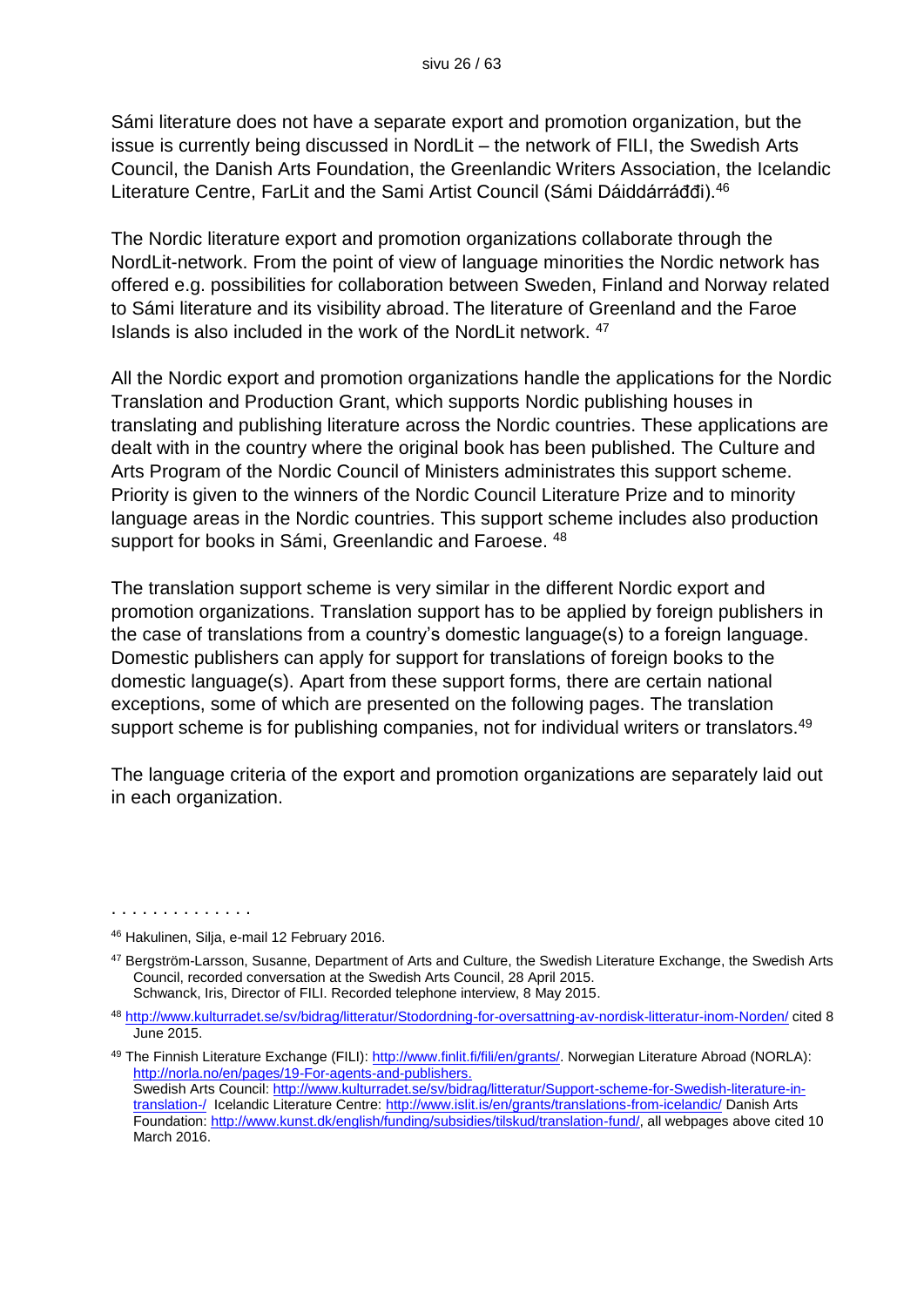## Language criteria of the export and translation support

#### **NORLA – Norwegian Literature Abroad**

NORLA − Norwegian Literature Abroad, promotes the export of Norwegian literature. NORLA offers a range of funding schemes that promote the translation of Norwegian books. NORLA's translation support to foreign languages covers for the present only literature written in Norwegian.<sup>50</sup> Surprisingly, Sámi languages are not included in the scheme although most of the publishing activity in Sámi takes place in Norway and Norway is also the country with the biggest Sámi population.<sup>51</sup>

#### **The Danish Arts Foundation**

. . . . . . . . . . . . . .

The Danish Arts Foundation is the Danish art administration organization merged from the former Danish Arts Council and the Danish Arts Foundation in 2014. The Danish Arts Foundation takes care of the export and promotion of Danish literature. According to the information published on the website, the translation support of the Danish Arts Foundation to foreign languages covers only literature written in Danish.<sup>52</sup> Theoretically the foundation can also support translations of literary works written in another language than Danish, if the author lives in Denmark and fulfills the other criteria, but no applications of this kind have thus far arrived in the Danish Arts Foundation's Committee for Literary Project Funding. Authors living in Denmark can be included in the Danish promotion framework if their works have been translated into Danish and if they fulfill the standard criterion of quality.<sup>53</sup>

Greenland and the Faroe Islands are part of the Danish realm and both of these countries have their own languages. There is a tradition of cooperation between Denmark, the Faroe Islands and Greenland in the form of joint stands at international book fairs, and authors from these areas can be part of the Danish export activities if they live in Denmark. However, the international promotion work concerning Greenland and the Faroe Islands is carried out mainly by organizations in the respective countries. The Danish Arts Foundation and Danish legislation on literature do not cover works

<sup>50</sup> <http://norla.no/en/subsidies/for-agents-and-publishers/criteria-for-translation-of-non-fiction-and-fiction> cited 22 February 2016.

<sup>51</sup> According to Johanna Roto in the article "Saamelaiset ja Saamenmaa kartalla" / "Sámit ja Sápmi kárttaide" (2015, p. 2), the estimated number of Sámis, is approximately 40 000 in Norway, 15 000–25 000 in Sweden, 10 000 in Finland and 2 000 in Russia. Only a part of the Sámi people speak Sámi languages. [http://www.nordregio.se/Global/Publications/Publications%202015/Teksti\\_finnish.pdf](http://www.nordregio.se/Global/Publications/Publications%202015/Teksti_finnish.pdf) cited 25 February 2016.

[http://www.nordregio.se/Global/Publications/Publications%202015/Text\\_saami.pdf](http://www.nordregio.se/Global/Publications/Publications%202015/Text_saami.pdf) cited 25 February 2016.

<sup>52</sup> Danish Arts Foundation:<http://www.kunst.dk/english/funding/subsidies/tilskud/translation-fund/> cited 8 June 2015.

<sup>53</sup> Rasmussen, Anne-Marie, Senior Adviser, the Danish Agency for Culture, e-mail 15 June 2015.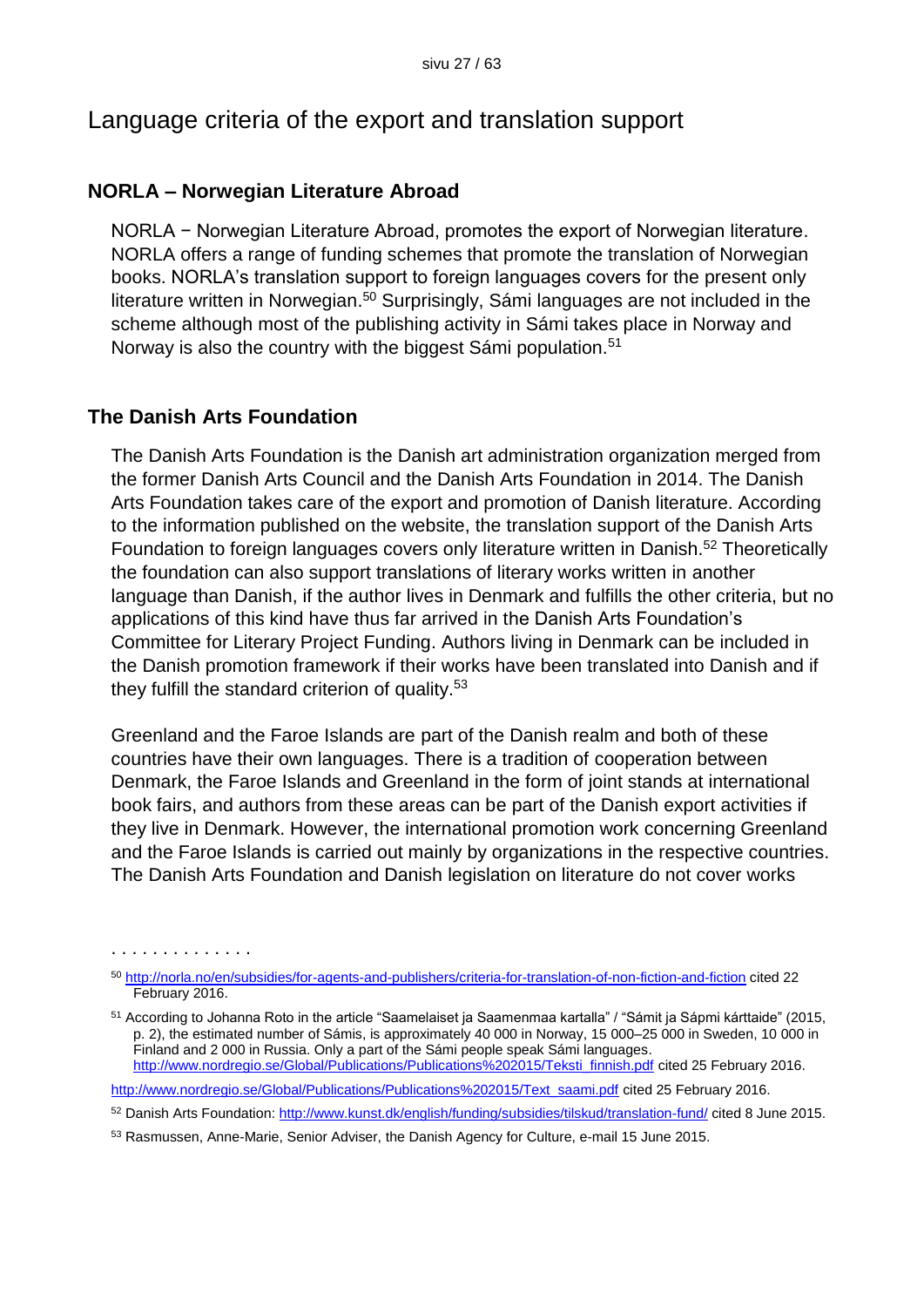written in Greenlandic or Faroese, as Greenland and the Faroe Islands cover their funding for culture independently.<sup>54</sup>

The Nordic Translation and Production Grant has offered possibilities for literature written in Faroese and Greenlandic, which are, like the Sámi languages, Nordic languages with populations too small to maintain profitable publishing activities without special support.

#### **The Swedish Arts Council**

. . . . . . . . . . . . . .

The literature export organization in Sweden works under the Swedish Arts Council and follows the same basic structure as the other Nordic lit-expo organizations.<sup>55</sup> Translation support of Sweden's literature export scheme includes literature written in Swedish and the official minority languages, which are Finnish, Sámi, Romani, Yiddish, and Meänkieli (Tornedal Finnish).<sup>56</sup>

The support scheme includes details that have helped to support both officially and practically local multilingualism in Sweden.

Even though the support for translations from Swedish to foreign languages in general is aimed at foreign publishers, the criteria for the application is open for exceptions: "In certain cases Swedish publishing houses with a detailed plan for the distribution of a certain book abroad may also be eligible to apply" <sup>57</sup>. An example of a publishing company that has received this kind of translation support is the Dar Al-Muna publishing house, which has published Swedish children's books in Arabic since 1984.<sup>58</sup> A good part of the books are read by Arabic-speaking children in Sweden and other Nordic countries. Promoting reading in a person's mother tongue, no matter what it is, has been also part of the Swedish Arts Council's reading promotion programs.<sup>59</sup>

<sup>54</sup> Münster, Lars Theil, the Danish Art Foundation, e-mail 27 May 2015. Rasmussen, Anne-Marie, Senior Adviser, the Danish Agency for Culture, e-mail 15 June 2015.

<sup>55</sup> The Swedish Arts Council: [http://www.kulturradet.se/sv/swedishliterature/Grants/Translation-Grants1/,](http://www.kulturradet.se/sv/swedishliterature/Grants/Translation-Grants1/) cited 8 June 2015.

<sup>56</sup> The Swedish Arts Council: [http://www.kulturradet.se/sv/bidrag/litteratur/Support-scheme-for-Swedish-literature-in](http://www.kulturradet.se/sv/bidrag/litteratur/Support-scheme-for-Swedish-literature-in-translation-/)[translation-/,](http://www.kulturradet.se/sv/bidrag/litteratur/Support-scheme-for-Swedish-literature-in-translation-/) cited 8 June 2015.

<sup>57</sup> Application information on the website of the Swedish Arts Council: [http://www.kulturradet.se/sv/bidrag/litteratur/Support-scheme-for-Swedish-literature-in-translation-/,](http://www.kulturradet.se/sv/bidrag/litteratur/Support-scheme-for-Swedish-literature-in-translation-/) cited 8 June 2015

<sup>58</sup> Dar Al Muna publishing house: [http://daralmuna.se/,](http://daralmuna.se/) cited 9 June 2015. The Swedish Arts Council´s support for this publishing house was confirmed by Bergström-Larsson, Susanne, Director of the Swedish Literature Exchange of the Arts Council of Sweden, conversation at Kulturrådet 27 April 2015.

<sup>59</sup> Westin, Signe, Director of the Department of Literature, conversation at Kulturrådet 27 April 2015.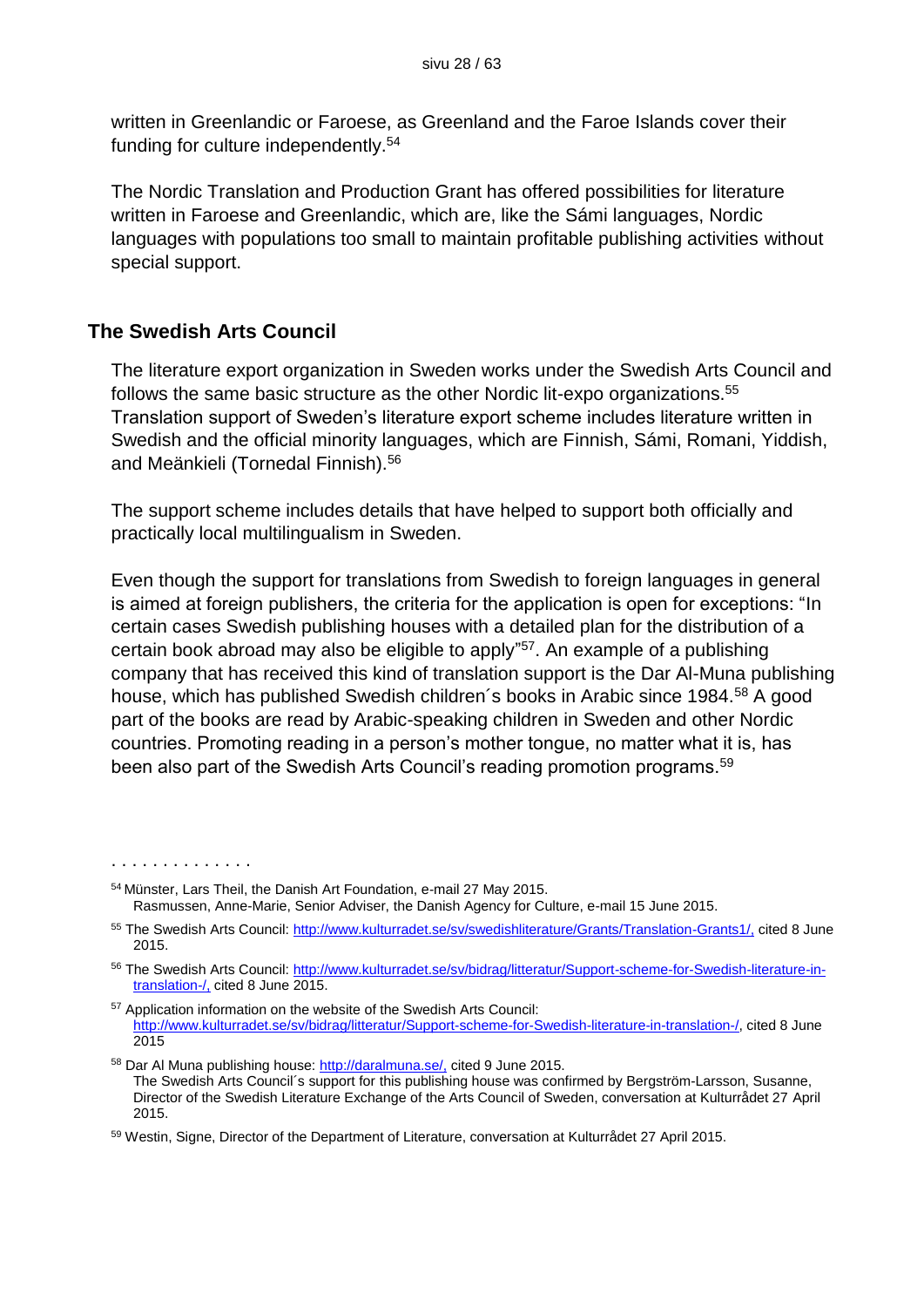One of the priorities of the translation support of the Swedish Arts Council is the translation of Swedish children's literature to languages where Swedish contemporary literature is presently poorly represented.<sup>60</sup>

Literature translations can contribute to a better understanding of the original cultures of the migrant populations in Sweden. And cultural exchange with language areas where the migrant streams come from can create new areas of literary interest towards Swedish literature.

#### **FILI – Finnish Literature Exchange**

FILI – Finnish Literature Exchange is the organization dedicated to promoting Finnish literature abroad. The Finnish literature export scheme officially includes literature written in Finnish, Finland-Swedish and Sámi.<sup>61</sup> In its practical decisions FILI has however made exceptions with other writing languages in the case of books that have a Finnish publisher. 62

Due to Finland´s official bilingualism FILI's translation support scheme is a bit more complex compared to the other Nordic countries. On the other hand, the situation of minority languages in Finland is not as clear as e.g. in Sweden. Although Inari Sámi, North Sámi, Skolt Sámi, Russian, Fennoromani, Tatar and Yiddish are covered by the European Charter of Regional and Minority Languages, the legal status of these languages varies.<sup>63</sup> This ambiguity is reflected also in the arts support structures. Foreign publishers can apply for support for translations of Finnish literature to other languages from Finnish, Finland-Swedish or Sámi. Finnish publishers can apply for support for translations of foreign, Finland-Swedish or Sámi literature to Finnish.

<sup>. . . . . . . . . . . . . .</sup> 

 $60$  "The objective of the support scheme is to raise the status of contemporary Swedish literature in translation. Priority will therefore be given to introduction of the work of contemporary Swedish authors into languages where there are no or few previous translations of that author's work. Particular consideration will be given to translations of literature for children and young people into languages where Swedish children's literature is presently poorly represented." Swedish Arts Council: [http://www.kulturradet.se/sv/bidrag/litteratur/Support](http://www.kulturradet.se/sv/bidrag/litteratur/Support-scheme-for-Swedish-literature-in-translation-/)[scheme-for-Swedish-literature-in-translation-/.](http://www.kulturradet.se/sv/bidrag/litteratur/Support-scheme-for-Swedish-literature-in-translation-/) Cited 8 June 2015.

<sup>&</sup>lt;sup>61</sup> FILI: [http://www.finlit.fi/fili/en/](http://www.finlit.fi/fili/en/fili-en/) and support scheme facts [http://www.finlit.fi/fili/en/grants/,](http://www.finlit.fi/fili/en/grants/) cited 25 May 2015

<sup>62</sup> Schwanck, Iris, Director of FILI (until May 2015). Telephone interview, 8 May 2015; FILI has supported Hassan Blasim as a Finnish writer even though he writes in Arabic, and made other exceptions in the official language criteria with writers like Maritza Nuñez (travel support, writing language Spanish) and Kristian Olsen Aaju, Greenland-born author living in Helsinki (writing language Danish).

<sup>&</sup>lt;sup>63</sup> In Finland's constitutional law there are two national languages, Finnish and Swedish. The constitutional law includes also the right of Sámi speakers as indigenous people of Finland to maintain their language and culture. Romani speakers, sign language users and other groups that are not more specifically defined, have this right as well (Constitutional law of Finland, §17). The rights of Sámi language users are prescribed in the Sámi Language Act. The rights of Romani speakers are mentioned in several laws in different areas. Information on language legislation in Finland on the website of the Institute for the Languages of Finland (Kotimaisten kielten keskus, Kotus): [http://www.kotus.fi/kielitieto/kielipolitiikka/suomen\\_kielilainsaadanto,](http://www.kotus.fi/kielitieto/kielipolitiikka/suomen_kielilainsaadanto) and specifically about Romani language at [http://www.kotus.fi/files/729/romaniselvitys-1.pdf.](http://www.kotus.fi/files/729/romaniselvitys-1.pdf) List of languages covered by the European Charter of Regional and Minority languages:

[http://www.coe.int/t/dg4/education/minlang/AboutCharter/LanguagesCovered.pdf.](http://www.coe.int/t/dg4/education/minlang/AboutCharter/LanguagesCovered.pdf) All cited 10 March 2016.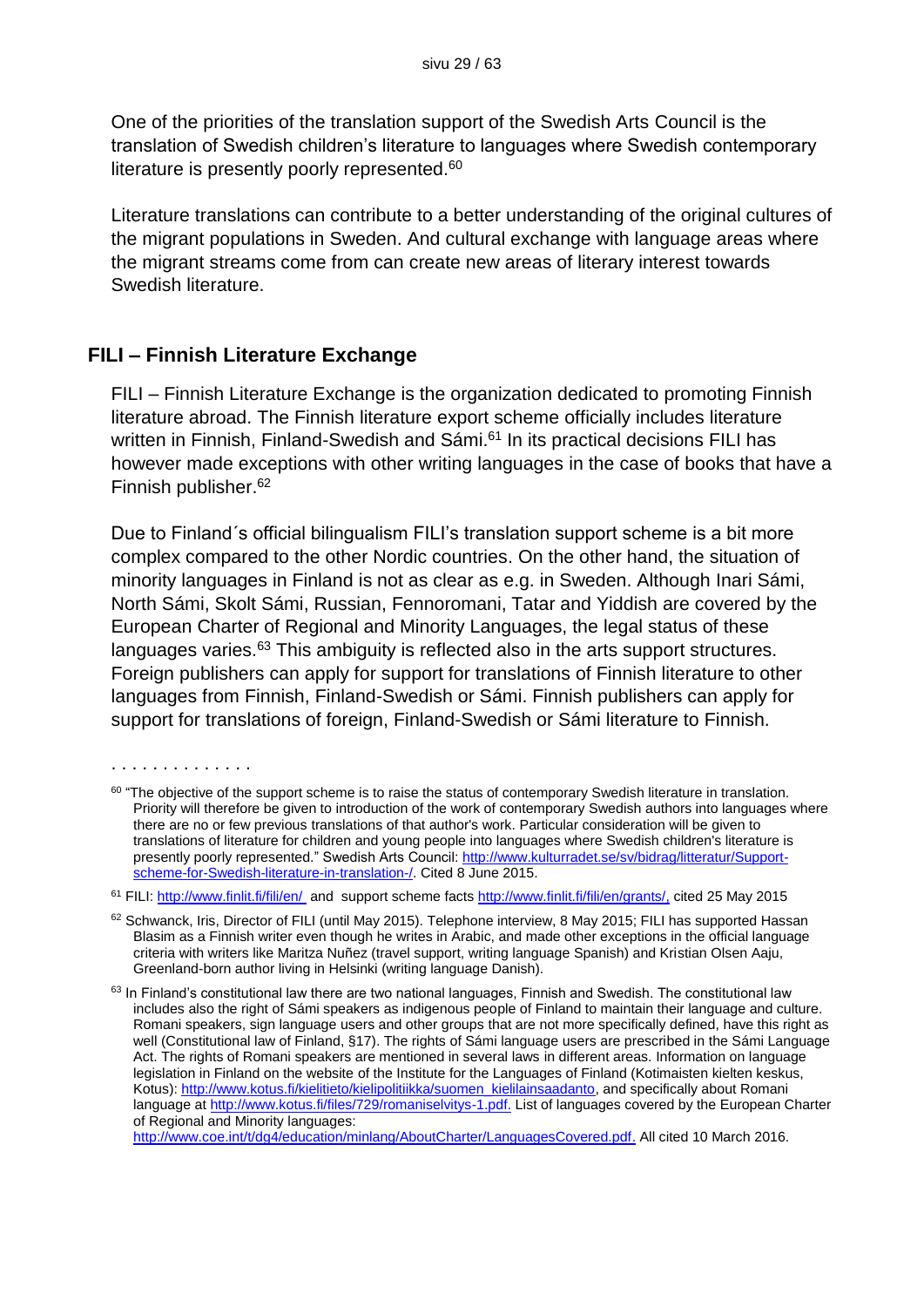Finland-Swedish publishers can also apply for translation support from Finnish to Finland-Swedish.<sup>64</sup>

From the point of view of multilingualism, special care is clearly given for both Finland-Swedish literature and Sámi literature in FILI's support scheme. The impossibility of commercially profitable publishing in the case of smaller language populations is taken into account in FILI's support scheme when it comes to Finland-Swedish, which is the other official national language of Finland. Finland-Swedish is the only language that can get support from FILI for production costs in the original language. A similar kind of national support form for Sámi languages or other Regional and Minority Languages<sup>65</sup> would be needed at least in some of the Finnish support institutions, as with these languages profitable publishing activities are even more impossible. Publishing activities in Sámi have lately been either inexistent or very invisible in Finland.<sup>66</sup> Literature published in Finland in Romani language hardly exists.<sup>67</sup> In that sense the administration of support for these languages would not fall in the area of FILI that concentrates on promotion. Consequently, as FILI's support for translations officially only covers literature published in Finland, the support forms for translations from Sámi languages are difficult to take advantage of. Moreover, Sámi writers who live in Finland publish mainly in Norway.<sup>68</sup> Some of the books published in Norway have, however, received production and translation support from FILI.<sup>69</sup>

If Finland-Swedish literature can only survive thanks to special support structures with a population of about 300 000 inhabitants, maintaining publishing activity in Sámi languages in Finland would require even more support. Exact information on the number of Sámi speakers is not available, because many Sámi speakers are bilingual and have registered Finnish as their mother tongue. In 2012 the Sámi Council in Finland registered a total of 2317 Sámi speakers, divided between three different

<sup>&</sup>lt;sup>64</sup> Finnish literature exchange (FILI): [http://www.finlit.fi/fili/en/#](http://www.finlit.fi/fili/en/). Cited 25 May 2015.

<sup>&</sup>lt;sup>65</sup> Finland's languages at least partly included in the European Charter for Regional and Minority Languages: Sámi, Romani, Russian, Karelian, Tatar, Swedish, Yiddish. Council of Europe, European Charter for Regional or Minority Languages [http://www.coe.int/t/dg4/education/minlang/aboutcharter/default\\_en.asp,](http://www.coe.int/t/dg4/education/minlang/aboutcharter/default_en.asp) cited 21 June 2015.

<sup>66</sup> About Sami publishing companies in Finland see: Rensujeff, Kaija, s. 53: *Käsin, Sävelin, sanoin ja kuvin: Saamelaiset taiteilijat Suomessa*. Taiteen keskustoimikunta 2011. [http://www.taike.fi/documents/10921/0/Rensujeff+38+11.pdf,](http://www.taike.fi/documents/10921/0/Rensujeff+38+11.pdf) cited 15 March 2016. Confirmed by Aikio, Inger-Mari, telephone interview, 14 April 2015. The visibility of Sámi literature has improved in 2015, especially thanks to the Turku Book Fair, which took place after this part of the report was written.

 $67$  According to the language political program for Romani language, the books published in Romani in Finland do not include works of fiction. Only individual poems in Romani languages have been published in magazines. [http://scripta.kotus.fi/www/verkkojulkaisut/julk10/romanikielen\\_kielipoliittinen\\_ohjelma.pdf,](http://scripta.kotus.fi/www/verkkojulkaisut/julk10/romanikielen_kielipoliittinen_ohjelma.pdf) page 13, cited 9 June 2015.

<sup>68</sup> Aikio, Inger-Mari, telephone interview, 14 April 2015.

<sup>69</sup> Hakulinen, Silja, e-mail 12 February 2016.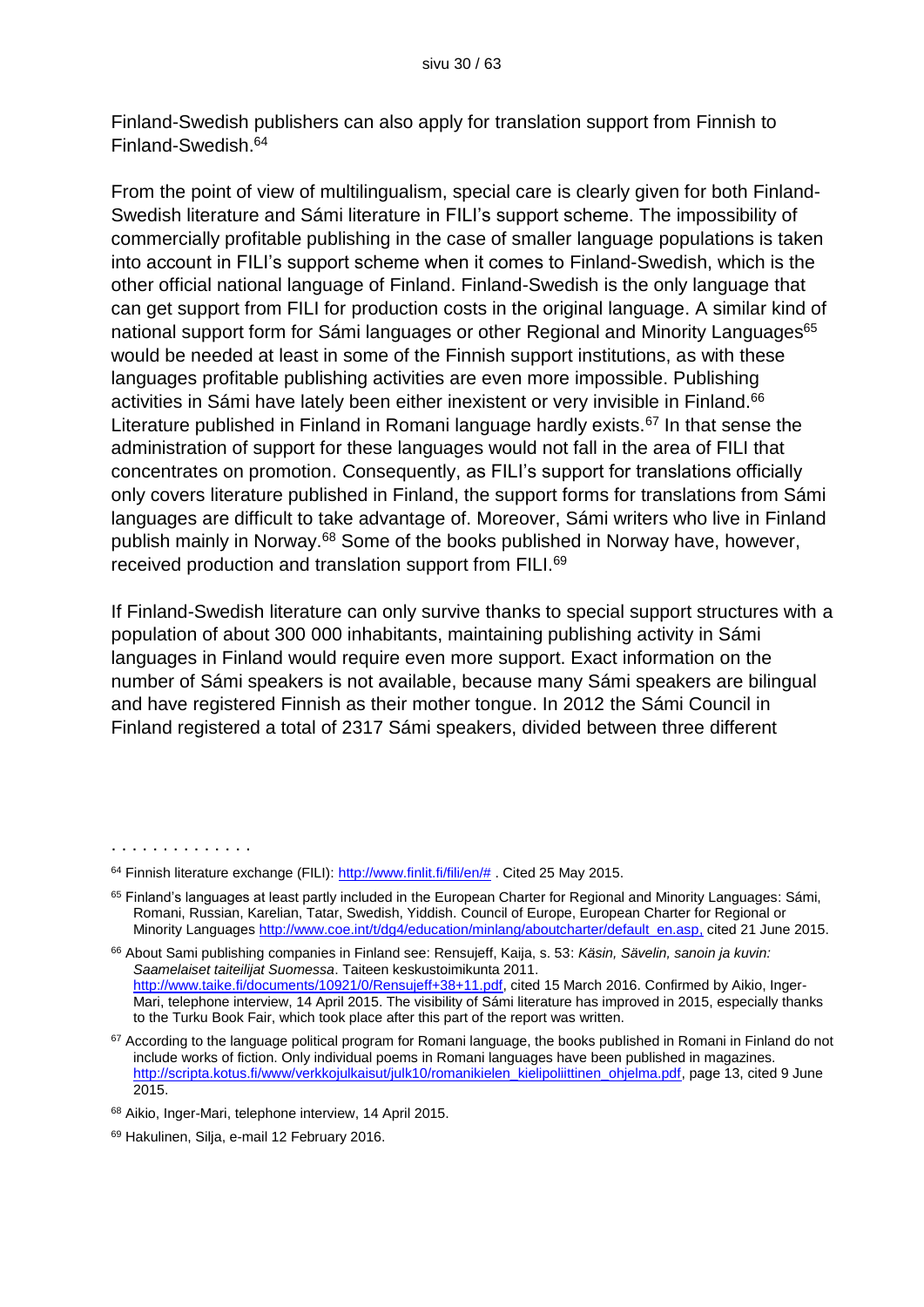languages, Northern Sámi (1706), Skolt Sámi (340) and Inari Sámi (271), the latter of which is spoken only in Finland.<sup>70</sup>

To support Sámi literature and its visibility in Finland FILI launched in 2007 a special support form for translations of Sámi language works to Finnish, which includes both translation and production cost support for the Finnish edition. The number of applications from publishing companies for this support form has, according to FILI's former director, Iris Schwanck, been unfortunately low.<sup>71</sup> The Sámi theme at the Turku Book Fair 2015 had, however, some positive impact on both the number of applications and amount of support.<sup>72</sup> FILI has also promoted Sámi literature as part of Finnish literature at international book fairs, e.g. at the Frankfurt Book Fair 2014.

One of FILI's initiatives related to language diversity involves offering support for the production costs of literary publications in Finnish translated from eastern Finno-Ugrian languages spoken in Russian territories. This support form is combined with the production support for translations to Finnish from Sámi and it is of the same size, a maximum of 1000  $\epsilon$  per project.<sup>73</sup>

Books written originally in other non-dominant languages are not included in the official support scheme. However, in practice FILI has been more flexible than the official language criteria of the support forms. Support has been given for translations of literature created in Finland, even in cases where it has not met the officially defined language criteria. An example of these exceptions is the works by Hassan Blasim, which are written in Arabic.<sup>74</sup>

According to Schwanck, FILI understands as Finnish literature any literature published in Finland, regardless of the language. At international book fairs, FILI has also created space for the diversity of Finnish literature, presenting Sámi authors and the previously mentioned Hassan Blasim (writing language Arabic). Travelling support from Finland has also been given for other writers writing in other languages than the national ones (Maritza Nuñez, to mention one, writes in Spanish in Finland).<sup>75</sup>

In the information about the support scheme available in the website the exceptions that FILI may make regarding the writing language of the original titles are not present. The

- <sup>72</sup> Silja Hakulinen, e-mail 12 February 2016.
- <sup>73</sup> [http://www.finlit.fi/fili/tuet/painatustuen-hakuohjeet-saamelainen-tai-suomalaisugrilainen-kaunokirjallisuus](http://www.finlit.fi/fili/tuet/painatustuen-hakuohjeet-saamelainen-tai-suomalaisugrilainen-kaunokirjallisuus-suomeksi/)[suomeksi/](http://www.finlit.fi/fili/tuet/painatustuen-hakuohjeet-saamelainen-tai-suomalaisugrilainen-kaunokirjallisuus-suomeksi/) cited 9 June 2015.

. . . . . . . . . . . . . .

<sup>75</sup> Schwanck, Iris, 8 May 2015. Support scheme facts from [http://www.finlit.fi/fili/en/grants/,](http://www.finlit.fi/fili/en/grants/) cited 25 May 2015.

<sup>70</sup> Ministry of Education and Culture (Finland). Toimenpideohjelma saamelaiskielten elvyttämiseksi, Opetus- ja kulttuuriministeriö 2012. [http://www.minedu.fi/export/sites/default/OPM/Julkaisut/2012/liitteet/tr07.pdf?lang=fi,](http://www.minedu.fi/export/sites/default/OPM/Julkaisut/2012/liitteet/tr07.pdf?lang=fi) page 68.

<sup>71</sup> Schwanck, Iris, Director of FILI (until June 2015). Telephone interview 8.5.2015, completed in e-mail 31 January 2016.

<sup>74</sup> Schwanck, Iris, 8 May 2015.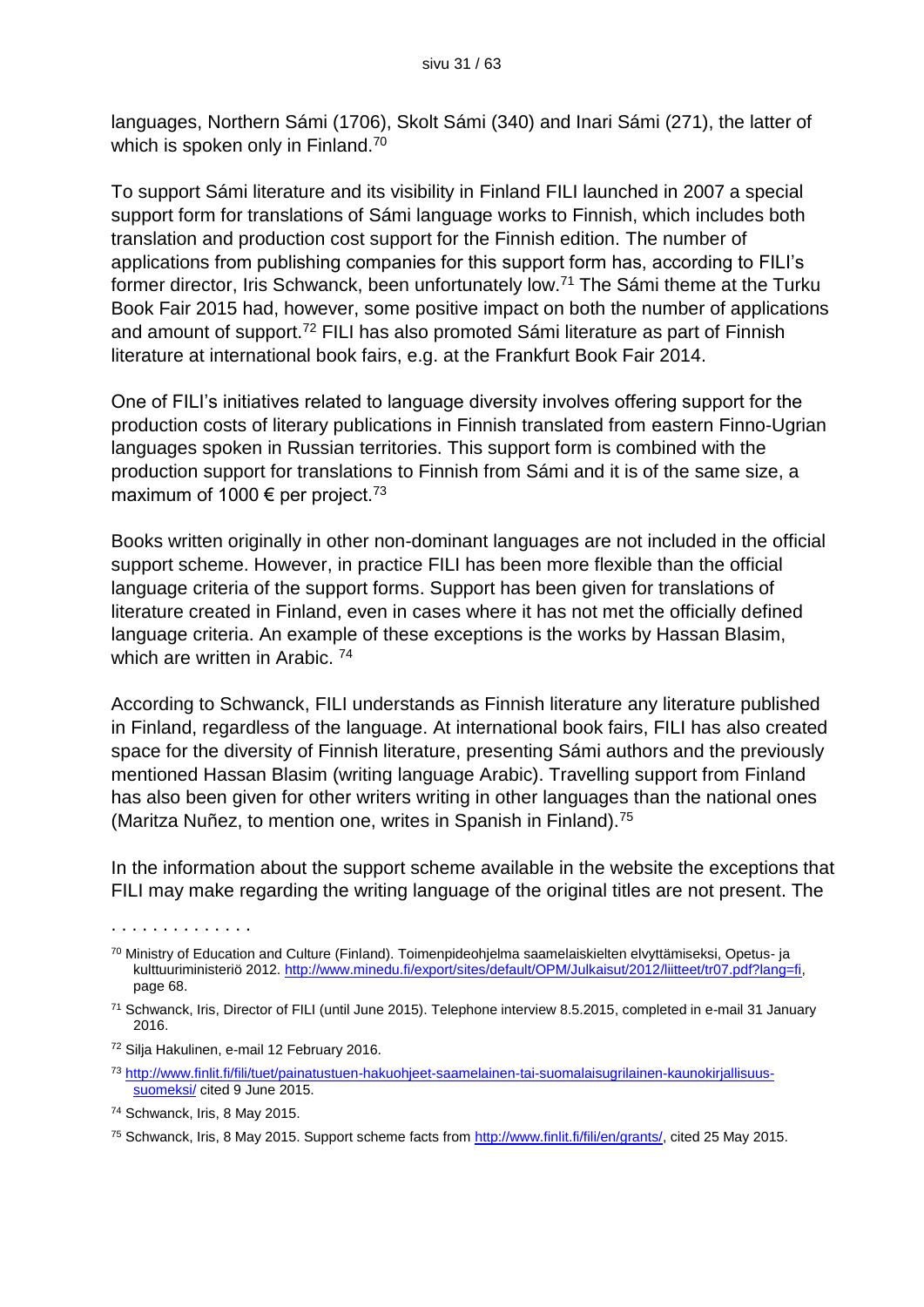stricter language criteria of the official information very probably decrease the number of applicants whose planned projects are not included in the official eligibility criteria. Also, the Nordic translation support scheme is presented at FILI's website only partially. Knowing about the possibilities that this support scheme can offer for minority languages in Finland requires more extensive research.<sup>76</sup>

As an organization FILI has been actively involved in European networks that work for the language minorities in Europe, including Catalan, Welsh, Irish and Basque. One of the networks is Literature Across Frontiers [\(www.lit-across-frontiers.org\)](http://www.lit-across-frontiers.org/). In discussions with national decision makers and organizations FILI has also maintained the issue of minority languages. <sup>77</sup>

<sup>76</sup> Swedish Arts Council: [http://www.kulturradet.se/sv/bidrag/litteratur/Stodordning-for-oversattning-av-nordisk](http://www.kulturradet.se/sv/bidrag/litteratur/Stodordning-for-oversattning-av-nordisk-litteratur-inom-Norden/)[litteratur-inom-Norden/,](http://www.kulturradet.se/sv/bidrag/litteratur/Stodordning-for-oversattning-av-nordisk-litteratur-inom-Norden/) cited 10 March 2016.

<sup>77</sup> Schwanck, Iris, recorded telephone interview, 8 May 2015.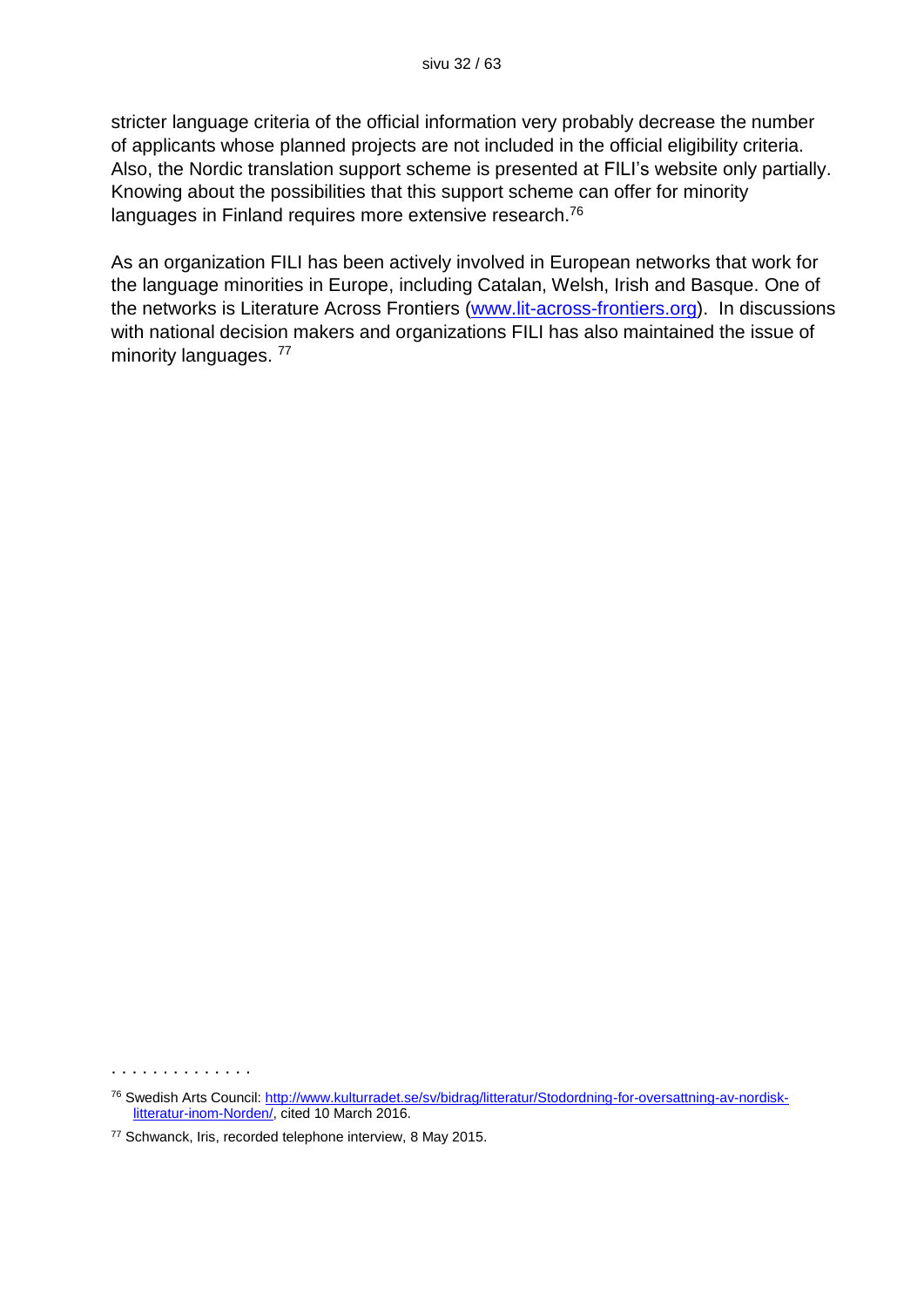| Nordic literary export organizations. Table based on information from the<br>organizations' websites and provided by the representatives of the organizations |                                                                                                                                                                                                                |                                                        |                                         |                                                               |                                                                                    |  |
|---------------------------------------------------------------------------------------------------------------------------------------------------------------|----------------------------------------------------------------------------------------------------------------------------------------------------------------------------------------------------------------|--------------------------------------------------------|-----------------------------------------|---------------------------------------------------------------|------------------------------------------------------------------------------------|--|
|                                                                                                                                                               | <b>NORLA/</b><br><b>Norway</b>                                                                                                                                                                                 | <b>Icelandic</b><br><b>Literature</b><br><b>Centre</b> | <b>Danish Arts</b><br><b>Foundation</b> | <b>FILI</b><br><b>Finland</b>                                 | <b>Swedish</b><br><b>Arts</b><br><b>Council</b><br>(translation<br>support)        |  |
| <b>Translation</b><br>and<br>promotion<br>support for<br>indigenous<br>languages<br>(Sámi<br>languages)                                                       | No translation<br>support, not<br>even for Sámi.<br>Promotion<br>support:<br>collaborations<br>at book fairs<br>have been<br>carried out.<br>Official online<br>info focuses on<br>Norwegian<br>language only. | Not applicable,<br>no indigenous<br>languages          | No.<br>indigenous<br>languages*         | Yes                                                           | Yes                                                                                |  |
| <b>Translation</b><br>and<br>promotion<br>support for<br>regional or<br>minority<br>languages                                                                 | <b>No</b>                                                                                                                                                                                                      | No, but<br>exceptions can<br>be made                   | No, but<br>exceptions can<br>be made    | No, but<br>exceptions can<br>be made <sup>78</sup>            | Yes, from<br>Finnish,<br>Yiddish,<br>Meänkieli<br>(Tornedal<br>Finnish),<br>Romani |  |
| <b>Translation</b><br>and<br>promotion<br>support for<br>writers who<br>write in<br>other non-<br>dominant<br>languages                                       | No                                                                                                                                                                                                             | No, but<br>exceptions can<br>be made                   | No, but<br>exceptions can<br>be made    | No, but<br>exceptions can<br>be made and<br>have been<br>made | No                                                                                 |  |

**Availability of translation and promotion support for non-dominant languages in** 

. . . . . . . . . . . . . .

 $^{78}$  List of languages covered by the European Charter of Regional and Minority languages [http://www.coe.int/t/dg4/education/minlang/AboutCharter/LanguagesCovered.pdf,](http://www.coe.int/t/dg4/education/minlang/AboutCharter/LanguagesCovered.pdf) cited 21 June 2015.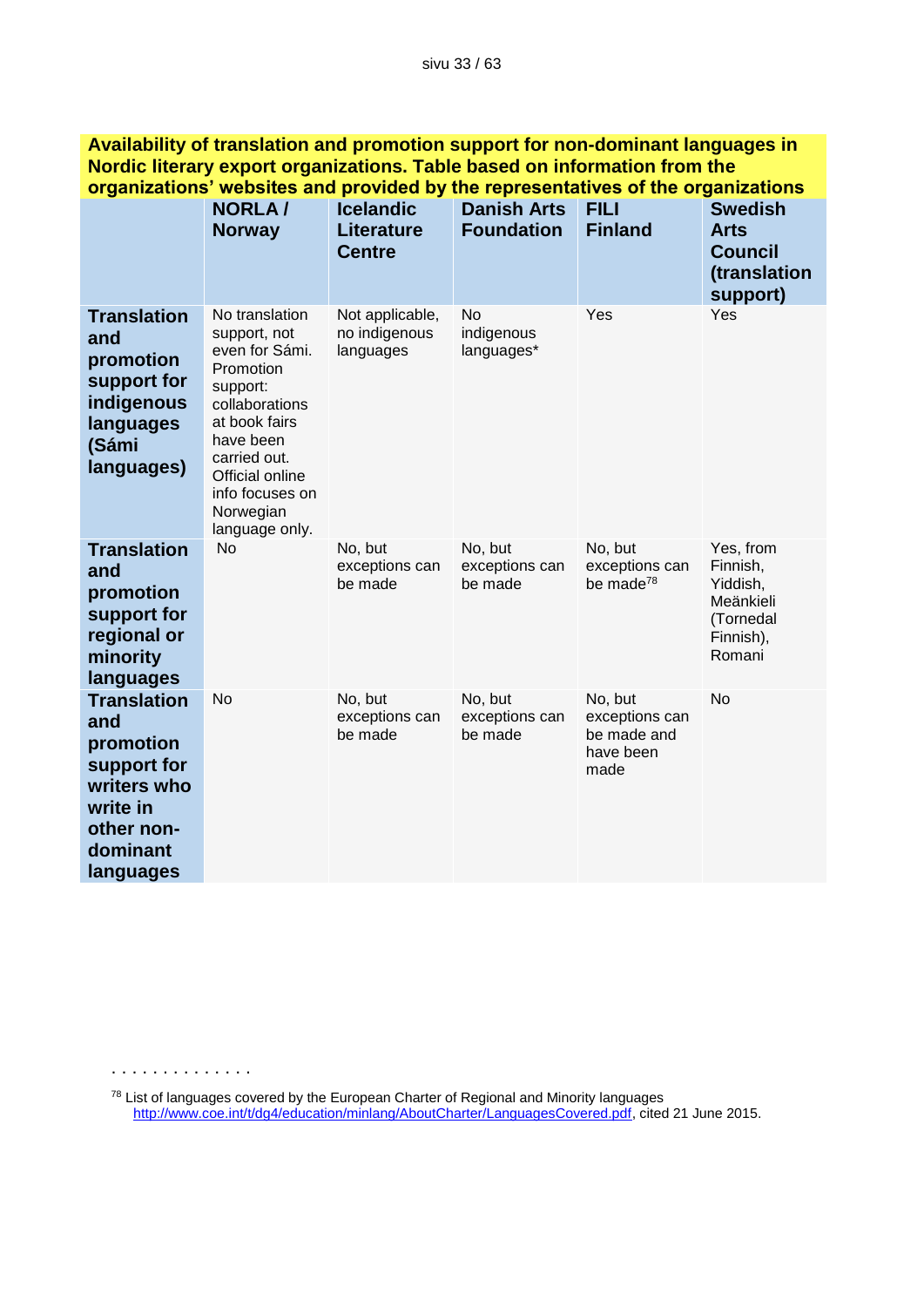## Domestic promotion; Writers' Centres and Reading Centre

Several Nordic countries have special organizations that work for the domestic promotion of authors and coordinate reading promotion campaigns. The reading promotion organizations work also for the visibility of individual authors and contribute to their income directly and indirectly. The reading promotion organizations in Sweden, Norway and Finland have taken in different ways into account the situation of nondominant language writers.

#### **The Writers' Centre in Sweden**

The Writers' Centre in Sweden (Författarcentrum) is a non-profit organization financially supported by the Swedish Arts Council. The Writers' Centre runs a booking agency for professional writers for e.g. school visits and literary events and projects to encourage reading and writing. It is divided in regional organizations and has approximately 1400 professional authors as its members.<sup>79</sup> There are no language criteria for admission. Several members of the organization write in other languages than Swedish. <sup>80</sup> The Writers' Centre also cooperates as a partner in projects that work more directly with non-Swedish speaking writers and readers in projects concerned with reading and writing promotion, for example Uppsala Litteraturcentrum.<sup>81</sup> In Sweden each library lending increases the amount of the lending-based remunerations that are calculated individually for each writer, directly based on the library statistics. This increases the financial influence of reading promotion for each writer also in the library sector.

#### **The Norwegian Writers' Centre**

. . . . . . . . . . . . . .

The Norwegian Writers' Centre (Norsk Forfattersentrum) works in a similar way as its sister organization in Sweden. It also includes authors whose writing language is not Norwegian on its list of authors available for visits.<sup>82</sup>

<sup>&</sup>lt;sup>79</sup> The Writers' Centre in Sweden: [http://www.forfattarcentrum.se/english/,](http://www.forfattarcentrum.se/english/) cited 7 June 2015.

<sup>80</sup> About memberships: The Immigrant institute's online list of writers with immigrant backgrounds in Sweden mentions also memberships in different associations and unions. With many of the writers membership in the Writers' Centre is mentioned on the list. [http://www.immi.se/kultur/authors/,](http://www.immi.se/kultur/authors/) cited 11 June 2015.

<sup>81</sup> Rahman, Anisur. Conversation at Uppsala Litteraturcentrum, 28 April .2015. See also [http://www.litteraturcentrum.se/,](http://www.litteraturcentrum.se/) cited 3 August 2015.

<sup>82</sup> The Writers' Centre in Norway:<http://www.forfattersentrum.no/> (see list of writers). Cited 10 March 2016.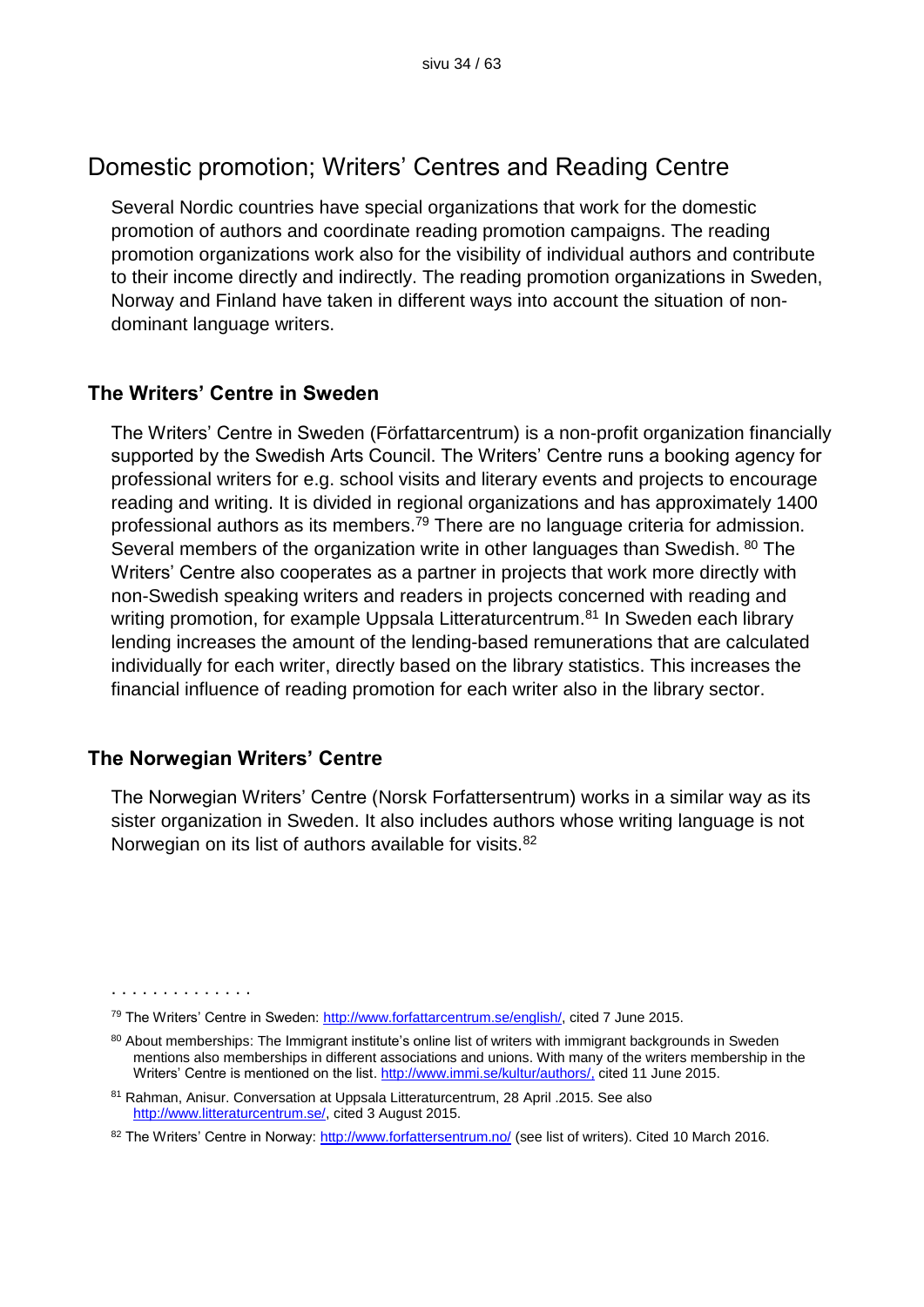#### **Writers' Centre as a subsidy body of the Danish Arts Foundation**

In Denmark the Danish Arts Foundation (Statens Kunstfond) offers a funding program called Forfattercentrum (Writers' Centre). Organizers of events can search for support directly from the Arts Foundation through this funding program, to cover the honorariums for visiting writers. The writers whose costs can be covered from this program have to be Danish, but the writing language is not specified. <sup>83</sup> In terms of creating a network the Danish Writers' Centre model does not offer as much as the NGO counterparts in other Nordic countries.

#### **School programs through the Writers' Union of Iceland**

In Iceland the Writers' Union of Iceland runs the Writers' Centre in Gunnarshús which, among other activities, arranges seminars and programs for schools and provides assistance for literary events.<sup>84</sup>

#### **The Finnish Reading Centre**

In Finland, the Finnish Reading Centre is an NGO that offers writers' visits to schools and organizes nation-wide reading campaigns. Regarding non-dominant language authors, the Reading Centre has cooperated with the Sivuvalo project<sup>85</sup> in organizing events where authors who do not write in Finnish or Swedish have been presented. It has also co-organized discussions related to the theme of the status of these writers in the literary field.

The Finnish Reading Centre maintains an online list of authors available for school visits. The old online list included only individual writers who write in Sámi, e.g. Inger-Mari Aikio-Arianack,<sup>86</sup> but the new, updated version to be published in spring 2016 will include other non-dominant language writers and a search function based on the presentation language.<sup>87</sup>

<sup>83</sup> The Danish Arts Foundation (Statens Kunstfond) [http://www.kulturstyrelsen.dk/tilskud](http://www.kulturstyrelsen.dk/tilskud-tilladelser/stamside/tilskud/forfattercentrum/)[tilladelser/stamside/tilskud/forfattercentrum/.](http://www.kulturstyrelsen.dk/tilskud-tilladelser/stamside/tilskud/forfattercentrum/) Cited 1 July 2015.

<sup>84</sup> The Writers' Union of Iceland,<http://rsi.is/english/>, cited 10 March 2016.

<sup>85</sup> Sivuvalo project: [www.sivuvalo.com,](http://www.sivuvalo.com/) cited 10 March 2016.

<sup>86</sup> The Finnish Reading Centre (Lukukeskus): [www.lukukeskus.fi,](http://www.lukukeskus.fi/) cited 15.3.2016.

<sup>87</sup> Arkoma, Ulla, telephone interview, 26 February 2016.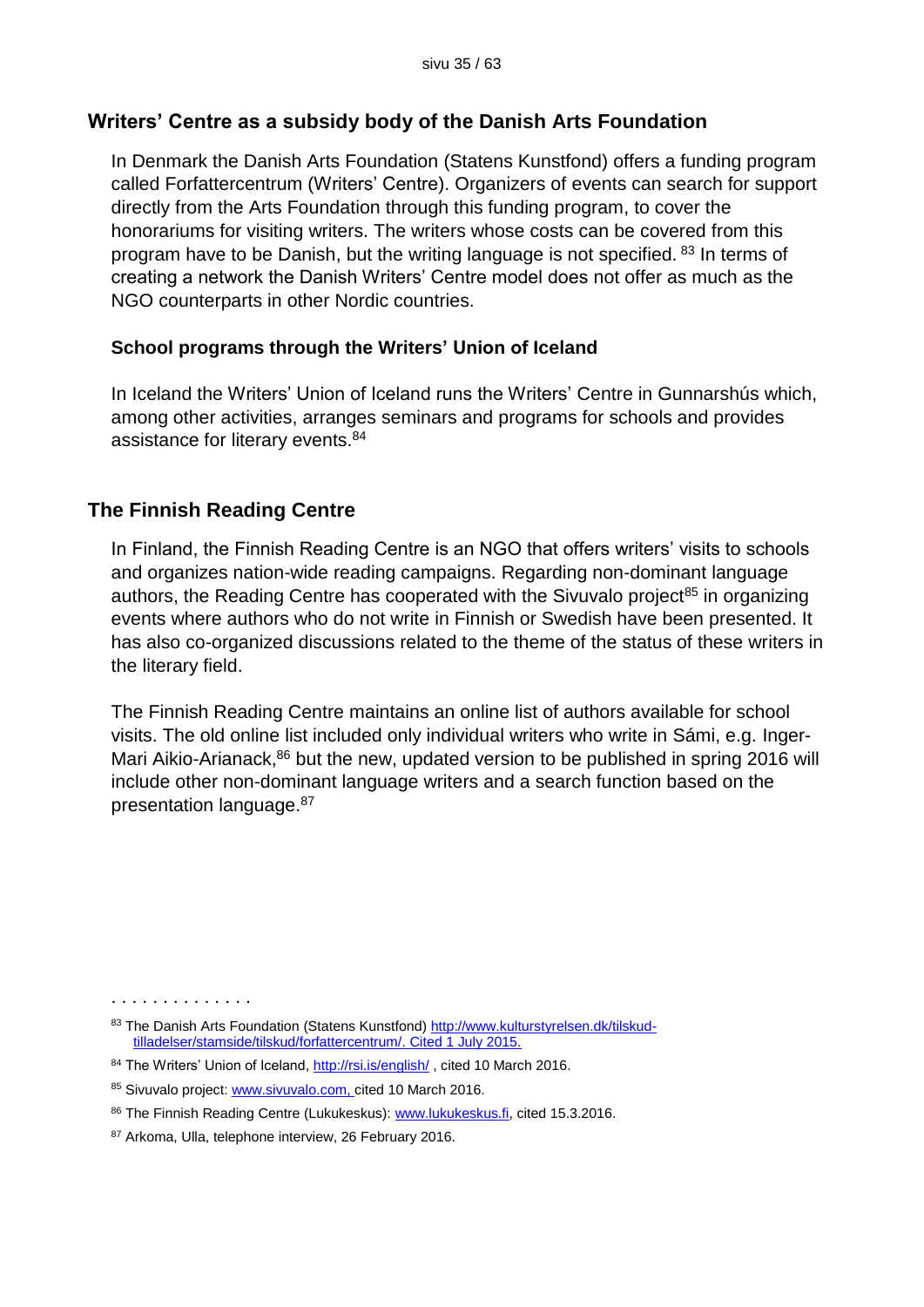## Part Three: State grants and subsidies for literature

The state-funded grants for artists contribute in an important way to both the income and the professional status of individual writers. Apart from the state grants there are private foundations that support writers and literature projects, among many other things. The support forms of the private foundations are not included in this survey.

The state grants in the field of literature have taken on different forms and practices in the different Nordic countries and in this sense they are not directly comparable.

## The Swedish Authors' Fund and the Swedish Arts Council

State support for literature in Sweden is divided between the Swedish Arts Council (Kulturrådet) and the Swedish Authors' Fund (Sveriges författarfond). The Swedish Arts Council supports translators from Swedish into other languages, while the Authors' Fund supports authors and translators into Swedish from other languages. The Swedish Arts Council supports organizations and institutions and takes care of the support for the export and international promotion of Swedish literature, including support for translations from Swedish as explained earlier in this report. The Swedish Arts Council also coordinates projects related to reading promotion and supports the network of Swedish sanctuary cities for writers in exile.

#### **The Swedish Authors' Fund: Grants and lending-based remuneration for individual writers**

The Swedish Authors' Fund administers the funds that can be applied by individual writers: the lending based remunerations<sup>88</sup> and the state grants<sup>89</sup> to authors, translators, playwrights and journalists in the field of arts. These funds are open for authors who reside permanently in Sweden irrespective of their writing language, and also for authors who write in Swedish but live abroad. Information about the support forms is available at the website in Swedish, English, Spanish, Persian and Arabic. The application forms are in Swedish. They may be filled in English and, by agreement, also in other languages. 90

88 The Swedish Authors' Fund (Sveriges författarfond) [http://www.svff.se/International/index.html,](http://www.svff.se/International/index.html) cited 15 June 2015.

89The Swedish Authors' Fund (Sveriges författarfond)<http://www.svff.se/pdf/infeng.pdf,> cited 15 June 2015.

<sup>90</sup> Söderström, Jesper, Director of the Swedish Authors' Fund, e-mail 3 July 2015.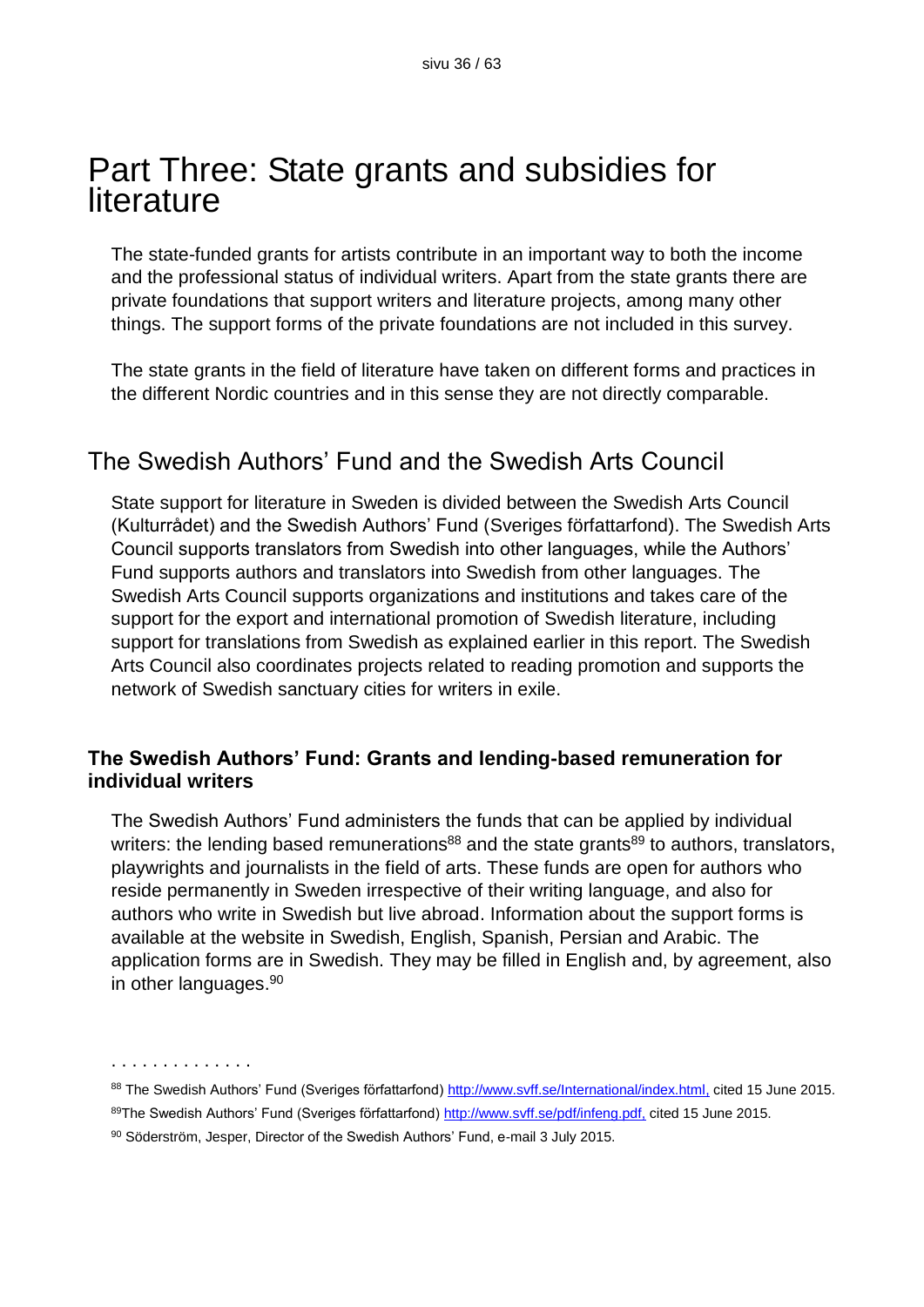The Swedish Authors' Fund cooperates with the Swedish Arts Council in evaluating the quality of the works of authors who do not write in Swedish, in the sense that the two organizations use the same group of evaluators. Both of them have also defined the special fees that they pay the evaluators. The standard fees of the Swedish Arts Council are published on the organization's website. <sup>91</sup> The Swedish Authors' Fund pays also an extra fee for a written statement. It commissions a readers' evaluation from an external expert on the applicant's most recently published book. If there is no published book, the application is rejected without an evaluation process. <sup>92</sup>

According to the Director of the Swedish Authors' Fund, Jesper Söderström, the share of applications from non-Swedish-speaking authors is approximately 10 %. The percentage of these applications has not significantly changed in recent years. <sup>93</sup>

#### **State grants for artists from the Swedish Authors' Fund**

The state grants administered by the Swedish Authors' Fund include working grants (1– 5 years), as well as grants for travel and international exchanges, among other things. The aim of the working grants is to provide the recipient with the opportunity to concentrate on his or her literary production for a certain period of time. All the grants from the fund are applicable for authors regardless of their working language and some have also been awarded to writers who write in other languages than Swedish. There are no special quotas for authors who write in other languages than Swedish<sup>94</sup>, but they receive grants in percentages that are similar to the percentages of positive decisions for authors who write in Swedish. The main principle is to include the authors who write in other languages than Swedish in the same pool of opportunities that exists for authors who write in Swedish.<sup>95</sup>

#### **Lending Based Remuneration and individually awarded remuneration**

Lending based remuneration is a compensation to authors, translators, illustrators and photographers for the use of their books in Swedish libraries. It is based on the lending frequency of library books to the public. To define the amounts that correspond to each author the Swedish Authors' Fund conducts a survey of the books that are lent by public and school libraries every year, from all computerized library systems in Sweden.<sup>96</sup> The

<sup>91</sup> Bergström-Larsson, Susanne; Åberg, Andreas and Westin, Signe; The Swedish Arts Council. Conversation on 27 April 2015 at the Swedish Arts Council. The table of payments for exterior evaluators is published online:

[http://www.kulturradet.se/Documents/Bidrag/bidragsinformation/Fpristabeller\\_kulturradet\\_se.pdf.](http://www.kulturradet.se/Documents/Bidrag/bidragsinformation/Fpristabeller_kulturradet_se.pdf) Cited 10 March 2016.

<sup>&</sup>lt;sup>92</sup> The fee that is usually paid for the evaluation and written statement of a book is 1300 SKr (about 140 €). In some cases, when a more complete evaluation of the works of an author is needed, the fee is higher. Söderström, Jesper, Director of the Swedish Authors' Fund, e-mail 3 July 2015.

<sup>93</sup> Söderström, Jesper, 3 July 2015. In 2008 the estimated number of authors who write in other languages than Swedish was also 10%.

<sup>94</sup> Söderström, Jesper, Director of the Swedish Authors' Fund, e-mail, 17 April 2015.

<sup>95</sup> Söderström, Jesper, e-mail, 3 July 2015. See also archive of the awarded grants: [http://www.svff.se/International/index.html,](http://www.svff.se/International/index.html) Cited 10 March 2016.

<sup>96</sup> Swedish Authors Fund: [http://www.svff.se/html/Meny1\\_2\\_eng.html,](http://www.svff.se/html/Meny1_2_eng.html) cited 15 June 2015.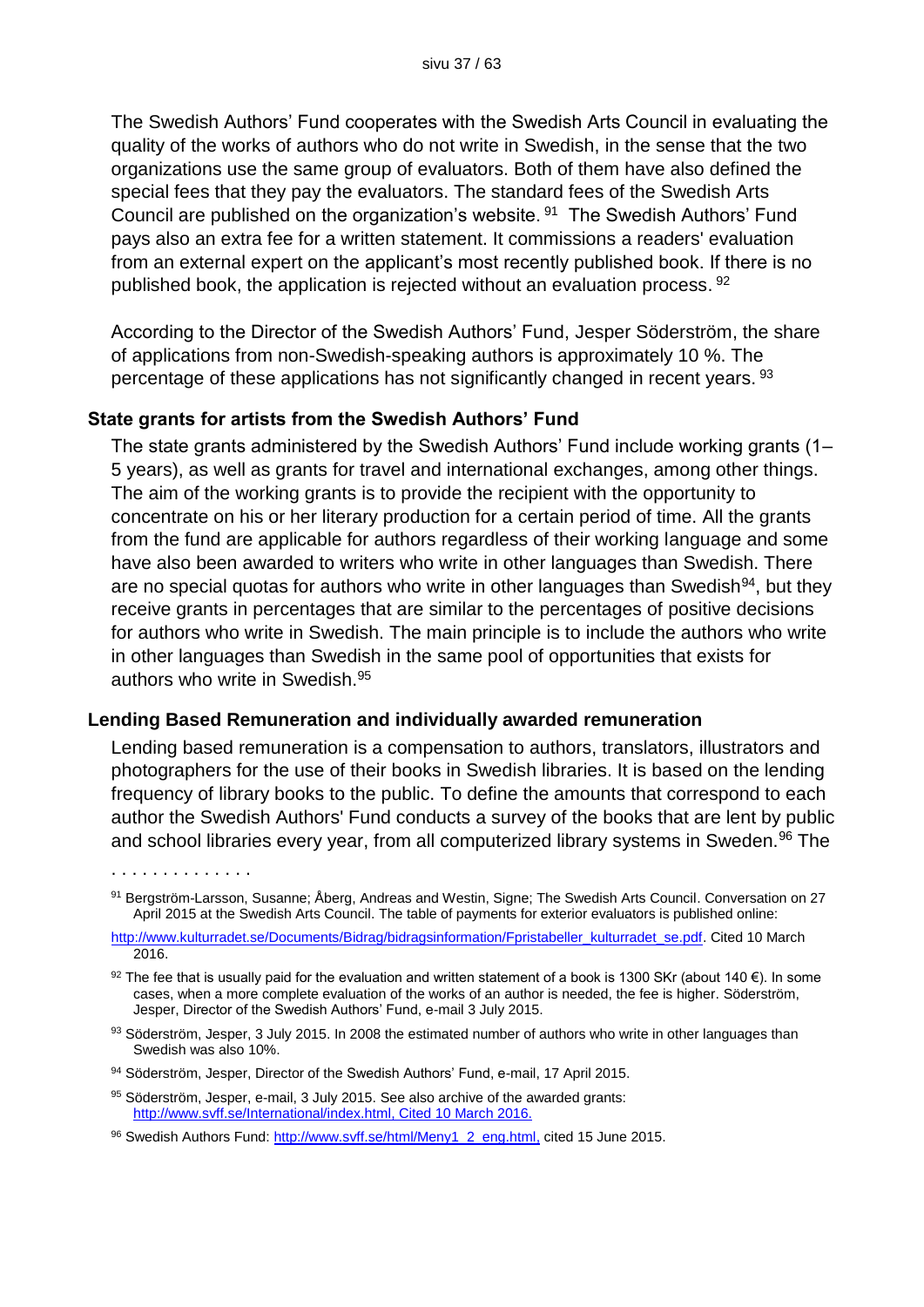rate for the authors in 2014 was SEK 0.85 per loan. If the remuneration is less than SEK 1 700 (i.e. 2000 loans of original books), it is not paid. There are no language restrictions in the lending based remuneration.<sup>97</sup>

The Board of the Swedish Authors' Fund may decide that the individual public lending remuneration to certain authors is higher than the statistically calculated remuneration; this is known as individually-awarded remuneration. Individually-awarded remuneration has special criteria regarding the duration of the author's career and the quality and quantity of his or her production. Normally, an applicant has had other grants from the fund before being considered for individually-awarded remuneration. Individuallyawarded remuneration can also be disbursed to an author who writes in another language than Swedish as long as he or she resides permanently in Sweden.<sup>98</sup> Among the approximately 90 adult fiction writers who currently (2015) receive individually awarded remuneration three write in another language than Swedish, one in Spanish and two in Arabic. 99

#### **The Swedish Arts Council: support for publishing houses, large-scale projects and organizations**

The Swedish Arts Council (Kulturrådet) is the main governmental operator that implements the national cultural policy determined by the Swedish Parliament.<sup>100</sup> The Swedish Arts Council's support forms are meant for institutions and organizations. In the field of literature the Swedish Arts Council also works with special assignments, such as reading promotion, creative schools and libraries.<sup>101</sup> The Arts Council monitors, supports and strengthens the network of Swedish sanctuary cities for writers in exile.<sup>102</sup> The Arts Council does not administer grants to individual writers; they are administered by the Swedish Authors' Fund as explained earlier on.

The support for translations, international promotion and exchanges and literature export is included in the work of the Swedish Arts Council, as explained earlier in this survey.

#### **Retroactive Literature Support**

Retroactive literature support is the main literary subsidy of the Swedish Arts Council. The budget of this pool was about 35 Million SKr in 2014, and approximately 40 % of

<sup>97</sup> Swedish Authors Fund: [http://www.svff.se/International/index.html,](http://www.svff.se/International/index.html) cited 15 June 2015.

<sup>98</sup> Swedish Authors Fund: [http://www.svff.se/pdf/infeng.pdf,](http://www.svff.se/pdf/infeng.pdf) page 3, cited 15 June 2015.

<sup>99</sup> Söderström, Jesper, Director of Swedish Authors' Fund, e-mail, 3 July 2015.

<sup>100</sup> Swedish Arts Council: [http://www.kulturradet.se/en/In-English/,](http://www.kulturradet.se/en/In-English/) cited 14 July 2015.

<sup>101</sup> Åberg, Andreas, Art and Culture department, Swedish Arts Council. E-mail, 4 May 2015.

<sup>102</sup> Swedish Arts Council: [http://www.kulturradet.se/sv/bidrag/fristad/,](http://www.kulturradet.se/sv/bidrag/fristad/) cited 15 June 2015.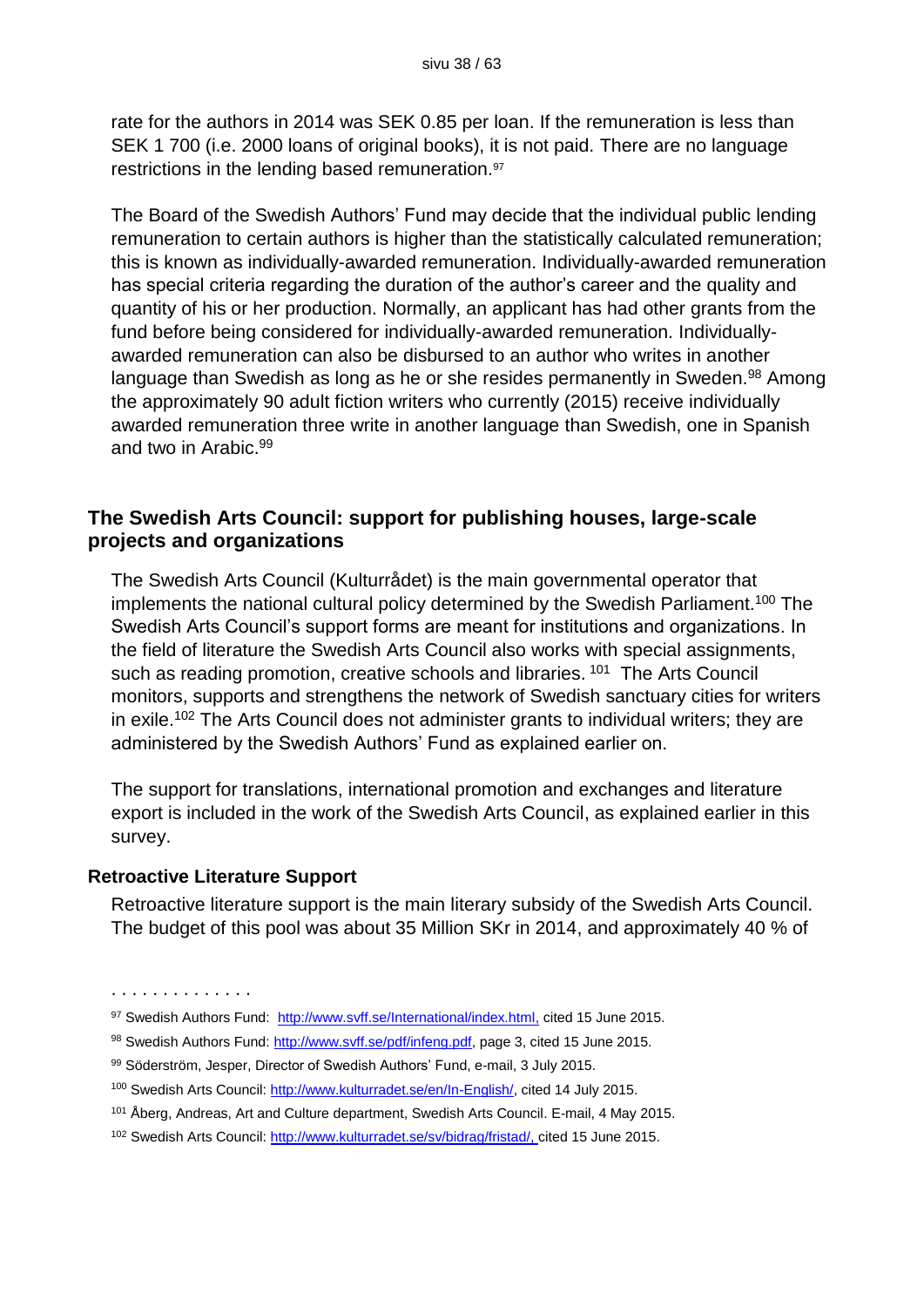the applications were accepted.<sup>103</sup> Through retroactive literature support the Swedish Arts Council offers a possibility to get support for recently published books. Committees whose members have competence in different spheres of literature take the decisions of the support. The support can be given for books that have been released in Sweden by a Swedish publishing company. The books have to be released in the original writing language, which does not have to be Swedish. At the website the titles that are not published in Swedish are mentioned as a possible exception. Information about this support form is available in Swedish and in English.<sup>104</sup>

The structure for evaluating non-Swedish works has been developed in cooperation with the Swedish Authors' Fund. The two organizations share information about external evaluators in different languages. If an application meets with the formal criteria of the support scheme, it is assessed by the committee for the area. If the committee's members do not have the specific language competence expert readers will evaluate the application as an assignment. The evaluators receive a standard fee for evaluating the books. A table that explains how the payments for the external evaluators are defined is published at the website of the Arts Council.<sup>105</sup> The members of the committees also receive a remuneration for each book they assess. The amount of this payment is defined according to the number of pages. For a written statement the payment is higher. A PhD degree increases the payment to the evaluator.

A specific table for comic books:

<sup>103</sup> Åberg, Andreas, Art and Culture department, Swedish Arts Council. E-mail, 4 May 2015.

<sup>104</sup> Swedish Arts Council:<http://www.kulturradet.se/en/In-English/Support-scheme-for-Swedish-literature/> and Åberg, Andreas. E-mail 4 May 2015.

<sup>105</sup> For payments for external evaluators see the Swedish Arts Council:

[http://www.kulturradet.se/Documents/Bidrag/bidragsinformation/Fpristabeller\\_kulturradet\\_se.pdf,](http://www.kulturradet.se/Documents/Bidrag/bidragsinformation/Fpristabeller_kulturradet_se.pdf) cited 10 March 2016.

[http://www.kulturradet.se/Documents/Bidrag/bidragsinformation/Fpristabeller\\_serier\\_kulturradet\\_se.pdf,](http://www.kulturradet.se/Documents/Bidrag/bidragsinformation/Fpristabeller_serier_kulturradet_se.pdf) cited 10 March 2016.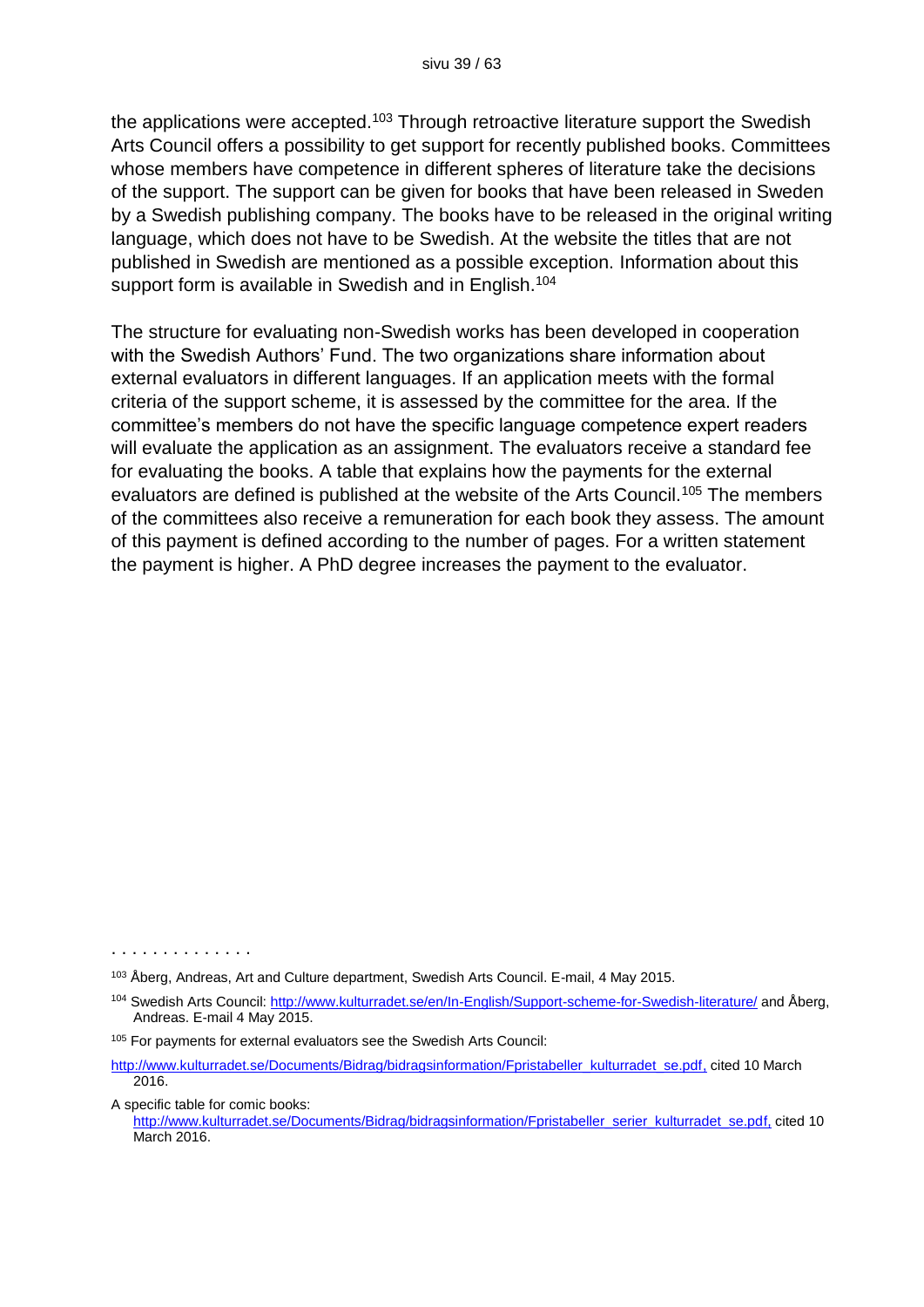|                                                                                                               | <b>Arts Council</b><br><b>Norway</b>                                                                                                                                                              | Sweden:<br><b>Swedish</b><br><b>Authors' Fund</b>                                                                                                                                                                                            | <b>Danish Arts</b><br><b>Foundation</b>                                                                                                                                            | <b>Iceland</b>                  | <b>Arts</b><br><b>Promotion</b><br><b>Centre</b><br><b>Finland</b>                                          |  |  |
|---------------------------------------------------------------------------------------------------------------|---------------------------------------------------------------------------------------------------------------------------------------------------------------------------------------------------|----------------------------------------------------------------------------------------------------------------------------------------------------------------------------------------------------------------------------------------------|------------------------------------------------------------------------------------------------------------------------------------------------------------------------------------|---------------------------------|-------------------------------------------------------------------------------------------------------------|--|--|
| <b>Grants</b><br>applicable for<br>non-nationals                                                              | Yes                                                                                                                                                                                               | Yes                                                                                                                                                                                                                                          | Yes                                                                                                                                                                                | Yes                             | Yes                                                                                                         |  |  |
| <b>Grants for</b><br>literature<br>applicable for<br>writers who<br>write in non-<br>dominant<br>languages    | Yes, but with some<br>restrictions                                                                                                                                                                | Yes                                                                                                                                                                                                                                          | No. Both state<br>grants for writers<br>and PLR funds<br>are restricted for<br>literature written<br>in Danish.                                                                    | Yes                             | Yes                                                                                                         |  |  |
| <b>Special grants</b><br>for writers who<br>write in non-<br>dominant<br>languages                            | Sample translation<br>support for writers<br>who write in certain<br>minority languages;<br>administered by the<br>Norwegian Authors'<br>Society (small<br>amount - probably<br>temporary, 2015). | Not in the Authors'<br>Fund, but the<br>Swedish Arts<br>Council has special<br>support forms for<br>literary projects in<br>the national minority<br>languages (for<br>associations / orgs),<br>and special support<br>for writers in exile. | Small special<br>support form for<br>non-dominant<br>language<br>authors. <sup>106</sup>                                                                                           | No                              | No                                                                                                          |  |  |
| <b>Evaluation</b><br>resources for<br>the work of<br>applicants who<br>write in non-<br>dominant<br>languages | Yes. Standard fee,<br>external evaluators                                                                                                                                                         | Yes. Standard fee,<br>external evaluators                                                                                                                                                                                                    | No. Evaluation<br>based on Danish<br>translations also<br>in case of special<br>grants for non-<br>Danish writers.<br>Danish translation<br>is necessary<br>eligibility criterion. | No                              | There is a<br>possibility to<br>ask for an<br>external<br>consultant's<br>opinion and<br>to pay<br>her/him. |  |  |
| Languages, in<br>which<br>information<br>about the<br>support<br>scheme is<br>published<br>online             | Norwegian only<br>(except for the<br>support for minority<br>languages also in<br>English)                                                                                                        | <b>Swedish Authors</b><br>Fund: Swedish,<br>English, Spanish,<br>Persian and Arabic<br>Arts Council: in<br>Swedish + mainly<br>English (+ basic info<br>in national minority<br>languages)                                                   | Danish only,<br>except for<br>international<br>cooperation forms<br>(promotion<br>scheme)                                                                                          | Icelandic,<br>partly<br>English | Finnish,<br>Swedish and<br>English                                                                          |  |  |

### **State grants for individual writers in the Nordic countries**

. . . . . . . . . . . . . .

<sup>106</sup>The Danish Arts Foundation: [http://www.kunst.dk/kunststoette/puljestamside/tilskud/puljen-for-fremmedsprogede](http://www.kunst.dk/kunststoette/puljestamside/tilskud/puljen-for-fremmedsprogede-forfattere/)[forfattere/,](http://www.kunst.dk/kunststoette/puljestamside/tilskud/puljen-for-fremmedsprogede-forfattere/) cited 10 March 2016.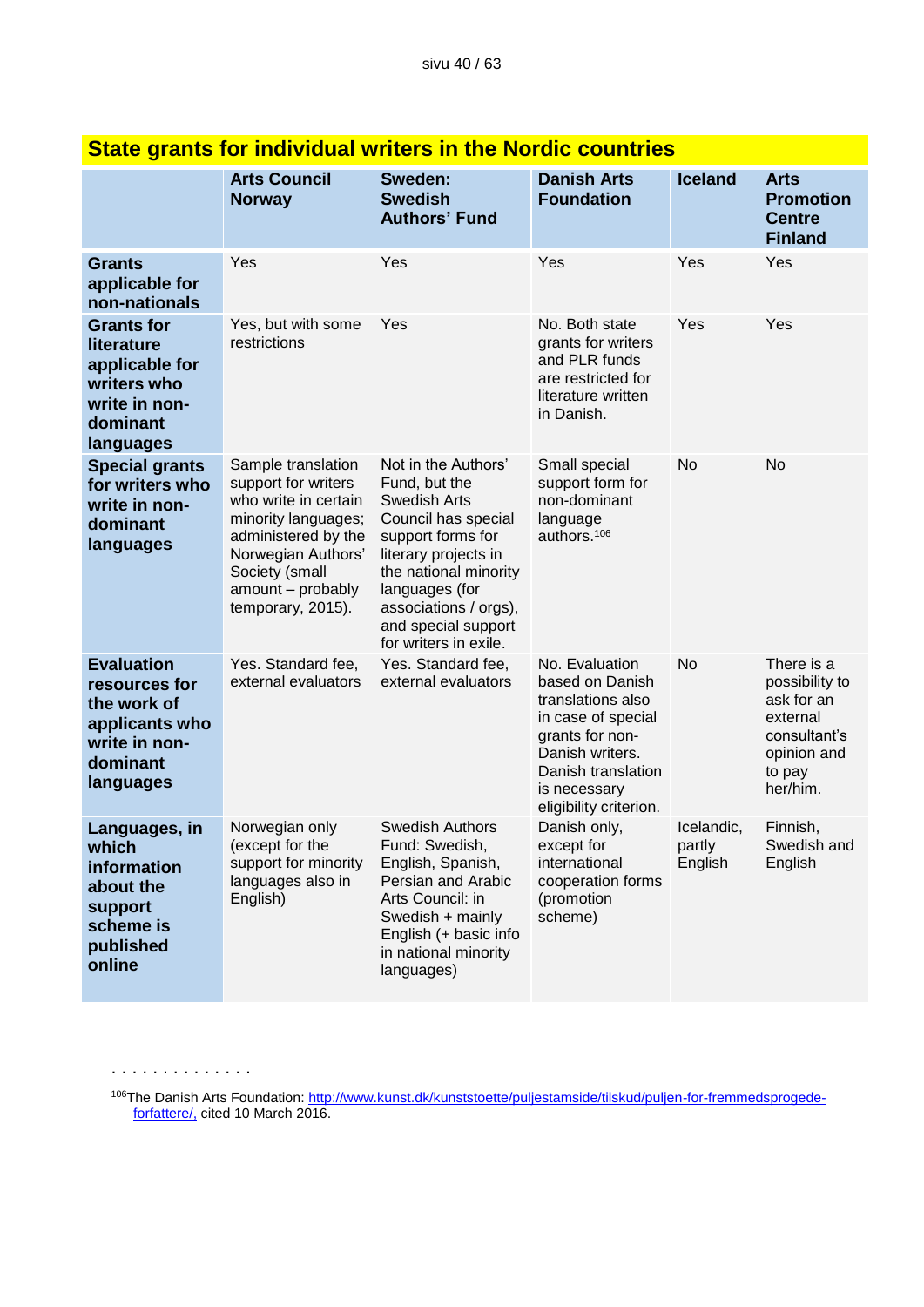### Arts Council Norway

Arts Council Norway (Kulturrådet) is the main governmental operator that implements Norwegian cultural policy. <sup>107</sup> In the field of literature Arts Council Norway offers state grants for artists, project grants, travel grants and support for publications, including printed, electronic and sonic books and literary magazines. Arts Council Norway also has an influential purchasing scheme for newly published books.

Arts Council Norway cooperates with the Norwegian Authors' Union in the decision making related to the state grants for literature. Norwegian Authors' Union provides the Grants Committee for the state grants of literature.<sup>108</sup> Norwegian Authors' Union has an evaluation procedure for the writers who do not write in Norwegian.<sup>109</sup> Part of the support forms of Arts Council Norway are restricted for literature in Norwegian only, like the support scheme for newly published book, which contributes significantly to both the income and distribution possibilities for Norwegian writers. <sup>110</sup>

#### **Artists' working grants**

. . . . . . . . . . . . . .

The working grants are available for different fields of arts and they have different categories for young artists, established artists and senior artists. Artists who reside permanently in Norway are eligible and no language criteria are mentioned in the case of literature. <sup>111</sup>

#### **The Public Lending Right funds in Norway**

The Public Lending Right<sup>112</sup> (PLR) funds form a part of the state grants for writers. The scheme is regulated by the Law on Public Lending from 1987<sup>113</sup>. The Ministry of Culture pays an annually defined amount for each library lending from the PLR funds. These funds are collected collectively based on annual library statistics. The Norwegian Authors' Union participates in the distribution of these funds to authors and in the negotiation of the amount that the Ministry of Culture pays for each lending. The amount of the remuneration paid for individual writers is not directly tied to the amount

- <sup>109</sup> Explained in Part One: Writers' Unions: Norwegian Authors' Union, p. 14–18.
- <sup>110</sup> Arts Council Norway: <http://www.kulturradet.no/stotteordninger/innkjopsordning-ny-norsk-skjonnlitteratur>
- <sup>111</sup> About the artists' grants: Arts Council Norway: [http://www.kulturradet.no/sks/om-statens-kunstnerstipend,](http://www.kulturradet.no/sks/om-statens-kunstnerstipend) cited 18 June 2015.
- <sup>112</sup> Public Lending Right International / Norway: [https://www.plrinternational.com/established/plradministrators/norway.htm,](https://www.plrinternational.com/established/plradministrators/norway.htm) cited 18 June 2015.
- <sup>113</sup> Act no. 23 of 29 May 1987 relating to Remuneration for Lending by Public Libraries: [http://app.uio.no/ub/ujur/oversatte-lover/data/lov-19870529-023-eng.html.](http://app.uio.no/ub/ujur/oversatte-lover/data/lov-19870529-023-eng.html) Cited 3 July 2015.

<sup>107</sup> Arts Council Norway (Kulturrådet): [http://www.kulturradet.no/english,](http://www.kulturradet.no/english) cited 18 June 2015.

<sup>108</sup> Bennett, Kerstin, Office Manager of the Norwegian Authors Union and Secretary of the Grants Committee. E-mail, 6 May 2015.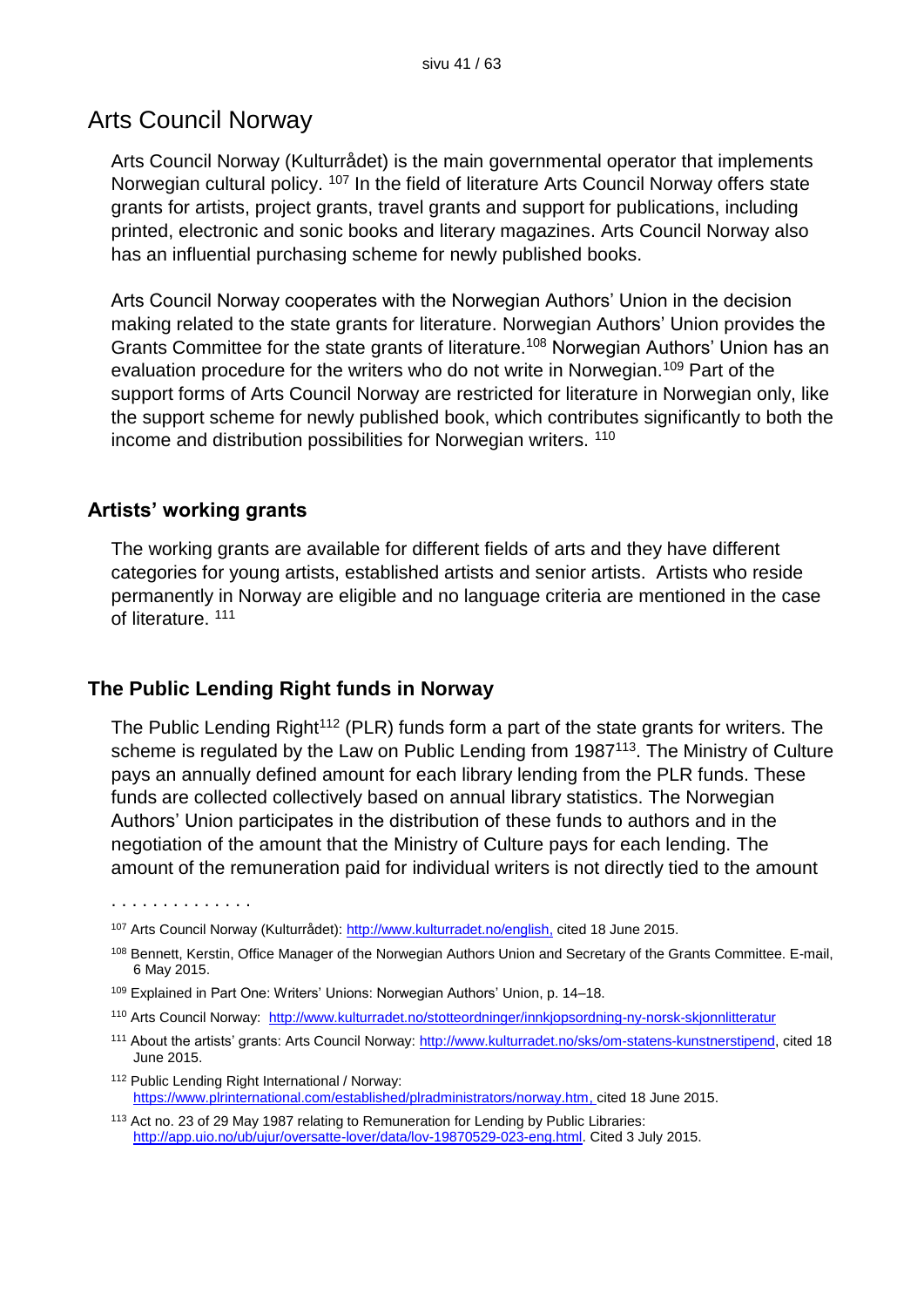of their books' lendings, as the case is in Sweden. The funds are distributed, instead, as grants for authors or originators whose lending units are available in the public libraries in Norway.<sup>114</sup> The lending units can be books, movies, CDs etc.

#### **Arts Council Norway´s purchasing scheme for newly published books**

A part of the Arts Council Norway´s support scheme for literature includes purchasing copies of newly published books, to make the publishing activity more profitable in a small language population. Arts Council Norway purchases a significant number of books directly from the Norwegian publishing companies and distributes them to the public libraries. The purchasing scheme includes different types of literature, ranging from fiction to non-fiction, comics, children's books and literary journals, as well as newly published translations of non-fiction to Norwegian. The number of copies that Arts Council Norway purchases of each approved book is fixed according to genres, in 2015 between 500 (translations of non-fiction) and 1550 (children's books). In the category of fiction this support is available for titles published originally in different versions of Norwegian or for bilingual publications. Books published only in other languages are thus not eligible for this support.<sup>115</sup> Unlike the other support schemes the Norwegian Authors' Union is not involved in the decisions related to this support scheme.<sup>116</sup>

An interesting detail related to language diversity in this support scheme is a special program for translations to Norwegian from African and Asian languages, excluding colonial languages and Russian.<sup>117</sup> This support form is part of Mosaikk-programmet, a scheme for global education that consists of several sub-projects.

#### **Special grants for minority language authors**

. . . . . . . . . . . . . .

In 2015 the Norwegian Authors' Union has administered a special support form intended to encourage the production of new fiction manuscripts written in languages other than Norwegian, Sámi or a major world language. This grant finances the adapting of the manuscripts to a level that will give the publishing houses a possibility to assess the texts for possible future publication. The funding is meant for costs of

<sup>114</sup> THE NORWEGIAN PUBLIC LENDING RIGHT SCHEME BY 2007, paper presented at the VIIth international conference on lending rights of French Society for the Interests of Authors of the Written word, Paris [http://www.la-sofia.org/plrconference2007/pdf/norvege\\_eng.pdf,](http://www.la-sofia.org/plrconference2007/pdf/norvege_eng.pdf) cited 18 June 2015.

<sup>115</sup> Purchase scheme (in Norwegian), Arts Council Norway <http://www.kulturradet.no/stotteordninger?tema=11057#11652> Numbers of the purchases in each category, e.g. new fiction: [http://www.kulturradet.no/stotteordninger/innkjopsordning-ny-norsk-skjonnlitteratur.](http://www.kulturradet.no/stotteordninger/innkjopsordning-ny-norsk-skjonnlitteratur) Cited 18 June 2015.

<sup>116</sup> Bennett, Kerstin, Office Manager of the Norwegian Authors Union and Secretary of the Grants Committee. Email 6 May 2015.

<sup>117</sup> Arts Council Norway: [http://www.kulturradet.no/stotteordninger/innkjop-oversatt-sakprosa.](http://www.kulturradet.no/stotteordninger/innkjop-oversatt-sakprosa) Cited 10 March 2016.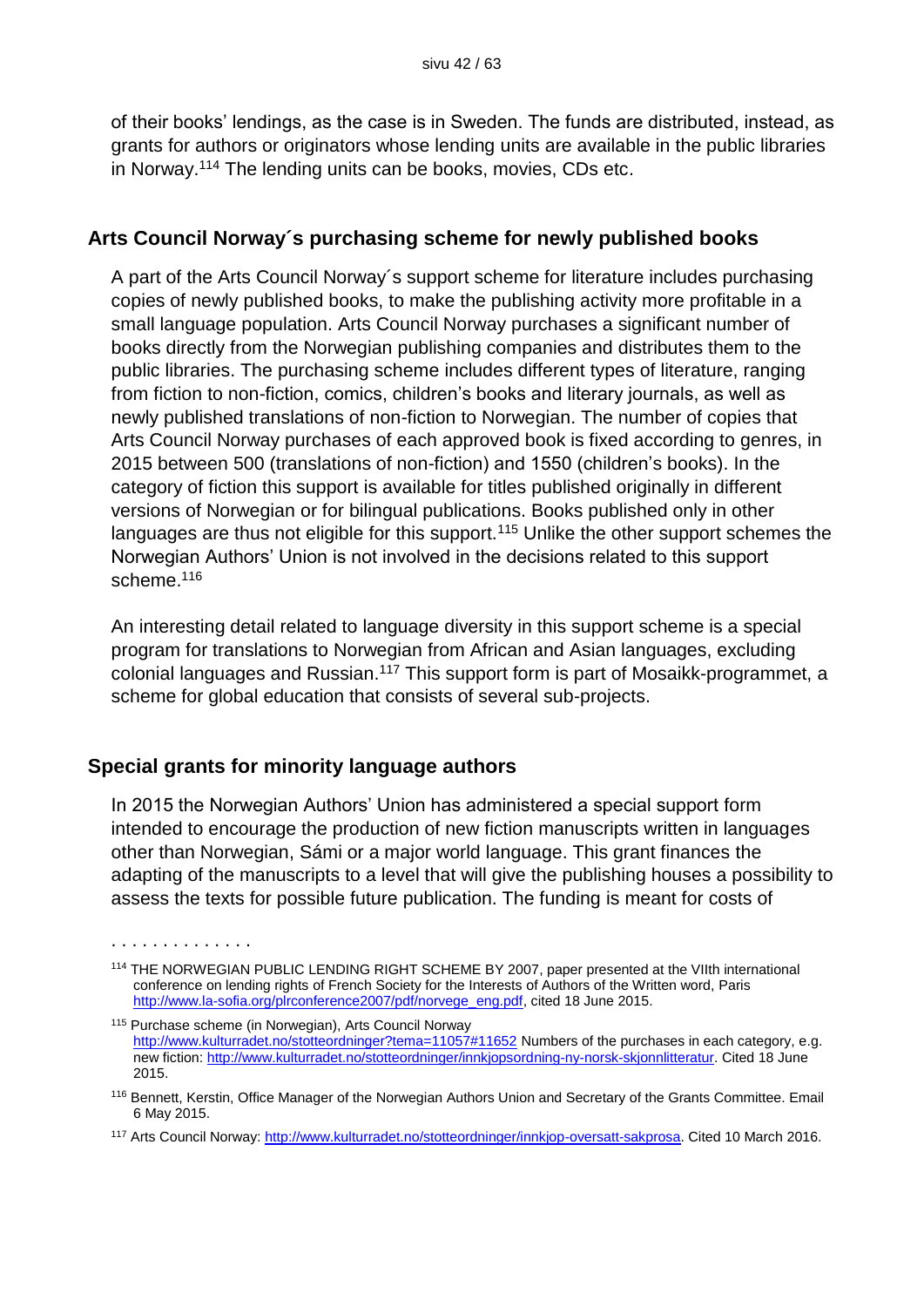editorial help with the text in Norwegian to create a manuscript adaptation that consists of a minimum of 15–20 A4-pages. The grant is applicable for authors whose regular domicile is in Norway and who do not have Norwegian or a major foreign language as their first language or working language, and who have previously published one or more works of fiction in a language other than Norwegian, Sámi or a major foreign language. The grant recompenses the editorial assistance and translation work of one more collaborators. A minor part of the grant can be used for the work of the author. The total amount of this grant is small, 150 000 NOK, (about 17 000  $\epsilon$ ) and it can be divided into several smaller grants.<sup>118</sup>

Sámi writers have their own support scheme in Norway. The Sámi Artists' Council, the umbrella organization for the Sámi artist associations, administers this support scheme.<sup>119</sup>

## The Danish Agency for Culture and the Danish Arts Foundation

The Danish Agency for Culture carries out the cultural policies of the Danish government. It also works as the secretariat for the Danish Arts Foundation, which is part of the Danish Agency for Culture.

The Danish Arts Foundation is a fusion of the former Danish Arts Council and the Danish Arts Foundation, merged to form a new body in 2014.<sup>120</sup> In the field of literature this organization administers both the support scheme for literature export and promotion and the state grants for artists.

Apart from the working grants and promotion support, the Danish Arts Foundation offers funding for writers' visits at schools, libraries or events and for long-term work with children and youth through special funding programs (Forfattersentrum, Børn og unges møde med forfattere og illustratorer, Huskunstnerordningen). Separate support forms exist for projects that promote writers' freedom of expression.

The artists' grants for literature are restricted for writers who write in Danish. The information about the national funding programs is published only in Danish. The information available in English concerns the international cooperation programs of the Danish Arts Foundation.

<sup>. . . . . . . . . . . . . .</sup> 

<sup>118</sup> Grants for the production of manuscripts by minority language writers - Manusmidler til minoritetsspråklige forfattere. Norwegian Authors´ Union: [http://www.forfatterforeningen.no/artikkel/manusmidler-til](http://www.forfatterforeningen.no/artikkel/manusmidler-til-minoritetsspraklige-forfattere-0%23.VtA8jsKe2Uk)[minoritetsspraklige-forfattere-0#.VtA8jsKe2Uk,](http://www.forfatterforeningen.no/artikkel/manusmidler-til-minoritetsspraklige-forfattere-0%23.VtA8jsKe2Uk) cited 26.2.2016.

<sup>119</sup> Vestbø, Arne and Smith, Richard, Arts Council Norway, e-mails 17 April 2015. The Sami Artist Council: [http://www.samidaiddar.no/no/hjem.html,](http://www.samidaiddar.no/no/hjem.html) cited 10 March 2016.

<sup>120</sup> Danish Arts Foundation: [http://www.kunst.dk/english/danish-arts-foundation/,](http://www.kunst.dk/english/danish-arts-foundation/) cited 14. July 2015.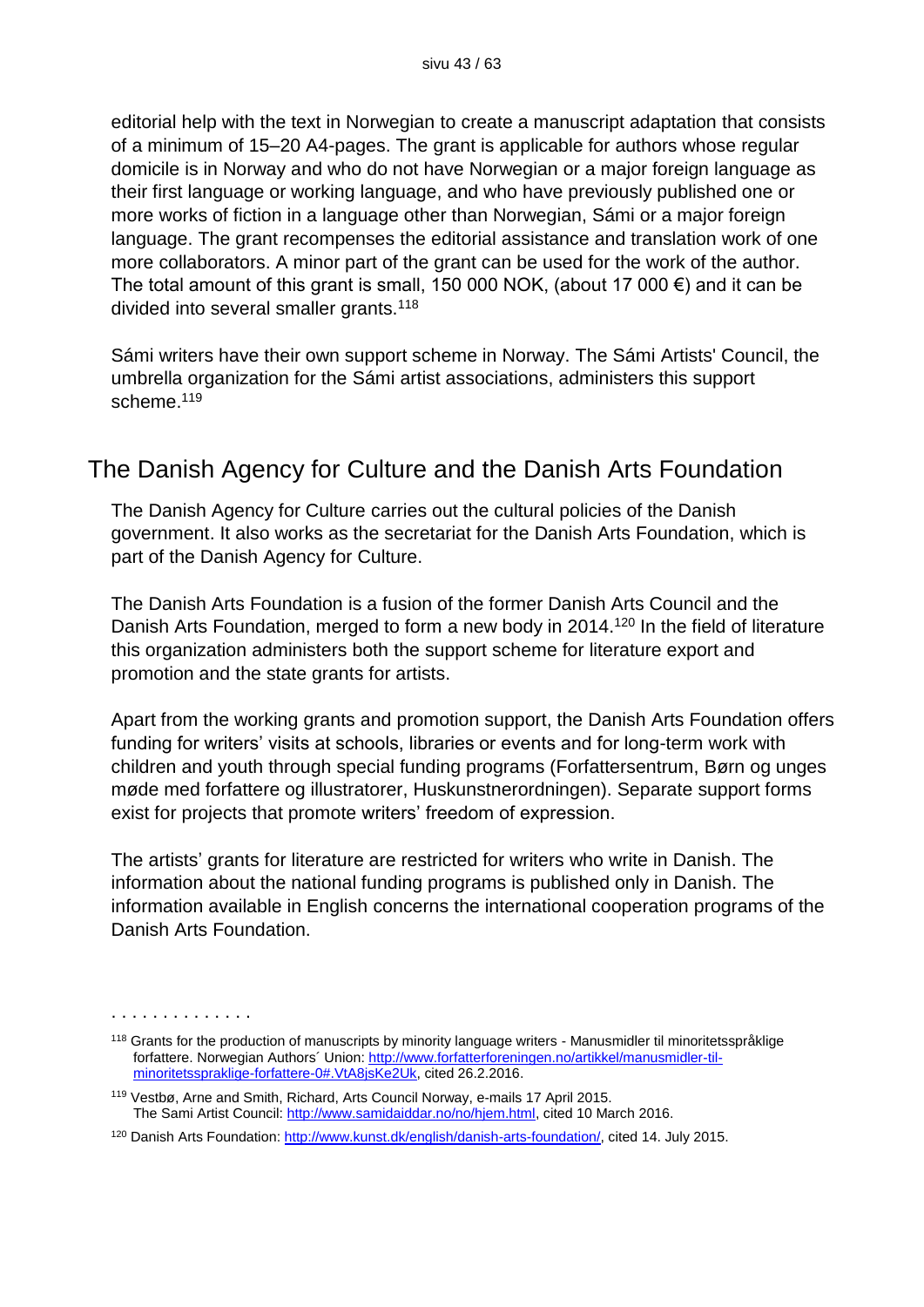Authors living in Denmark who write in other languages than Danish can apply for a separate support form for foreign authors living in Denmark. The works of the authors eligible for this grant must be available in Danish translation in Danish libraries. The total amount of this support form is 200 000 DK (about 27 000 euros). The information about this support form is only available only in Danish.<sup>121</sup>

The Danish Agency for Culture administers The Public Lending Right scheme. The Public Lending Right funds in Denmark are restricted for publications written originally in Danish and for the translators, but not authors, of books written in a foreign language and translated into Danish.<sup>122</sup>

## Arts Promotion Centre Finland

. . . . . . . . . . . . . .

Arts Promotion Centre Finland (Taiteen edistämiskeskus, Taike) is a public expert agency for promoting the arts. Arts Promotion Centre Finland awards grants to professional artists and subsidies to communities in the field. The Arts Promotion Centre Finland's support for literature includes artists' working grants, project grants for both individual artists and working groups as well as special subsidies for associations or organizations. All the support forms of Arts Promotion Centre Finland in the field of literature are applicable irrespective of the language, there are no restrictions regarding the mother tongue, writing language or nationality. The same principle applies to the State Prize for Literature, also administered by Arts Promotion Centre Finland.

No special quotas, or separate support forms, exist either for official minority languages or other non-official languages. Online-information of most of the support forms is available in Finnish, Swedish and English.<sup>123</sup>

Art form-specific councils, composed of peers and other experts, take the decisions on the grants. In Finland, the members of the art councils do not receive payment for the evaluation work. The art form-specific councils have the right to ask for an external expert's opinion in their decision making, for example in cases where they do not have the necessary language expertise.

Arts Promotion Centre Finland has researched the status of immigrant artists in the state arts funding system. According to Paula Karhunen's study, published in 2013, immigrant artists in Finland receive fair treatment within the state support system for the arts. The share of immigrants among recipients of grants and subsidies was

<sup>121</sup> Danish Arts Foundation: [http://www.kunst.dk/kunststoette/puljestamside/tilskud/puljen-for-fremmedsprogede](http://www.kunst.dk/kunststoette/puljestamside/tilskud/puljen-for-fremmedsprogede-forfattere/)[forfattere/,](http://www.kunst.dk/kunststoette/puljestamside/tilskud/puljen-for-fremmedsprogede-forfattere/) cited 10 March 2016.

<sup>122</sup> Public Lending Right International / Denmark: [https://www.plrinternational.com/established/plradministrators/denmark.htm,](https://www.plrinternational.com/established/plradministrators/denmark.htm) cited 15 July 2015.

<sup>123</sup> With exception of the subsidies for elderly writers and translators and subsidies for writers and translators who face economical problems. Arts Promotion Centre Finland[, www.taike.fi,](http://www.taike.fi/) cited 7 February 2016.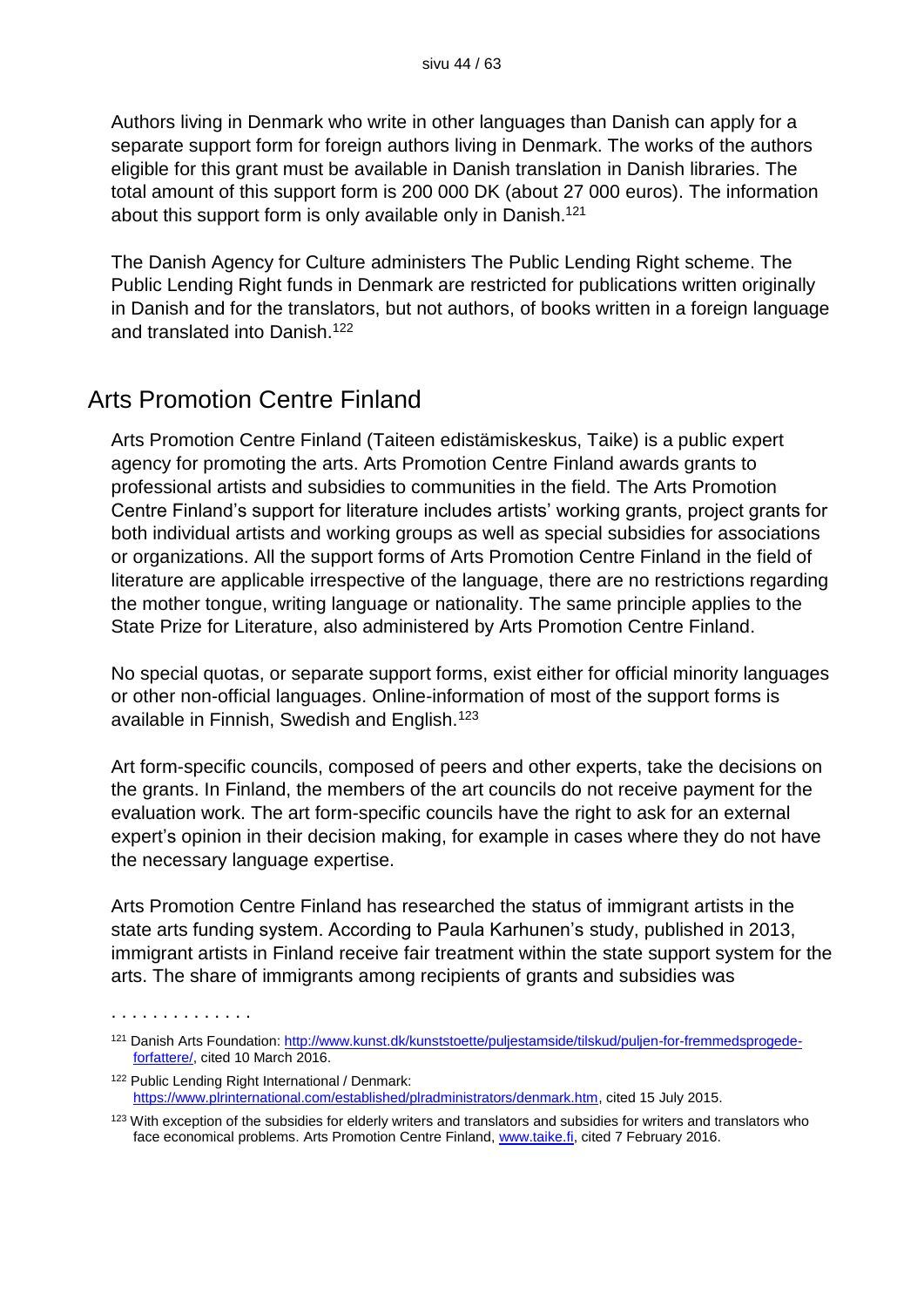proportional to their share among applicants. In the field of literature, however, nonnative speakers faced obstacles in receiving working grants for artists. Working grants for 0,5 to 10 years provide monthly income for artists to be able to concentrate on their creative work.<sup>124</sup>

The statistics of Arts Promotion Centre Finland register the information of the mother tongue of the applicant, not the writing language. The alternatives are 'Finnish', 'Swedish', 'Sámi' and 'other'. The statistics of the latest years (2010-2014) show that the amount of grant applicants continues being very small in the groups of 'Sámi' and 'other'. There is an approximate average of 20 non-dominant language applicants within literature per year in all the different support forms, whereas the total average is approximately 1500 yearly applicants.<sup>125</sup> The percentage of successful applications in this group (43 % of the applications received support) was smaller than in the groups of speakers of the two official languages (67 % of the Finnish-speakers' and 59 % of the Swedish-speakers' applications received support). The small amount of the applicants whose mother tongue is not Finnish nor Swedish, may be a sign of lack of information of the availability of this support form for the writers who do not write in the official national languages.

Taike has also mapped the position of Sámi artists. Kaija Rensujeff's study about the position of Sámi artists covers Sámi artists in different art fields. The question of literature appears in this study as well.<sup>126</sup>

## The Public Lending Right in Finland

The Public Lending Right remunerations for writers in Finland are administered by Sanasto. Sanasto is the literary copyright society of Finland. Sanasto's member organizations are the Union of Finnish Writers, the Finnish Association of Non-fiction Writers, the Society of Swedish Authors in Finland and the Finnish Association of Translators and Interpreters. Even a writer or translator who is not a member of the above-mentioned organizations may become Sanasto's client, if s/he has published at least one written or translated work.<sup>127</sup>

Finnish government provides the PLR funding as a lump sum that is defined in the state budget yearly. The right holders receive the payments according to the number of occasions on which their works are lent out from a selected sample of loans made in

<sup>124</sup> Karhunen, Paula 2013, Arts Promotion Centre Finland: <http://www.taike.fi/documents/10921/0/Immigrant+artists+in+the+Finnish+support+system+for+the+arts.pdf,> cited 14 May 2015.

<sup>125</sup> Karhunen, Paula. E-mail 20 April 2015.

<sup>126</sup> Rensujeff, Kaija: *Käsin, sävelin, sanoin ja kuvin. Saamelaiset taiteilijat Suomessa*. Taiteen keskustoimikunta. Helsinki 2011. [http://www.taike.fi/documents/10921/0/Rensujeff+38+11.pdf,](http://www.taike.fi/documents/10921/0/Rensujeff+38+11.pdf) cited 15 March 2016.

<sup>127</sup> Sanasto: [http://www.sanasto.fi/front-page/sanasto/what-we-do/,](http://www.sanasto.fi/front-page/sanasto/what-we-do/) cited 17 July 2015.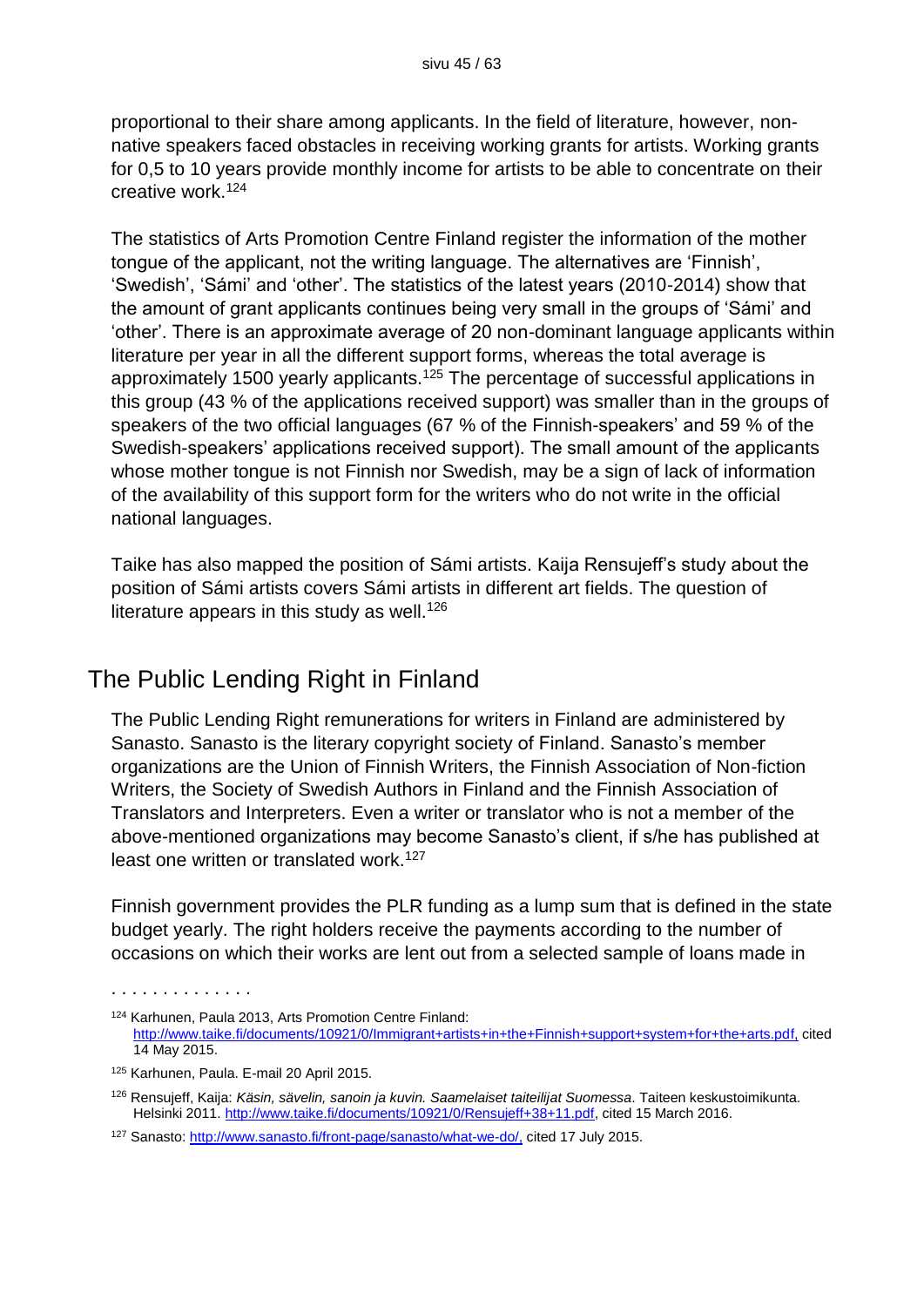public libraries. Educational and research libraries are not included in the Finnish PLR scheme.<sup>128</sup> In 2015 the Rate Per Loan received by the right holder was 16 cents per lending (for adult fiction books).<sup>129</sup>

The Finnish government has defined that the writers who have a permanent residence in an EEA country (European Economic Area) can apply for PLR payments. The system does not require a Finnish identity number, but the identity of the applicant has to be confirmed before the applicant can be a member of Sanasto. Applicants applying for membership also need Finnish internet bank codes to confirm their identity.<sup>130</sup>

There are no restrictions regarding the language of the literary works.<sup>131</sup> The information of Sanasto's services is available in Finnish, Swedish and English.

## Examples of realized projects

## The Sivuvalo project

In Finland, the Sivuvalo project (2013–) works for the inclusion of the writers who write in other languages than Finnish and Swedish in Finland. Sivuvalo is one of the partners of the Literature without Borders project and has been involved in the writing of this report. Sivuvalo has two lines of action. One is influencing cultural policies and creating awareness of multilingualism in the Finnish literary field. The other one is creating artistic platforms where non-dominant language writers become visible through their art. The project organizes multidisciplinary poetry events and published in 2014 a multilingual poetry anthology with poems by writers invited by the project. Sivuvalo will publish its second book in April 2016 – a poetry collection by the Burman writer Ye Yint. Sivuvalo's list of authors is published online at [http://sivuvalo.com/kirjailijat/.](http://sivuvalo.com/kirjailijat/) The project has temporary funding from the Kone Foundation, a private foundation that has supported multilingualism in its funding programs for both art and science.

## Litteraturcentrum Uppsala

Litteraturcentrum Uppsala is a cooperation between Studiefrämjandet (an NGO for the promotion of culture and informal learning), the region and municipality of Uppsala, the libraries, Swedish PEN, the civil society and literary enthusiasts. It organizes meetings with writers, literary events and workshops of creating writing, and promotes both

<sup>128</sup> Sanasto: [http://www.sanasto.fi/front-page/plr/,](http://www.sanasto.fi/front-page/plr/) cited 17 July 2015.

<sup>129</sup> Sanasto: [http://www.sanasto.fi/tilastot/marraskuu-2014/,](http://www.sanasto.fi/tilastot/marraskuu-2014/) cited 10 March 2016.

<sup>130</sup> Pihlajaniemi, Juha, lawyer of Sanasto, e-mail 22 February 2016.

<sup>131</sup> Pihlajaniemi, Juha, telephone interview, 20 August 2015.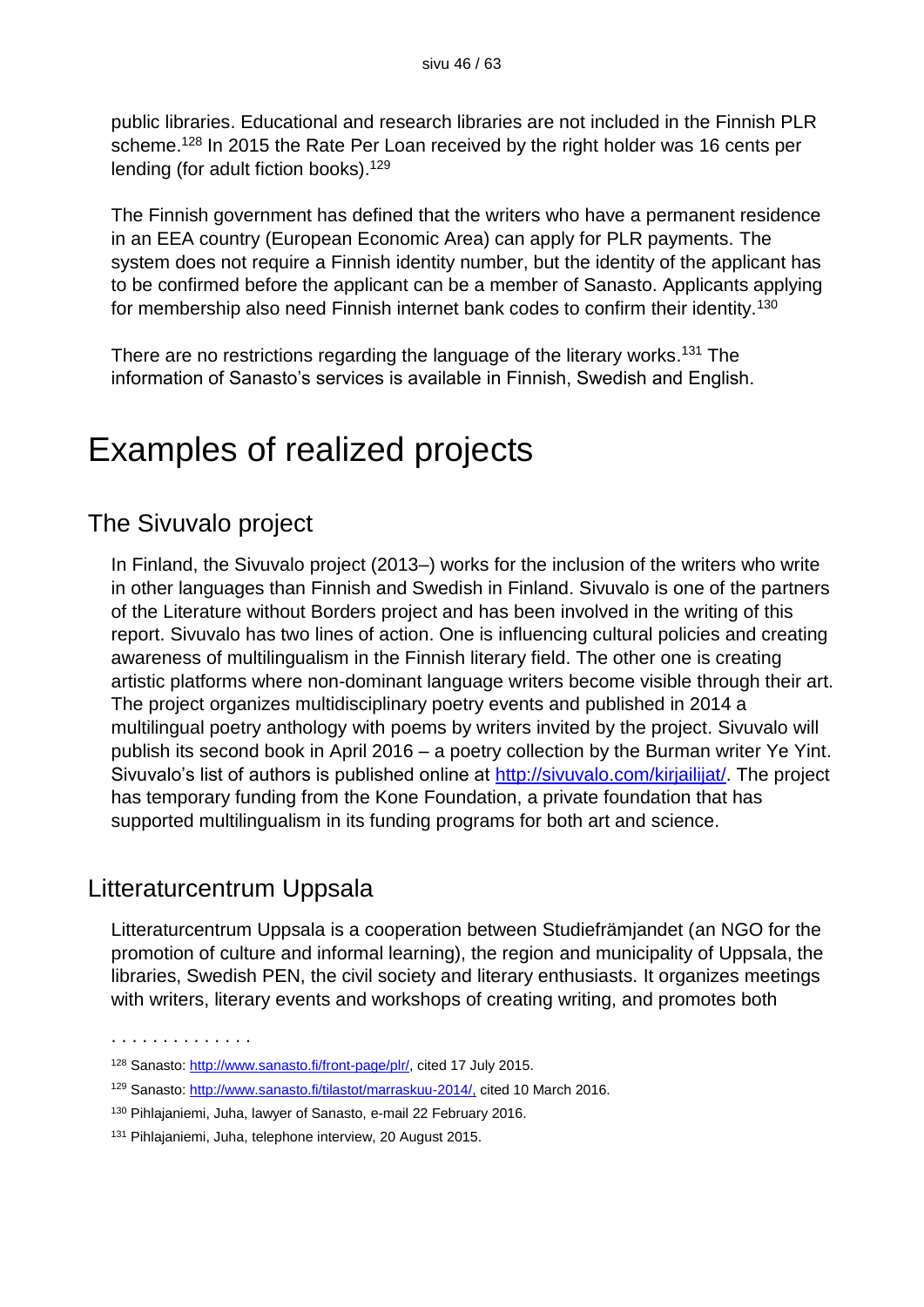reading and writing, regardless of the language. The results of the creative writing workshops have been published or performed as plays in local theaters. The concept was introduced by the writer and poet Anisur Rahman in cooperation with Studiefrämjandet. Rahman came initially to Uppsala for a two years' period as an ICORN guest writer in 2009 from Bangladesh and he continues as the project leader of Litteraturcentrum. <sup>132</sup> Litteraturcentrum is formally a program of Studiefrämjandet. This position has made it easier to focus the work on the contents of the activities and keep the administration work lighter.<sup>133</sup>

The activities of Litteraturcentrum are open for people who read and write in any language. The organization presents migrant writers in literary interviews and creative writing workshops and endeavors to get non-Swedish speaking writers and literary enthusiasts involved in its activities. The project has been positively evaluated and exchanges ideas to develop satellite programs in Tranås, Norrbotten, Gävle and and Jämtland Härjedalen. 134

## Bagdad Café

Another Swedish program example was Bagdad Café, supported mainly by the Swedish Institute (Svenska Institutet), where writers, translators and researchers have translated Swedish and Arabic poetry. Bagdad Café<sup>135</sup> has also organized literary festivals as well as professional exchange and workshops involving writers, translators and publishers.<sup>136</sup>

### Indian Library

. . . . . . . . . . . . . .

Indian Library (Indiska Biblioteket) was a project where Swedish and Indian writers worked together to translate texts both from and to Swedish, from and to the Indian languages of Hindi, Kannada and Malayalam. It started as a result of Swedish writers' visits to India in 1996 and a visit by Indian writers to Sweden in 1997. The project, officially inaugurated at the Gothenburg Book Fair in September 2001, created several new publications between 2001 and 2008. 137

<sup>&</sup>lt;sup>132</sup> Rahman, Anisur project leader and initiator of the organization. Conversation at Litteraturcentrum Uppsala, 28 April 2015. See also [http://www.litteraturcentrum.se/aboutus/,](http://www.litteraturcentrum.se/aboutus/) cited 23 April 2015.

<sup>133</sup> Litteraturcentrum Tranås: [http://www.litteraturcentrum.nu/,](http://www.litteraturcentrum.nu/) cited 10 March 2016.

<sup>&</sup>lt;sup>134</sup> Rahman, Anisur project leader and initiator or the organization. Conversation at Litteraturcentrum Uppsala, 28 April 2015.

<sup>&</sup>lt;sup>135</sup>Bagdad Café [www.bagdadcafe.org,](http://www.bagdadcafe.org/) cited 14 May 2015.

<sup>136</sup> Strategi för det internationella litteratursamarbetets utformning och synlighet, Swedish Arts Council (Kulturrådet) 2008, p. 10. [http://www.kulturradet.se/upload/kr/internationellt/strategi\\_litteratur\\_080815.pdf,](http://www.kulturradet.se/upload/kr/internationellt/strategi_litteratur_080815.pdf) cited 10 March 2016.

<sup>137</sup> Karavan/ Indiska biblioteket: [http://www.karavan.se/html/indiskabiblioteket.html,](http://www.karavan.se/html/indiskabiblioteket.html) cited 21 May 2015.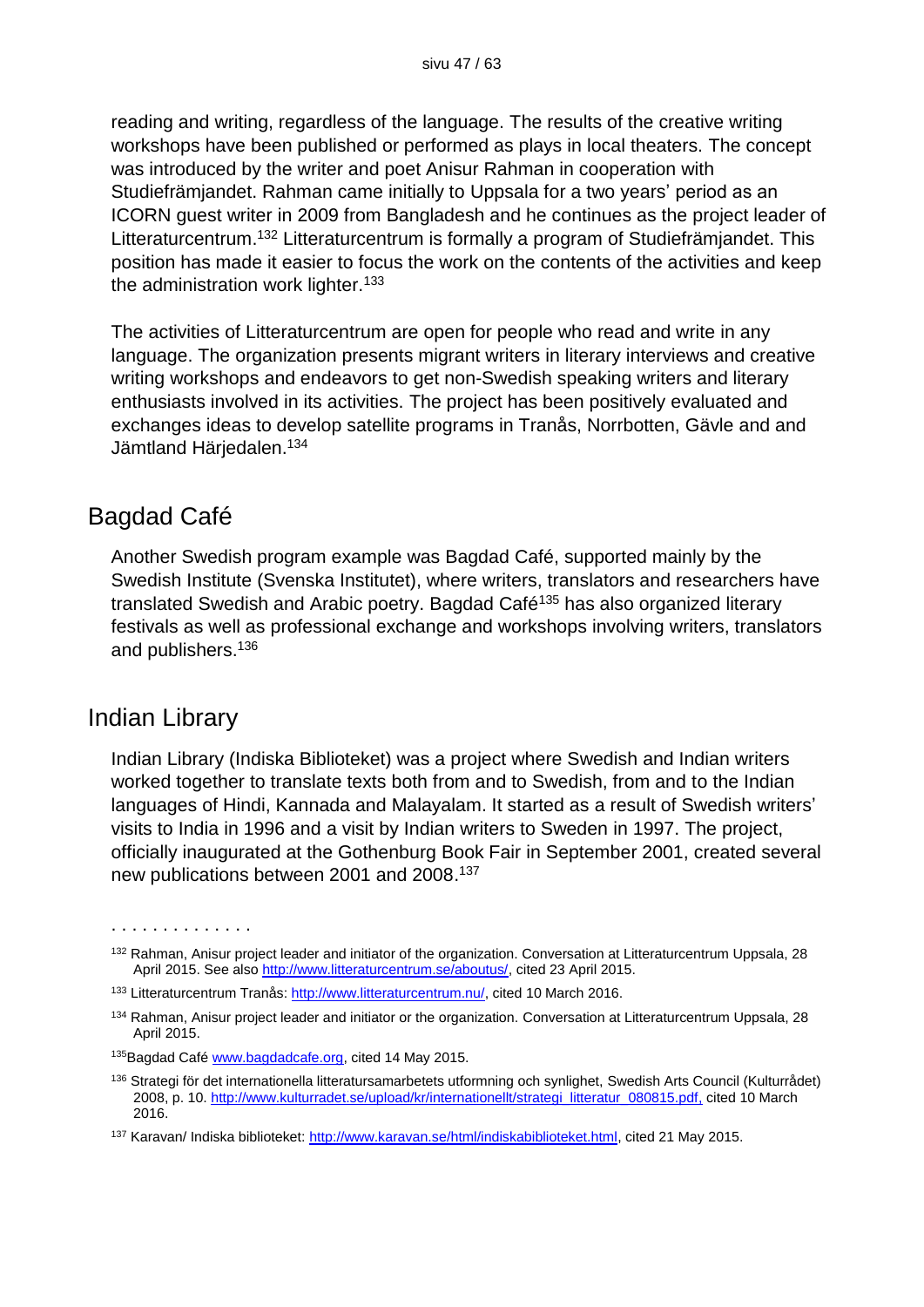The project was financially supported by Sida (Swedish International Development Cooperation Authority) and the Swedish Institute. It cooperated also with Indian organizations, such as the Indian Literary Academy, Sahitya Akademi, and Indian publishing houses. In Sweden the project cooperated with Karavan, a Swedish literary magazine dealing with literature from Asia, Africa and Latin America. The basic idea was that the translation work should take place in the country of origin of the book, so that the translators could meet colleagues, talk with the writer and become acquainted with the context in which the story of the book is set.<sup>138</sup>

### The Runokohtauksia project

The Runokohtauksia project<sup>139</sup> in Finland was a project aimed at finding new ways of translating poetry written by non-dominant language authors based in Finland into Finnish. In the project a Finnish-speaking poet worked in pair with a non-dominant language poet on the translations, and in the cases where there was no common language a cultural interpreter participated in the work of the translation team. The anthology of the project was published by the Robustos publishing company in June 2015. The project included approximately 20 poets and interpreters, and the original texts were written in Arabic, Russian, Kurdish, Spanish, Persian, Italian, Somali and Finnish.<sup>140</sup>

## The Nordic DINO research network

. . . . . . . . . . . . . .

The Nordic DINO network – Diversity in Nordic Literature – was created in 2009 to satisfy the need for a network of literary researcher on questions concerning diversity in Nordic literature (e.g. language, cultural, ethnic or sexual diversity). DINO is an informal discussion forum and the aim is primarily to give scholars possibilities to discuss and develop studies about Nordic literature and diversity. The network organizes conferences on themes related to diversity in Nordic literatures.<sup>141</sup>

## Multilingualism in contemporary literature in Finland

*Multilingualism in contemporary literature in Finland* is a research project involving both academics and fiction writers and cartoonists who analyze the literary field and its

<sup>138</sup> SASNET – Swedish South Asian Studies Network, Lund University,<http://www.sasnet.lu.se/culture/indian-library> cited 21 July 2015.

<sup>139</sup> Project description, [http://www.koneensaatio.fi/hanke/runokohtauksia/,](http://www.koneensaatio.fi/hanke/runokohtauksia/) cited 24 February 2016.

<sup>140</sup> Robustos publishing company [http://www.robustos.fi/,](http://www.robustos.fi/) cited 7 February 2016.

<sup>141</sup> The Hugo Valentin Centre, Uppsala University. [http://www.valentin.uu.se/research/Researchnetworks/DINONetwork/?languageId=1,](http://www.valentin.uu.se/research/Researchnetworks/DINONetwork/?languageId=1) cited 10 December 2015.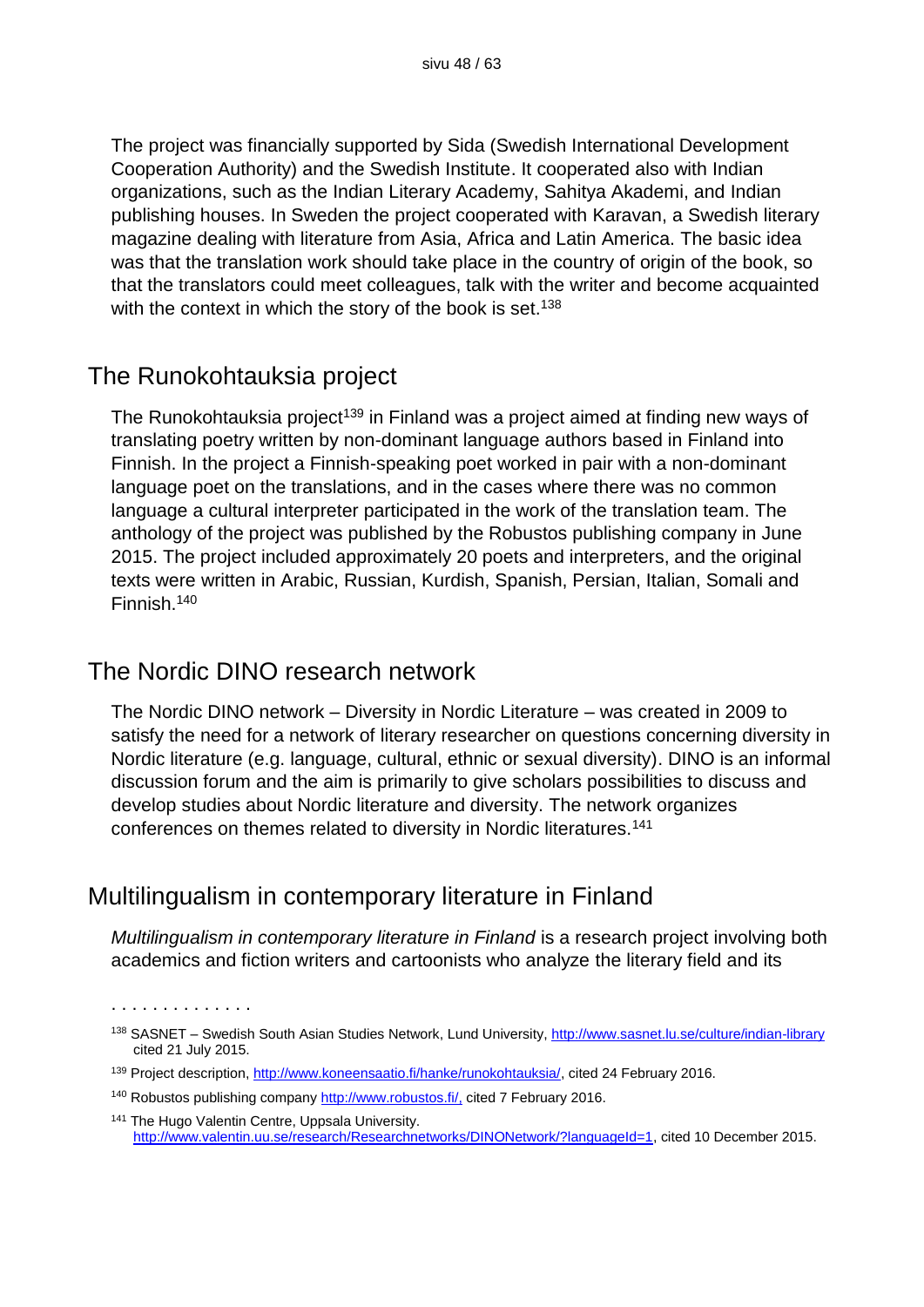institutional structures, actors and practices, as well as the levels of literary texts from the point of view of multilingualism. A special focus is given for the tensions between multilingualism and the literary institution which favors monolingual practices. The results are presented in blog texts, discussions, conferences and publications.<sup>142</sup>

### The Swedish Arts Council: A global revision of the canon of classics of world literature

The revision of the literary canon taught for youth in schools in Sweden has been an interesting detail in the construction of a more global vision of literature. This initiative is not directly related to the position of writers who write in non-official languages, but it is mentioned here because it can have indirect influence. The generations who receive a wider vision of the world's literature probably have better ability to appreciate the artists who mix different cultural inputs in today's Nordic countries. This does not mean that the work of professional artists would always be tied to the cultural heritage of their countries of origin.

On December 2005 the Swedish government gave Swedish Arts Council the task to broaden a series called The Classics of All Times (Alla tiders klassiker), commonly used at schools in a geographical and language aspect. <sup>143</sup> The series had been formerly dominated by Swedish and occidental literature. 50 new units were added to the series including titles from Africa (5), Asia (11), Europe (11, including postcolonial or feminist writers, and writers from Eastern Europe), Latin America (7), North America (5), Australia (1), the Middle East (8) and West-India (2). This series of publications of literary classics has its own page at the Arts Council's website with a list of the published titles.<sup>144</sup>

. . . . . . . . . . . . . .

<sup>143</sup> Swedish Arts Council [http://www.kulturradet.se/Documents/Bidrag/Regelverk/klassikerutg\\_uppdrag\\_kulturradet.pdf,](http://www.kulturradet.se/Documents/Bidrag/Regelverk/klassikerutg_uppdrag_kulturradet.pdf) cited 5 June 2015.

<sup>&</sup>lt;sup>142</sup> Multilingualism in contemporary literature in Finland [http://monikielisyys.fi/en/,](http://monikielisyys.fi/en/) cited 4 August 2015.

<sup>144</sup> The Swedish Arts Council [http://www.kulturradet.se/sv/bidrag/litteratur/Alla-tiders-klassiker-for-skolan/Titlar-i](http://www.kulturradet.se/sv/bidrag/litteratur/Alla-tiders-klassiker-for-skolan/Titlar-i-klassikerserien-2006-2010/)[klassikerserien-2006-2010/,](http://www.kulturradet.se/sv/bidrag/litteratur/Alla-tiders-klassiker-for-skolan/Titlar-i-klassikerserien-2006-2010/) cited 5 June 2015.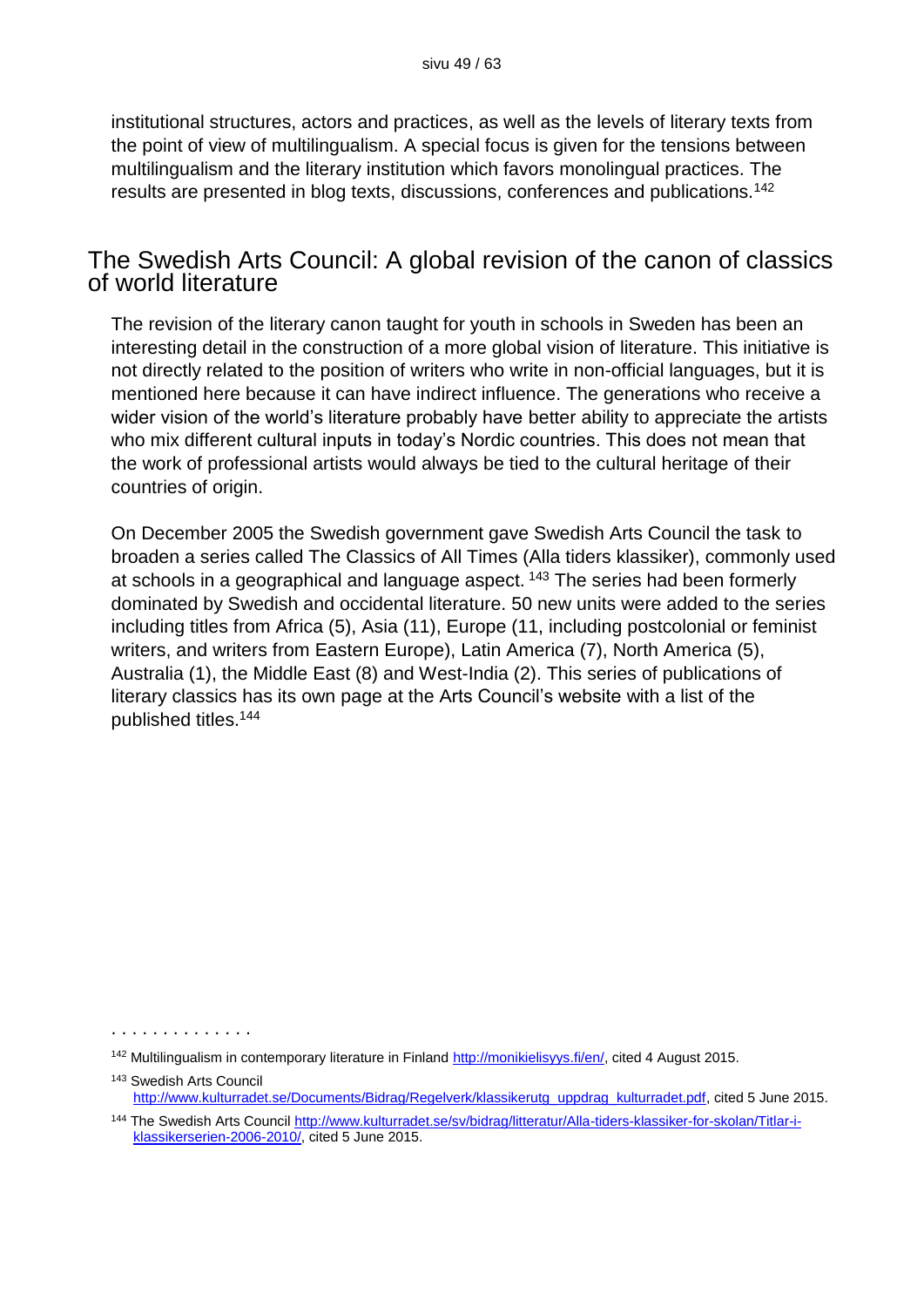## **Conclusions**

Although the art support systems work in roughly similar ways in all the Nordic countries, each country has its own solutions in the structures and support forms for the literary field. The construction of the professional status and incomes of the writers is thus different in each country, also for those who write in dominant languages.

The solutions regarding non-dominant language writers also vary a lot. One organization can take into account the needs of this group very well, whereas another organization in the same country has either recognized or unrecognized language restrictions. The inclusion does not follow same pattern in the different countries. For example, in Norway the authors' union has developed a well working process for the inclusion of authors who do not write in Norwegian, but the literature export organization is language-specific and limited to literature in Norwegian, excluding even Sámi languages in its official support forms. In Finland the situation is almost the other way around; the writers' unions are language-specific and limited to literature written in Finnish or Swedish, but the export and promotion organization, FILI, has supported non-dominant language authors both in its official programs and outside of them.

It seems, however, that the non-dominant language writers are in most of the Nordic countries still rather invisible within the mainstream literary field and in media. Their situation might be considered a minor issue by the literary or cultural policy organizations, an issue that does not require specific measures even in situations where they would clearly be needed in order to secure cultural equality. And in times of cuts in cultural budget, the already existing exclusive patterns are harder to break. Although most Nordic countries have examples of positive processes that aim to increase inclusion within the literary field, the structural solutions seem to be based on different understandings of inclusion in different countries. These ideals either challenge the traditional ideals of national cultures or further maintain them. In some cases inclusion is understood as a process where a separate field is created for migrant literature, but the field and definition of national literature is safeguarded and reserved for literature written in the national language. As long as the literary field upholds these kinds of language borders, it is difficult for the non-dominant writers to fully become members of it.

Good solutions in some of the most emblematic questions might be adapted from one Nordic organization to another. It would also be interesting to hear the histories of inclusion from the organizations that have advanced further in this issue. What has caused the change of former practices? How did the system develop its inclusion and overcome the threat of working in a field where the artistic content itself is not understandable? What kind of problems did the organization have to overcome? What was gained?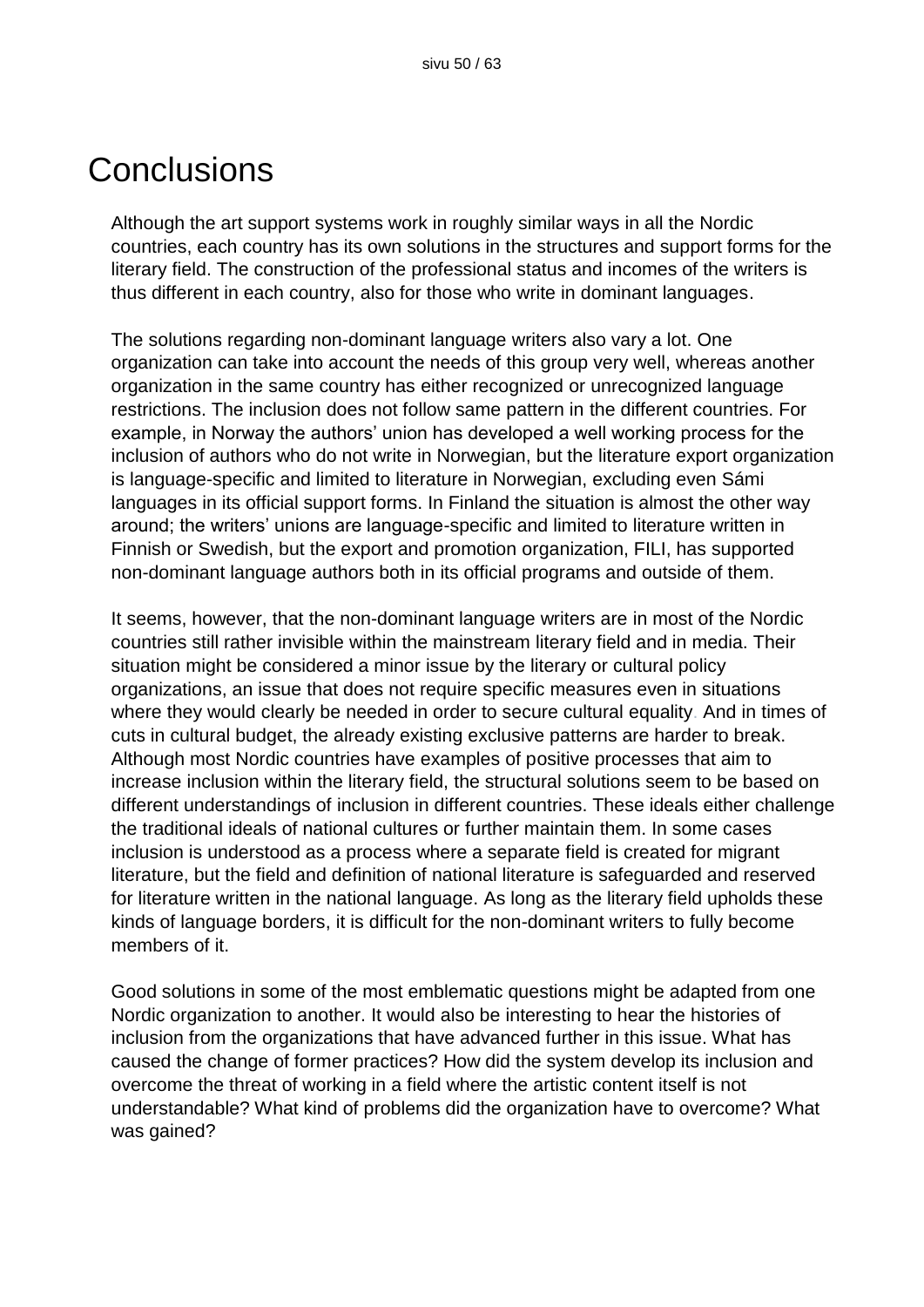## Evaluation and support systems

In the process of gathering information also general differences in the position of writers became apparent. If the state support system for art does not pay for the evaluation of other artists' work, as is the case of Finland, it is evident that creating a structure with paid exterior consultants is not easy to justify when it comes to non-dominant language literature. On the other hand, if the evaluation work of other writers' texts forms a part of the writers' income construction, the active following-up on other artists' work becomes a natural and productive part of an artists' professional life. From the point of view of budgets, this does not necessarily mean more or fewer costs for the organizations or more or less income for the artists, but different ways of sharing finances and giving value to the different activities that contribute to the construction of a literary field.

As explained in earlier, the group of non-dominant language writers consists of different individuals and different sub-groups that have both individual and collective needs. They can usually benefit from the same support forms and networks as the authors who write in the dominant languages. Some of the national support forms and / or networks are, anyway, restricted to the authors of literature written in the official national language(s) of the country. In some cases there are special support forms for the writers who do not write in the official language(s), or for a part of them, e.g. for the regional and minority languages,<sup>145</sup> as is the case of Sweden.

## Indigenous, minority and diasporic languages

Literature has a very important role in the efforts to protect indigenous or minority languages. The resources focused on literature in minority languages are directed partly to the strengthening of the community and its language. The collective needs of a minority language population require different structural responses than the individual creators of the main art field. This may also require different evaluation criteria. Whether the situation, in case of the different language groups, should be looked at from the point of view of a community or an individual is not always easy to resolve. Both aspects open something that the other aspect cannot reach. On the other hand, what are the language communities that we consider as communities that should receive special support? How to deal with those who remain outside the specific minorities included in the European Charter of Regional and Minority Languages?

The rights of Sámi speakers as indigenous minorities require different policies than diasporic languages spread throughout the entire world by migrant populations. Again, in the group of diasporic languages, the ones that have an official position in some country or countries (e.g. Arabic), involve different possibilities than the ones, that are

<sup>145</sup> As defined in the European Charter for Regional and Minority Languages.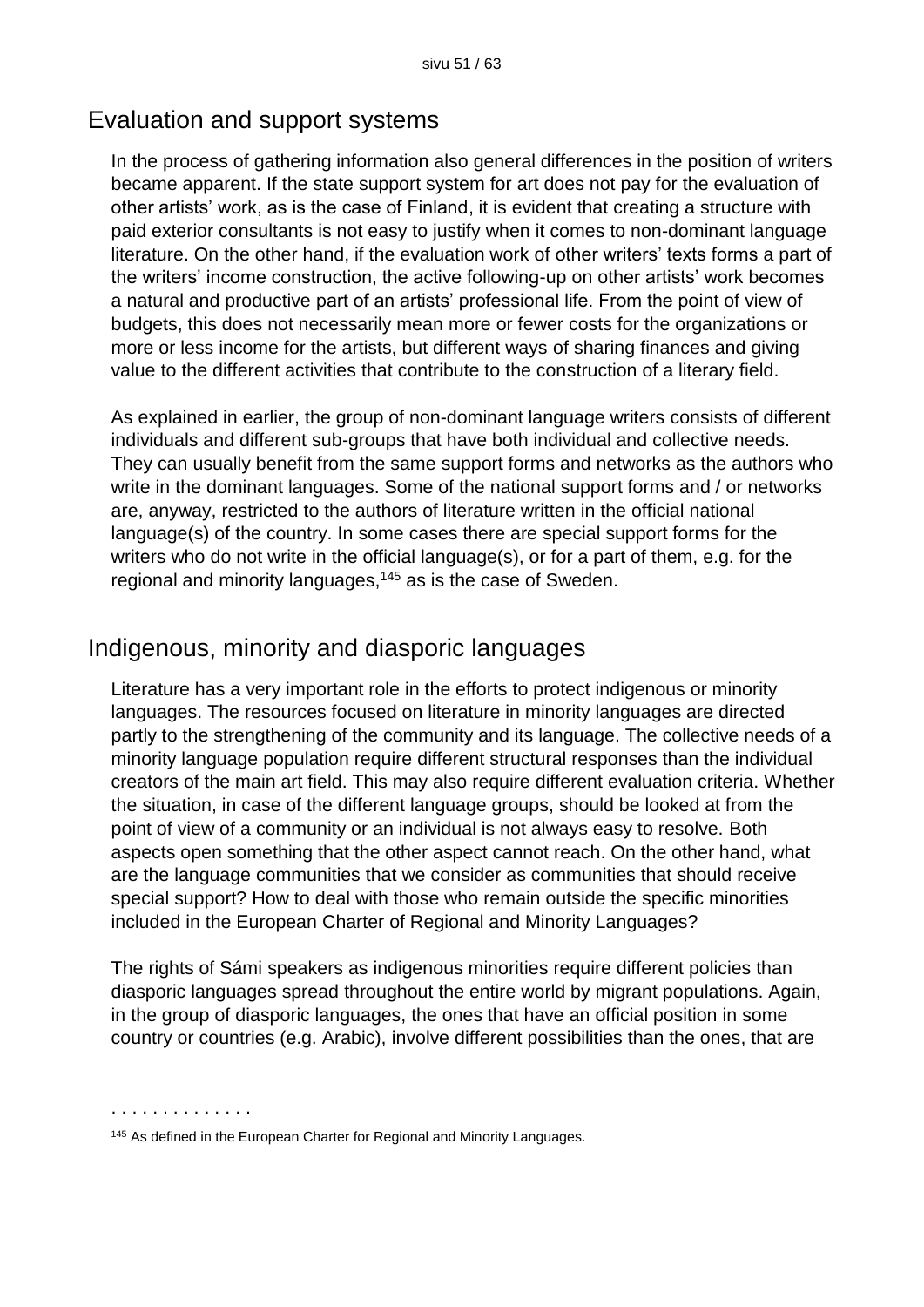not the official languages of any state (e.g. variants of the Kurdish and Chechen languages).

## Accessibility of information

Inclusion of writers within the literary field consists of different steps. The support forms can be theoretically open, but if the information is only available in the dominant language it is more difficult to underscore the message that these support forms are open also for non-dominant language writers. Accessibility of information about the support forms is a very important part of structural inclusion. Apart from offering information and application forms in different languages in the field of literature, a simple phrase could be used to mention the applicability of the support forms irrespective of the writing language.

In many cases there are support forms that according to the public information are restricted to the official languages, but there has been more flexibility in the related practical decisions. This flexibility in individual decisions can be a first step. But if the rules have to be broken for fair treatment it is necessary to reconsider and change the rules that are no longer in accordance with our multilingual societies. In the meanwhile, in order to ensure fair treatment, it would be good to express the existing flexibility openly in the information that is publicly available for everyone – or else the system will depend too much on personal interpretations and exceptional decisions by a single individual. This would cause contradictions between acting according to the officially agreed rules and the need to give and receive fair treatment.

As offering a fair process of evaluation demands resources, taking the step to arrange the evaluation practice requires determination and agreement on the importance of this issue. What is seen as Nordic literature depends on the decisions of inclusion. Whether Sámi literature is part of Nordic culture depends on whether there are translations of these works into the national languages in the Nordic countries. This requires money and motivation from editorial boards, audiences, writers and the supporting structures. The local policies and decisions determine whether a literary work written in other languages than the national ones will become a part of the Nordic literary field or whether it will remain in literary fields that are considered foreign and not part of the Nordic literary canon.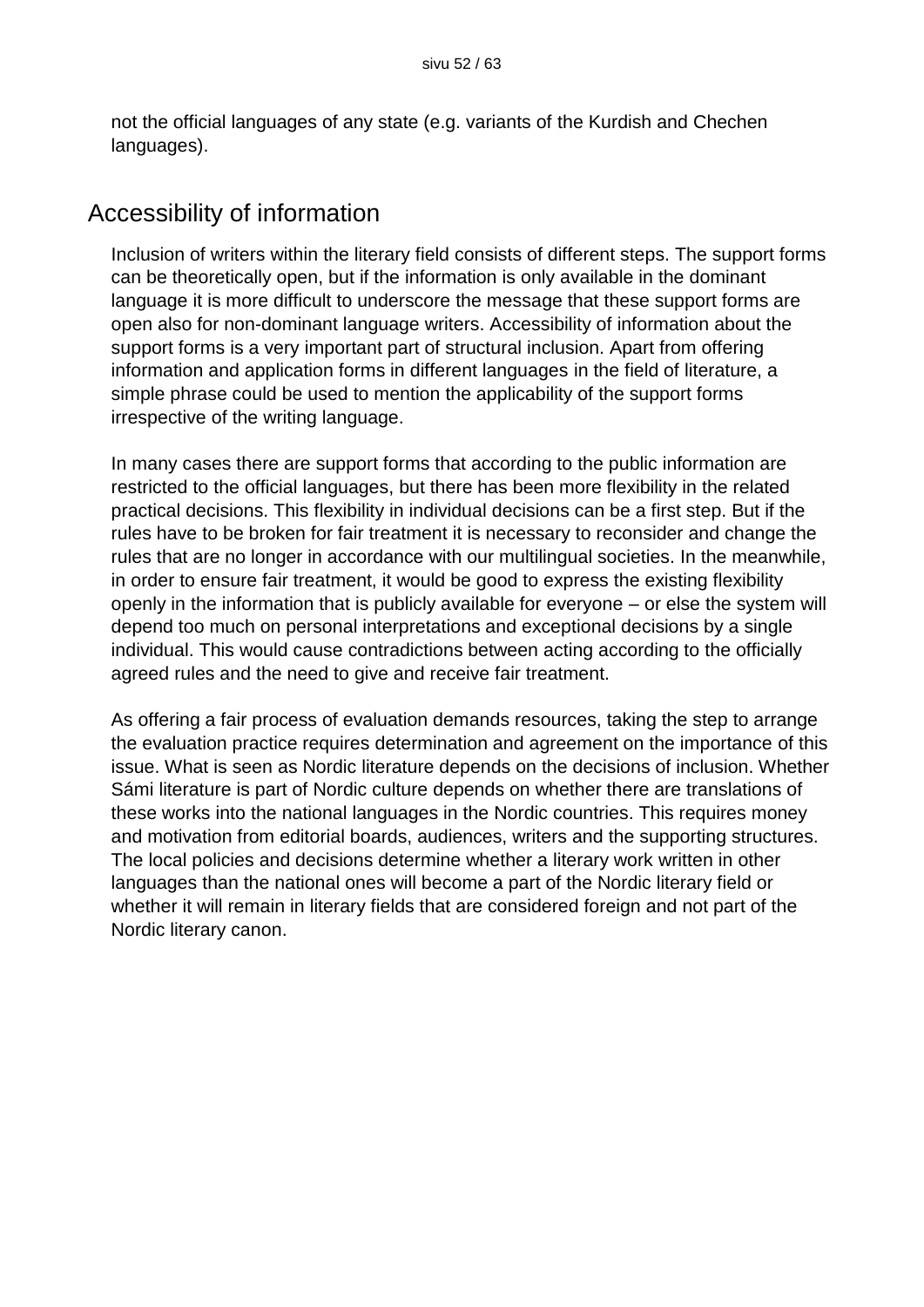## Appendix 1: Questions about the position of writers who write in different languages

Please answer to the questions that you feel are related to your own work. It is not necessary to respond to every question. All the information that you can add is valuable!

#### **Organizations, networks**

1. Are the writers who write in different languages accepted as members of the most important writers' associations?

*Kan en författare som skriver på ett annat än landets officiella språk bli medlem av landets officiella författarförbund?*

2. Are there organizations that support writers who write in other languages than the official language of your country? Are they multilingual or monolingual?

*Finns det organisationer som stöder författare som skriver på andra språk än landets officiella språk? Vilka är de? Är de flerspråkiga eller enspråkiga?* 

#### **Publishing**

1. Is it possible to publish books in other languages than the official language of your country? Which languages and what is the name of the publishing house? Who runs them?

*Kan man ge ut böcker på andra språk än det nationella språket? På vilka språk och vad heter förlagen? Vem upprätthåller dem?*

2. Are there special literature media focused on writers writing in other languages in your (Nordic) country? How are they called?

*Finns det litterära medier som är speciellt fokuserade på annanspråkig litteratur i ditt land? Vad heter den/ de?*

#### **Visibility, promotion**

3. How about media visibility? Are there reviews of books published in other languages in the main cultural media?

*Hur är det med mediesynligheten? Blir man recenserad om man skriver på andra språk? I dagspressen, litterära program och tidskrifter?*

4. Are the most important literature festivals multilingual or is it hard for the different language writers to become visible in the literary scene?

*Är de viktigaste litterära festivalerna och evenemangen flerspråkiga, eller är det svårt för en annanspråkig författare att få synlighet?*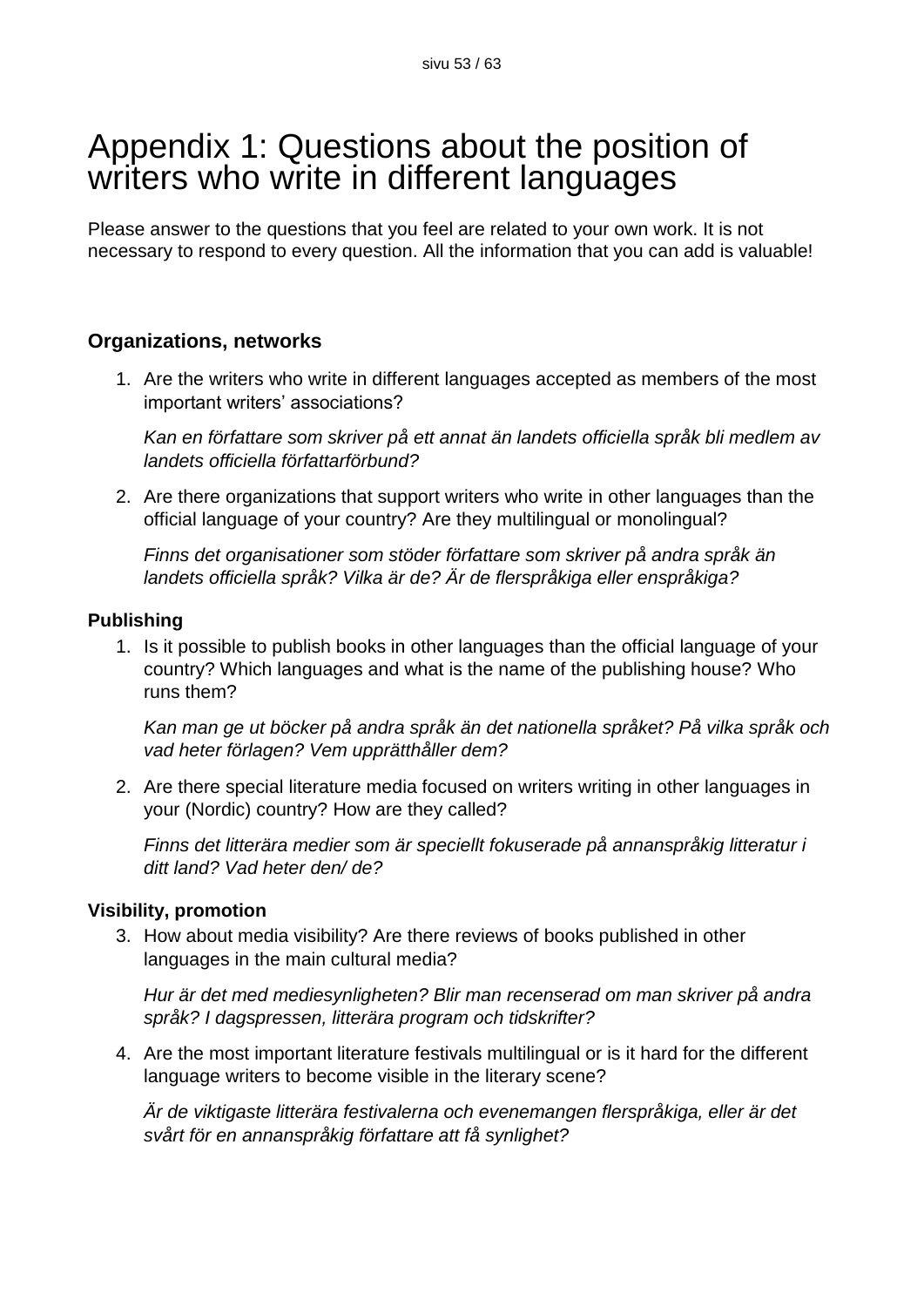5. Are the other language writers included in the work of literature promotion organizations that work internationally?

*Är verk av författare som skriver och publicerar sig på andra språk än landets officiella inkluderade i den verksamhet som landets litterära export- och informationsarbete.*

#### **Grants and awards**

6. How difficult is it for different language writers to get grants for writing? Are there language limitations for getting e.g. the state grants? Are there any special grants for different language writers? What kind of? Does the state support have some quotas for language minorities?

*Hur svårt är det att få författarstipendier om man skriver på andra språk? Har t.ex. de statliga arbetsstipendierna begränsningar baserade på språk och/eller medborgarskap? Finns det speciella stipendier för författare som skriver på andra språk? Hurdana? Finns det kvoteringssystem för att stöda t.ex. språkminoriteter?*

7. How about literature awards? Are the most important literature awards open for writers independently of the writing language or national background?

*Hur är det med litterära pris – Är de viktigaste prisen öppna för författare bosatta i ditt land oberoende av språk eller nationalitet?* 

#### **Possibility to translations**

8. What is the position of the writers who write in other languages in the translation support systems? Is the translation support available also for translations for works of writers who do not write in the official language of the country? Is there a special translation support for other language writers (incl. Sámi)?

*Vilken position har författare som skriver på andra språk än landets officiella inom stipendiesystemet? Är översättningsstöden även öppna för författare som skriver på andra språk? Finns det speciella översättningsstöd för att stöda författare som skriver på andra språk?* 

9. Is there a bank of critiques or literature specialists that can evaluate texts in other languages? A resource available for the funding bodies, publishing houses or writers' associations that could consult their evaluation processes? If so, in which languages?

*Finns det någon flerspråkig "kritiker- och litteraturvetarbank" som finansiärer, medier och t.ex. författarföreningen kan använda sig av då de vill utvärdera en roman som är skriven på ett för utvärderarna främmande språk?*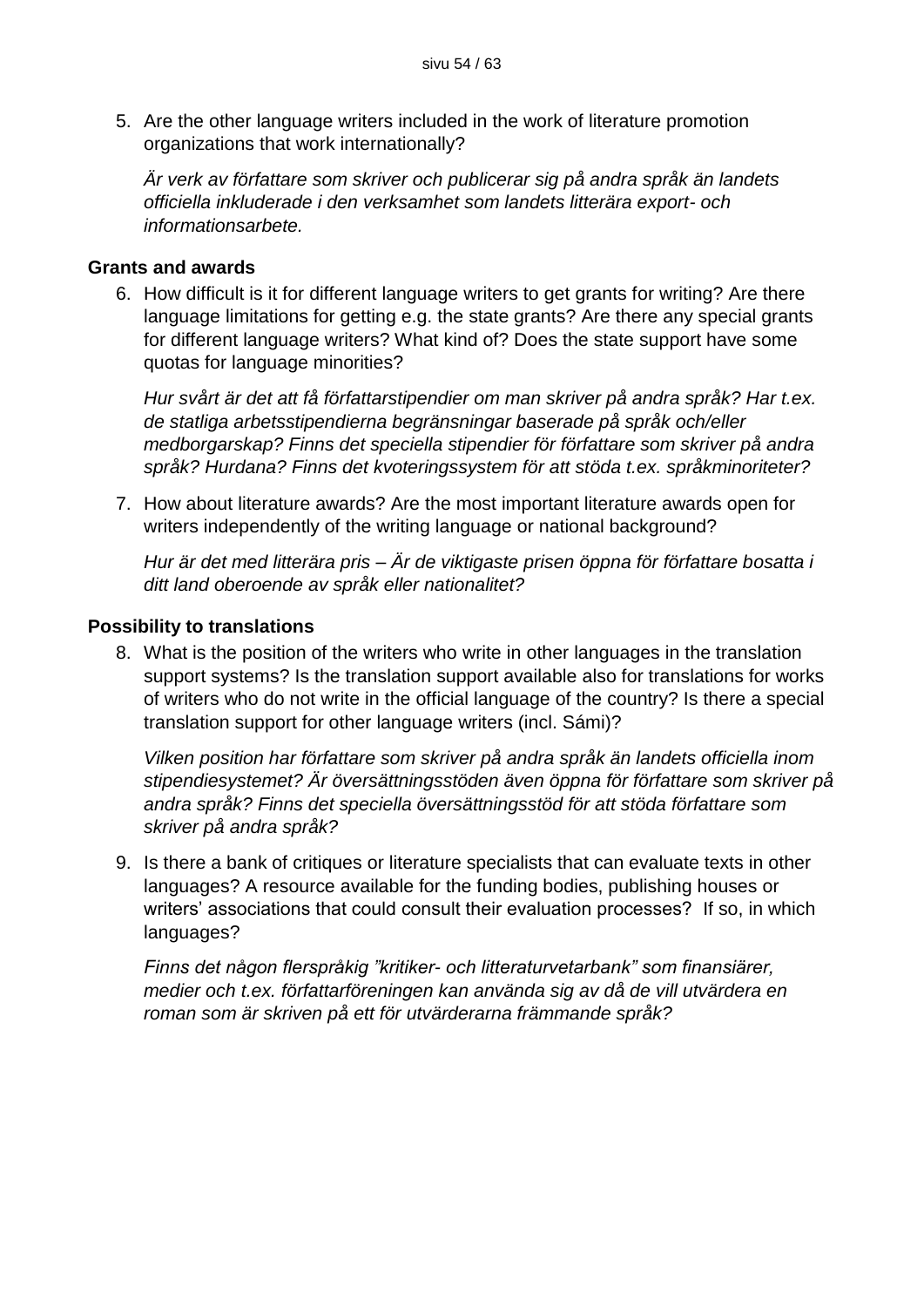#### **Old minority languages**

10.What kind of support programmes does your country have for Sámi language or other official minority languages?

*Vilken slags stödprogram har ditt land för litteratur skriven på samiska språk eller andra av landets officiella minoritetsspråk?*

#### **Other**

11.Other things you would like to mention in relation to literature in different languges?

*Någonting annat som du skulle vilja berätta om litteratur på olika språk?* 

12.Other people and institutions we should contact?

*Andra personer och institutioner vi borde kontakta?*

Thank you very much for your help. We will be delighted to cooperate in these questions. *Tack för hjälpen! Vi samarbetar gärna i dessa frågor!*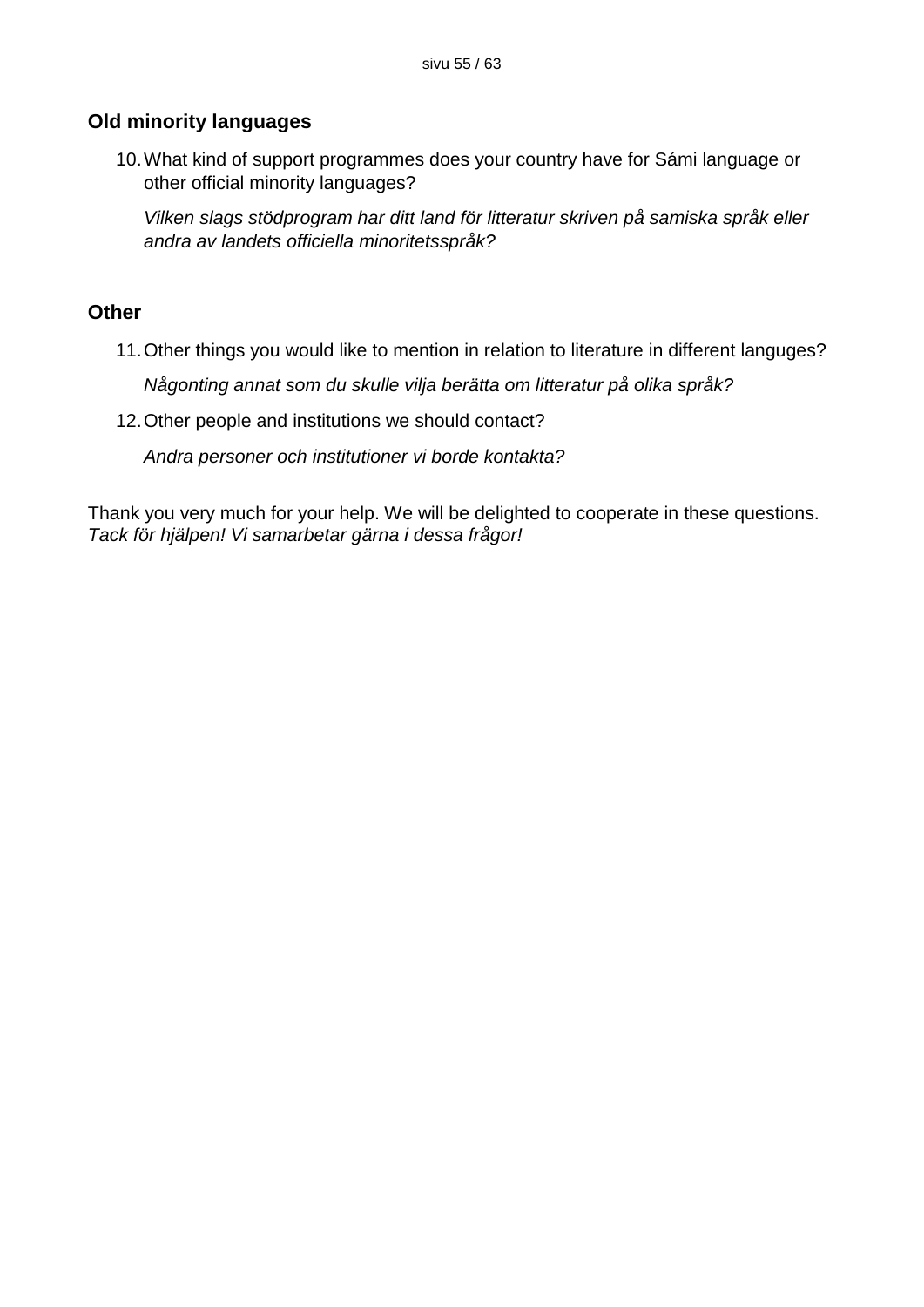## Appendix 2: Non-dominant language writers in Finland / Recommendations (in Finnish)

### **A. Kirjailijan oikeudet ja arjen tarpeet**

#### **1. Edunvalvonta ja -tuki**

Kaikki kirjailijat, taustastaan huolimatta, tarvitsevat tukea mm. tekijänoikeuskysymyksissä, kustannussopimusasioissa sekä palkkio- ja toimeentulokysymyksissä. Tämä tarve nousee erittäin suureksi muunkielisten kirjailijoiden parissa, joista monille suomalainen kulttuuri- ja rahoituskenttä voi olla uusi ja joille suomen/ruotsin kieli ei välttämättä ole niin helppoa. Muunkielisille kirjailijoille tarvitaan neuvonta- ja tukipalveluita juridisissa ja taloudellisissa kysymyksissä.

SUOMEN KIRJAILIJALIITTO, FINLANDS SVENSKA FÖRFATTAREFÖRENING, SANASTO, NUOREN VOIMAN LIITTO, LUKUKESKUS

#### **2. Apurahat sekä tukea apurahahakemuksiin ja Suomen kirjallisuuskentän tuntemukseen**

Taiteen edistämiskeskuksen vuonna 2013 tehdyn selvityksen mukaan valtion työskentelyapurahojen saajien joukossa ei ole ollut yhtään muunkielistä kirjailijaa. Kirjallisuuden puolella apurahoja muunkielisille kirjailijoille on jaettu vain hanketukina ja matkastipendeinä. Tämä on ongelma, joka osittain liittyy kirjailijoiden asenteisiin. Kun ei ole esimerkkejä muunkielisista kirjailijoista, jotka olisivat saaneet työskentelyapurahan, sitä ei ehkä edes uskalleta hakea. Siksi tarvitaan muunkielisille kirjailijoille suunnattua apurahaneuvontaa ja -tukea (myös englanniksi). Olisi myös hyvä, jos rahoittajat lisäisivät kirjallisuuden apurahaohjeisiin sekä apurahasta kertovaan viestintään lauseen, että tukevat suomen- ja ruotsinkielisten teosten lisäksi myös muilla kielillä kirjoitettua kirjallisuutta.

RAHOITTAJAT JA SÄÄTIÖT, NUOREN VOIMAN LIITTO, CAISA JA MUUT KULTTUURIKESKUKSET VALTAKUNNALLISESTI

#### **3. Julkaisemistuki vähemmistökielille**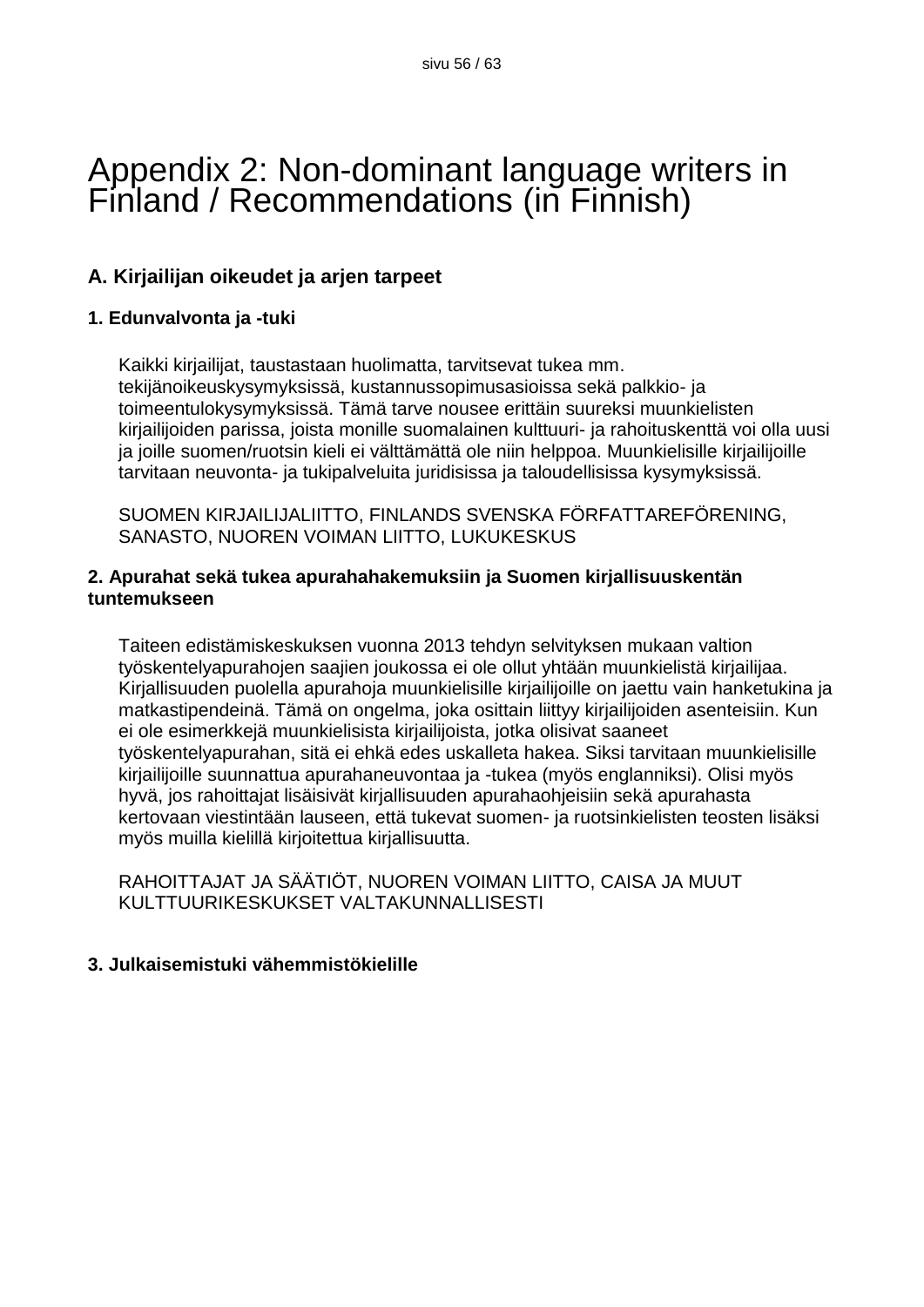Muunkielisille kirjailijoille, varsinkin pienillä tai kaukaisilla kielillä kirjoittaville, kirjan julkaiseminen Suomessa on usein mahdottomuus kaupallisilla kirjallisuusmarkkinoilla. Mahdollisuus julkaista kirjoja omalla äidinkielellään on kuitenkin tärkeä lähtökohta kirjailijan ammattitaidon ylläpitämiselle ja merkityksellistä myös lukijoiden näkökulmasta. Omakustannekenttä on usein ainoa mahdollisuus monille muunkielisille kirjailijoille. Olisi tärkeää, että omakustannekirjallisuutta rahoitetaan – ei pelkästään kirjan painokuluihin, vaan myös ammattitaitoisen kustannustoimittajan palkkaamiseen. Lisäksi tarvitaan monikielistä kustannustoimittajapankkia, joka voisi toimia muunkielisen kirjallisuuden laadullisena takeena.

OPETUS- JA KULTTUURIMINISTERIÖ, RAHOITTAJAT JA SÄÄTIÖT, FILI

#### **4. Kääntäminen**

Muunkieliset kirjailijat ovat hyvin näkymättömiä suomalaisella kirjallisuuskentällä, ennen kuin heidän tekstinsä julkaistaan joko suomeksi tai ruotsiksi. Haaste on sama niin lukijoiden kuin arvostelijoiden ja ammattimaisen kirjallisuuskentänkin näkökulmasta. On erittäin olennaista, että muunkielisten kirjailijoiden tekstejä suomennetaan ja ruotsinnetaan ja että rahoittajat tukevat näitä käännöksiä sekä myös koekäännöksiä, joiden avulla kirjailijat voivat hankkia käännöstukea, suosittelijoita ja apurahoja.

OPETUS- JA KULTTUURIMINISTERIÖ, FILI, SUOMEN KÄÄNTÄJÄLIITTO, RAHOITTAJAT JA SÄÄTIÖT

#### **5. Työllistyminen, esim. kirjailijavieraat kouluihin**

Muunkielisten kirjailijoiden työllistymisen ja näkyvyyden kannalta sekä koulussa olevien siirtolaistaustaisten lasten kannalta olisi tärkeä, että muunkielisiä kirjailijavierailijoita tuotaisiin kouluihin. Kirjailijavierailut tukevat vieraan kielen ja kulttuurin opetusta koulussa. Ehdotamme, että koulut voisivat tilata kirjailijoita Lukukeskuksen kautta ja että rahoittajat ja säätiöt antaisivat kouluille taloudellista tukea muunkielisten kirjailijoiden palkkaamiseen.

LUKUKESKUS, RAHOITTAJAT JA SÄÄTIÖT

#### **6. Medianäkyvyys**

Kirjailijan työn ja kehittymisen kannalta medianäkyvyys ja kirja-arvostelut ovat erittäin keskeisiä. Muunkieliset kirjailijat joutuvat usein mediapimentoon. Suosittelemme, että yksittäiset kriitikot, media sekä kirjallisuusalan lehdet huomioisivat muunkielisten kirjailijoiden toimintaa sekä nostaisivat yleisön tietoisuuteen Suomessa asuvia muunkielisiä kirjailijoita ainakin haastattelujen sekä arvostelujen kautta/avulla.

SARV, MEDIAKENTTÄ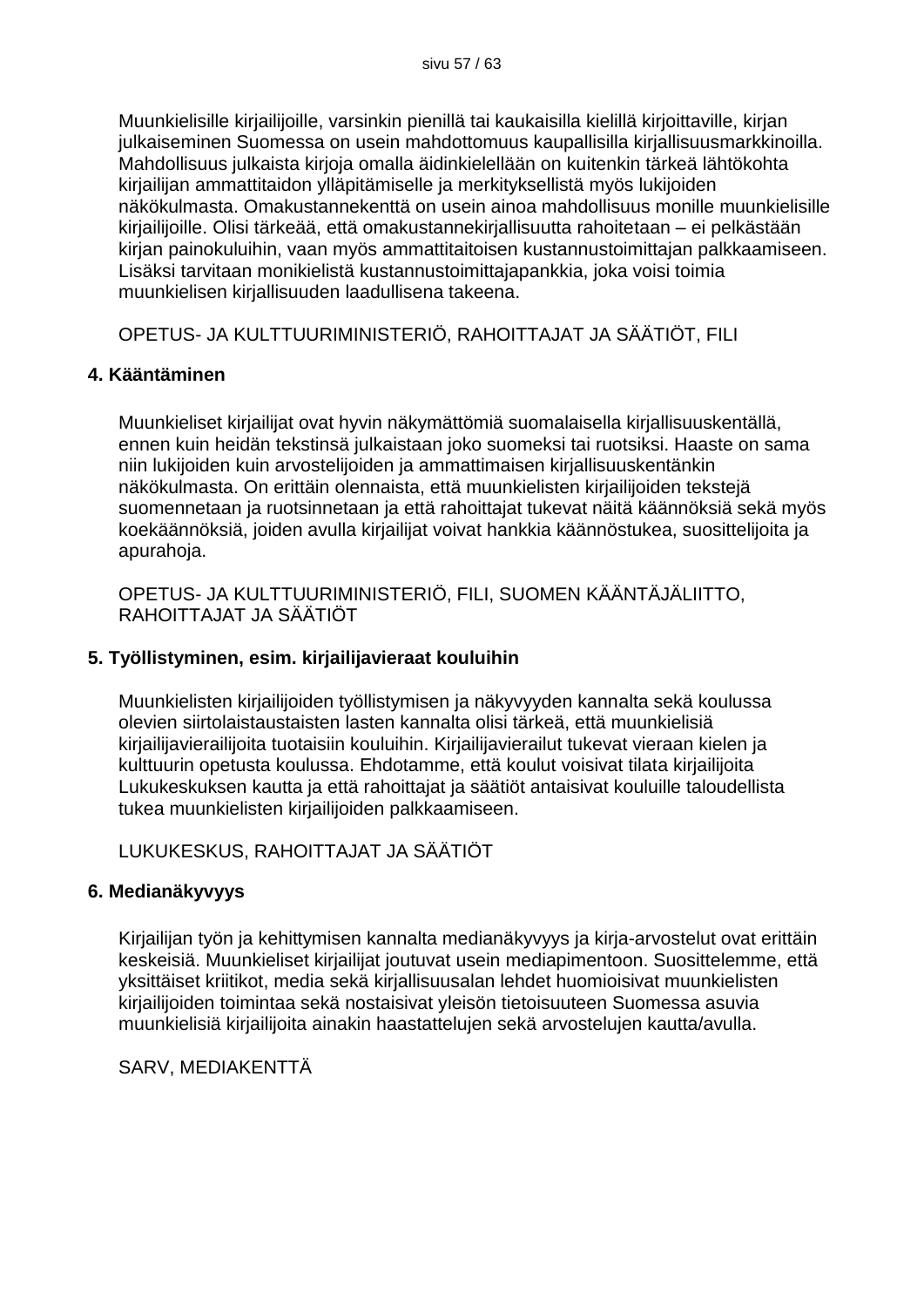#### **7. Vertaistuki ja vuorovaikutus**

Kirjallisuusidentiteetin sekä ammattimaisuuden kehittämiseksi kirjailija tarvitsee vertaistukea sekä lukijapalautetta. Muunkielisten kirjailijoiden kohdalla tukea on tärkeää saada omalla äidinkielellä, mutta yhtälailla olennaista on vuorovaikutus Suomessa asuvien kirjailijoiden kanssa, jotka kirjoittavat niin suomeksi, ruotsiksi kuin muillakin kielillä. Kirjallisuusyhdistykset ovat tärkeä osa vertaistukea. Olisi erittäin tärkeä, että kirjailijaliitot (Suomen kirjailijaliitto ja Finlands svenska författareförening) sekä myös esimerkiksi Suomen Pen ja paikalliset kirjailijaseurat ja -piirit ottaisivat muunkieliset kirjailijat mukaan toimintaansa.

SUOMEN KIRJAILIJALIITTO, FINLANDS SVENSKA FÖRFATTAREFÖRENING, SUOMEN PEN, PAIKALLISET KIRJAILIJAJÄRJESTÖT

#### **B. Kirjallisuuskentän tarpeet**

#### **8. Kirjailijapankki**

Muunkieliset kirjailijat ovat hyvin näkymättömiä kirjallisuuskentällä. On vaikea saada tietoa Suomessa asuvista kirjailijoista, jotka kirjoittavat muilla kielillä kuin suomeksi ja ruotsiksi. Tarvitaan kirjailijapankki, jossa on luettavissa kirjailijan bio ja teosluettelo sekä mahdollisesti tekstiesimerkkejä suomeksi tai ruotsiksi. Tätä kirjailijapankkia voisi ylläpitää Lukukeskus yhteistyössä muunkielisten kirjailijoiden Sivuvalo-verkoston ja transkulttuuristen taiteilijoiden yhdistyksen Catalystin kanssa.

LUKUKESKUS, SIVUVALO, CATALYSTI

#### **9. Neutraali kriitikko- ja kirja-arvioitsijapankki**

Muunkielisten teosten arvioimiseen tarvitaan ammattitaitoisia arvioitsijoita. Suomen kriitikkojen ja kirjallisuustieteilijöiden keskuudessa monet ovat hyvin kielitaitoisia ja pystyvät lukemaan ja arvioimaan kaunokirjallisuutta monella kielellä. Tarvitaan kriitikko- ja kirja-arvioitsijapankki, josta ilmenee, millä kielellä kriitikko- ja kirjallisuustieteilijä voi arvioida sekä mahdollisesti myös toimittaa kaunokirjallista tekstiä. Tätä tietoa voisi lisätä esimerkiksi jo olemassa oleviin listauksiin, kuten Suomen arvostelijaliiton (SARV) arvostelijapankkiin.

SARV, LUKUKESKUS

#### **10. Pohjoismainen yhteistyö**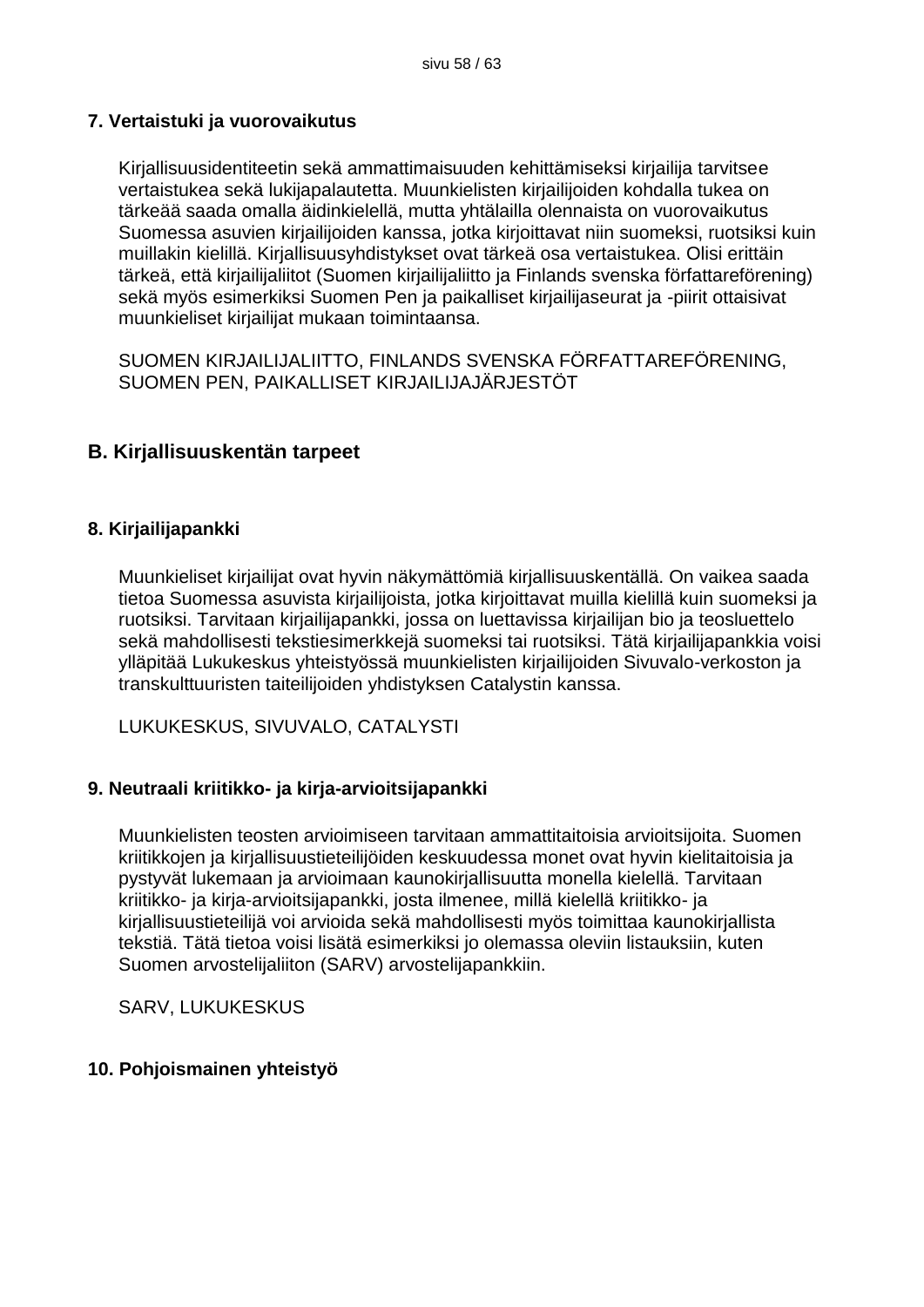Maahanmuutto Suomeen on verrattuna moneen muuhun maahan aika pienimuotoista ja siksi olemme monessa asiassa hieman muita Pohjoismaita jäljessä. Yhteistyö muiden Pohjoismaiden kirjallisuuskentän ja kirjailijaliittojen kanssa voisi antaa suomalaisille toimijoille toimintamalleja ja yhteistyötahoja muunkielisten kirjailijoiden integroimiseksi kirjallisuuskentälle. Esimerkiksi käännös- sekä arviointiapua eri kielillä saattaisi löytyä Ruotsissa, jossa kustannetaan jo kirjoja esim. farsin, arabian ja kurdin kielellä. Muiden pohjoismaiden kirjailijaliitot hyväksyvät jäsenikseen muilla kuin ruotsinkielellä kirjoittavia kirjailijoita.

POHJOISMAINEN KULTTUURIPISTE, SIVUVALO, CAISA, LUKUKESKUS, KULTTUURIA KAIKILLE-PALVELU, FILI

Helsinki 9.3.2015 Roxana Crisólogo, Outi Korhonen & Rita Paqvalén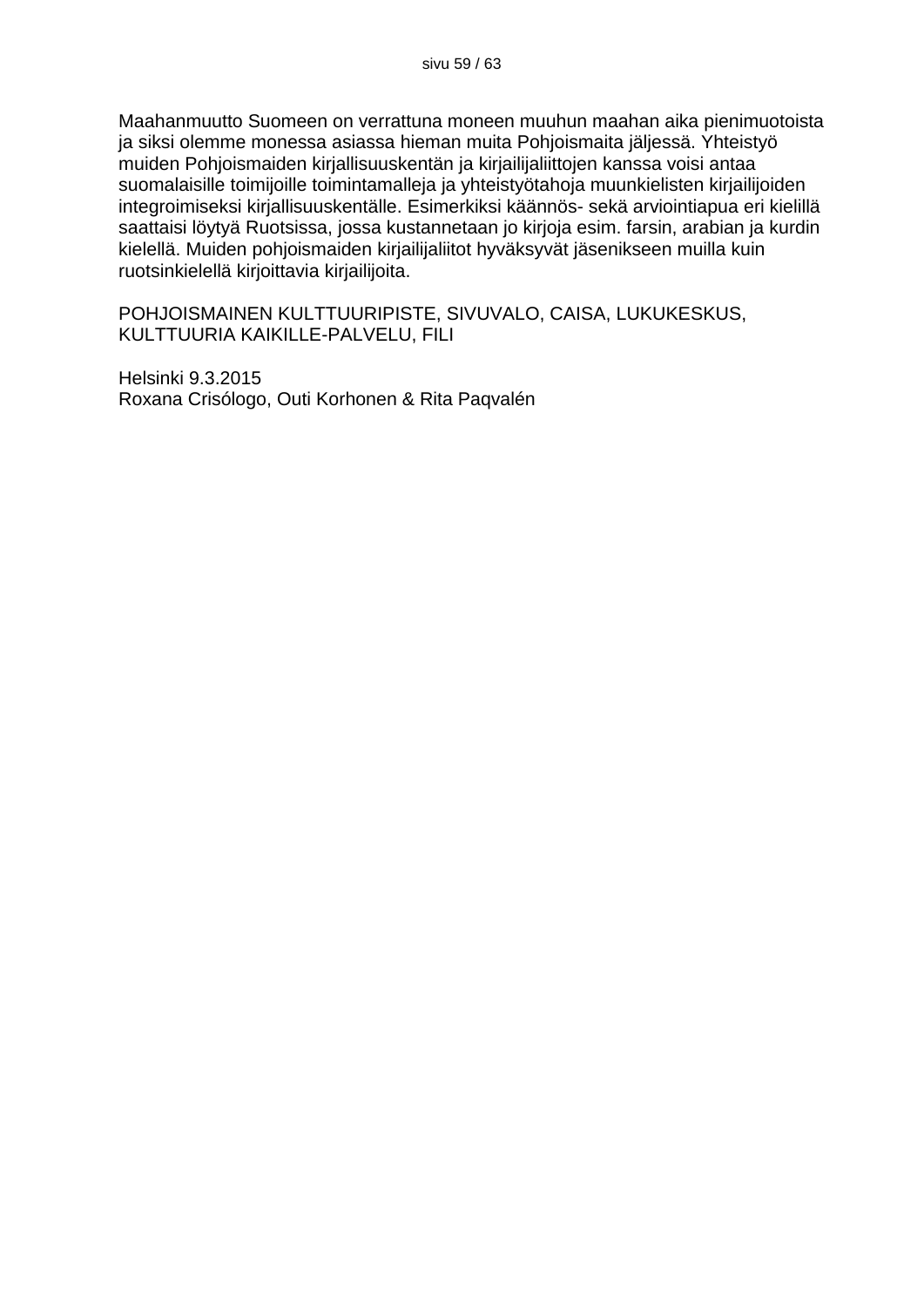## **Sources**

## **Publications**

Bhabha, Homi K., *The Location of Culture*. Routledge 1994. p. 54.

*European Charter for Regional and Minority Languages*,

http://www.coe.int/t/dq4/education/minlang/aboutcharter/default\_en.asp, cited 21.6.2015.

- Granqvist, Kimmo, *Selvitys Suomen romanikielen nykytilasta sekä kielentutkimuksen ja huollon tarpeista*. Kotus 2006. [http://www.kotus.fi/files/729/romaniselvitys-1.pdf,](http://www.kotus.fi/files/729/romaniselvitys-1.pdf) cited 10.3.2016.
- Jankowska, Paulina, "Sverigeskildringar i samtida svenska romaner. Debatten om fenomen och begreppen 'invandrarlitterarur' och 'invandrarförfattare'", *Acta Sueco-Polonica* nr 16 (2010–2011), s. 33–50. [https://depot.ceon.pl/bitstream/handle/123456789/1549/Sverigeskildringar%20i%20sa](https://depot.ceon.pl/bitstream/handle/123456789/1549/Sverigeskildringar%20i%20samtida%20svenska%20romaner.pdf?sequence=1)

[mtida%20svenska%20romaner.pdf?sequence=1,](https://depot.ceon.pl/bitstream/handle/123456789/1549/Sverigeskildringar%20i%20samtida%20svenska%20romaner.pdf?sequence=1) cited 16.3.2016.

- Karhunen, Paula, *Immigrant artists in the Finnish support system for the arts. Summary*. Arts Promotion Centre Finland 2013. [http://www.taike.fi/documents/10921/0/Immigrant+artists+in+the+Finnish+support+syst](http://www.taike.fi/documents/10921/0/Immigrant+artists+in+the+Finnish+support+system+for+the+arts.pdf) [em+for+the+arts.pdf,](http://www.taike.fi/documents/10921/0/Immigrant+artists+in+the+Finnish+support+system+for+the+arts.pdf) cited 14.5.2015.
- Karhunen, Paula, Maahanmuuttajataiteilijat taiteen tukijärjestelmässä. Arts Promotion Centre Finland 2013.

[http://www.taike.fi/documents/10921/0/Maahanmuuttajataiteilijat+taiteen+tukijarjestelm](http://www.taike.fi/documents/10921/0/Maahanmuuttajataiteilijat+taiteen+tukijarjestelmassa.pdf) [assa.pdf,](http://www.taike.fi/documents/10921/0/Maahanmuuttajataiteilijat+taiteen+tukijarjestelmassa.pdf) cited 14.5.2015.

- Paqvalén, Rita, "Språkliga samtidigheter i litteraturen", *Lysmasken* 4.11.2013. [http://www.kiiltomato.net/sprakliga-samtidigheter-i-den-finlandska-litteraturen/,](http://www.kiiltomato.net/sprakliga-samtidigheter-i-den-finlandska-litteraturen/) cited 9.3.2016.
- Rensujeff, Kaija, *Käsin, sävelin, sanoin ja kuvin. Saamelaiset taiteilijat Suomessa*. Taiteen keskustoimikunta. Helsinki 2011.

[http://www.taike.fi/documents/10921/0/Rensujeff+38+11.pdf,](http://www.taike.fi/documents/10921/0/Rensujeff+38+11.pdf) cited 15.3.2016.

"The Norwegian public lending right scheme by 2007", paper presented at the VIIth international conference on lending rights of French Society for the Interests of Authors of the Written word, Paris, 6.–6.9.2007. [http://www.la](http://www.la-sofia.org/plrconference2007/pdf/norvege_eng.pdf)[sofia.org/plrconference2007/pdf/norvege\\_eng.pdf,](http://www.la-sofia.org/plrconference2007/pdf/norvege_eng.pdf) cited 18.6.2015.

## Websites of organizations

Arts Council Norway, [www.kulturradet.no,](www.kulturradet.no) cited 18.6.2015.

Arts Promotion Centre Finland, Taiteen edistämiskeskus (Taike) [www.taike.fi,](www.taike.fi) cited 7.2.2016.

Bagdad Café, [www.bagdadcafe.org,](www.bagdadcafe.org) cited 14.5.2015.

Chechen Writers' Centre (part of Pen International), [www.pen-](www.pen-international.org/centres/chechen-writers-centre)

[international.org/centres/chechen-writers-centre,](www.pen-international.org/centres/chechen-writers-centre) cited 23.1. 2016.

Danish Arts Foundation (Statens Kunstfond), [www.kunst.dk,](www.kunst.dk) cited 8.6.2015.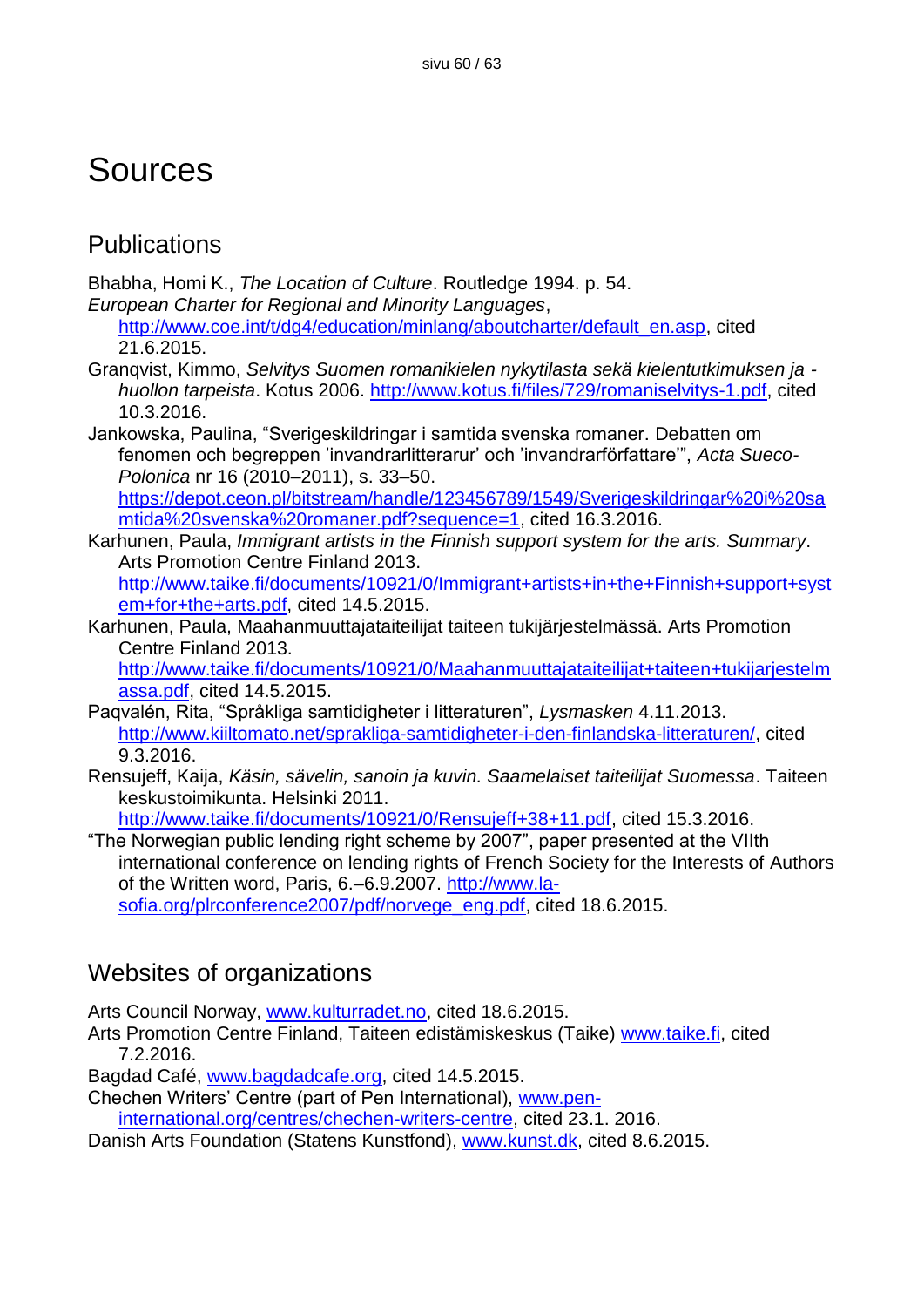- Danish Authors' Society (Dansk Forfatterforening), [www.danskforfatterforening.dk,](www.danskforfatterforening.dk) cited 15.5.2015.
- Dar Al Muna, publishing company in Arabic language in Sweden, [http://daralmuna.se/,](http://daralmuna.se/) cited 9.6.2015.
- DINO Network Diversity in Nordic Literature (The Hugo Valentin Centre, Uppsala University),

[http://www.valentin.uu.se/research/Researchnetworks/DINONetwork/?languageId=1,](http://www.valentin.uu.se/research/Researchnetworks/DINONetwork/?languageId=1) cited 10.12.2015.

- FarLit Faroese Literature, [www.farlit.fo,](www.farlit.fo) cited in 9.2.2016.
- Finnish literature exchange (FILI), [http://www.finlit.fi,](http://www.finlit.fi/) cited 25.5.2015
- Greenland Writers' Association (Kalaallit Atuakkiortut, KA), [http://www.atuakkiortut.gl,](http://www.atuakkiortut.gl/) cited 9.6.2015.
- Icelandic Literature Centre (Miðstöð íslenskra bókmennta), [http://www.islit.is/en/grants/translations-from-icelandic/,](http://www.islit.is/en/grants/translations-from-icelandic/) cited 10.3.2016.
- ICORN The International Cities of Refuge Network, [http://icorn.org/,](http://icorn.org/) cited 15.6.2015.
- Institute for the languages of Finland, (Kotimaisten kielten keskus, Kotus),

[http://www.kotus.fi/kielitieto/kielipolitiikka/suomen\\_kielilainsaadanto,](http://www.kotus.fi/kielitieto/kielipolitiikka/suomen_kielilainsaadanto) cited 10.3.2016. Karavan / Indian Library (Indiska biblioteket),

[http://www.karavan.se/html/indiskabiblioteket.html,](http://www.karavan.se/html/indiskabiblioteket.html) cited 21.5.2015.

- Litteraturcentrum Tranås, [http://www.litteraturcentrum.nu/,](http://www.litteraturcentrum.nu/) cited 10.3.2016.
- Litteraturcentrum Uppsal[a, http://www.litteraturcentrum.se/,](,%20http:/www.litteraturcentrum.se/) cited 3.8.2015.
- Ministry of Culture Denmark ("The culture canon", Kulturkanon), [http://kum.dk/temaer/temaarkiv/kulturkanon/,](http://kum.dk/temaer/temaarkiv/kulturkanon/) cited 14.3.2016.
- Multilingualism in contemporary literature in Finland, [http://monikielisyys.fi/en/,](http://monikielisyys.fi/en/) cited 4.8.2015.
- Multiculturalism Policies in Contemporary Democracies (Queens University), [http://www.queensu.ca/mcp/national-minorities,](http://www.queensu.ca/mcp/national-minorities) cited 14.8.2015.
- Norsk Litteraturfestival, The Norwegian literary canon (Norsk litteraer kanon), [http://www.litteraturfestival.no/lillehammer/norsk-litteraer-kanon/,](http://www.litteraturfestival.no/lillehammer/norsk-litteraer-kanon/) cited 9.3.2016.
- Norwegian Authors' Union (Den norske Forfatterforening), [http://forfatterforeningen.no,](http://forfatterforeningen.no/) cited 17.4.2015.
- Norwegian Literature Abroad (NORLA), [http://norla.no,](http://norla.no/) cited 8.6. 2015
- Norwegian Writers' Centre (Norsk Forfattersentrum), [http://www.forfattersentrum.no/,](http://www.forfattersentrum.no/) cited 10.3.2016.
- PEN International, [http://www.pen-international.org,](http://www.pen-international.org/) cited 15.6.2015.

Public Lending Right International/ Norway,

[https://www.plrinternational.com/established/plradministrators/norway.htm,](https://www.plrinternational.com/established/plradministrators/norway.htm) cited 18.6.2015.

Public Lending Right International/ Denmark,

[https://www.plrinternational.com/established/plradministrators/denmark.htm,](https://www.plrinternational.com/established/plradministrators/denmark.htm) cited 15.7.2015.

Rithøvundafelag Føroya (Authors' Union of the Faroe Islands, no official English name found), [http://www.rit.fo,](http://www.rit.fo/) cited 9.3.2016.

Robustos publishing company (Runokohtauksia), [http://www.robustos.fi/,](http://www.robustos.fi/) cited 7.2.2016. Sami Artist Council (Norway), [http://www.samidaiddar.no/no/hjem.html,](http://www.samidaiddar.no/no/hjem.html) cited 10.3.2016.

Sami Writers' Association (Sámi Girječálliid Searvi), [http://samiskkunstner.org/no/om](http://samiskkunstner.org/no/om-samisk-forfatterforening.html)[samisk-forfatterforening.html,](http://samiskkunstner.org/no/om-samisk-forfatterforening.html) cited 9.6.2015.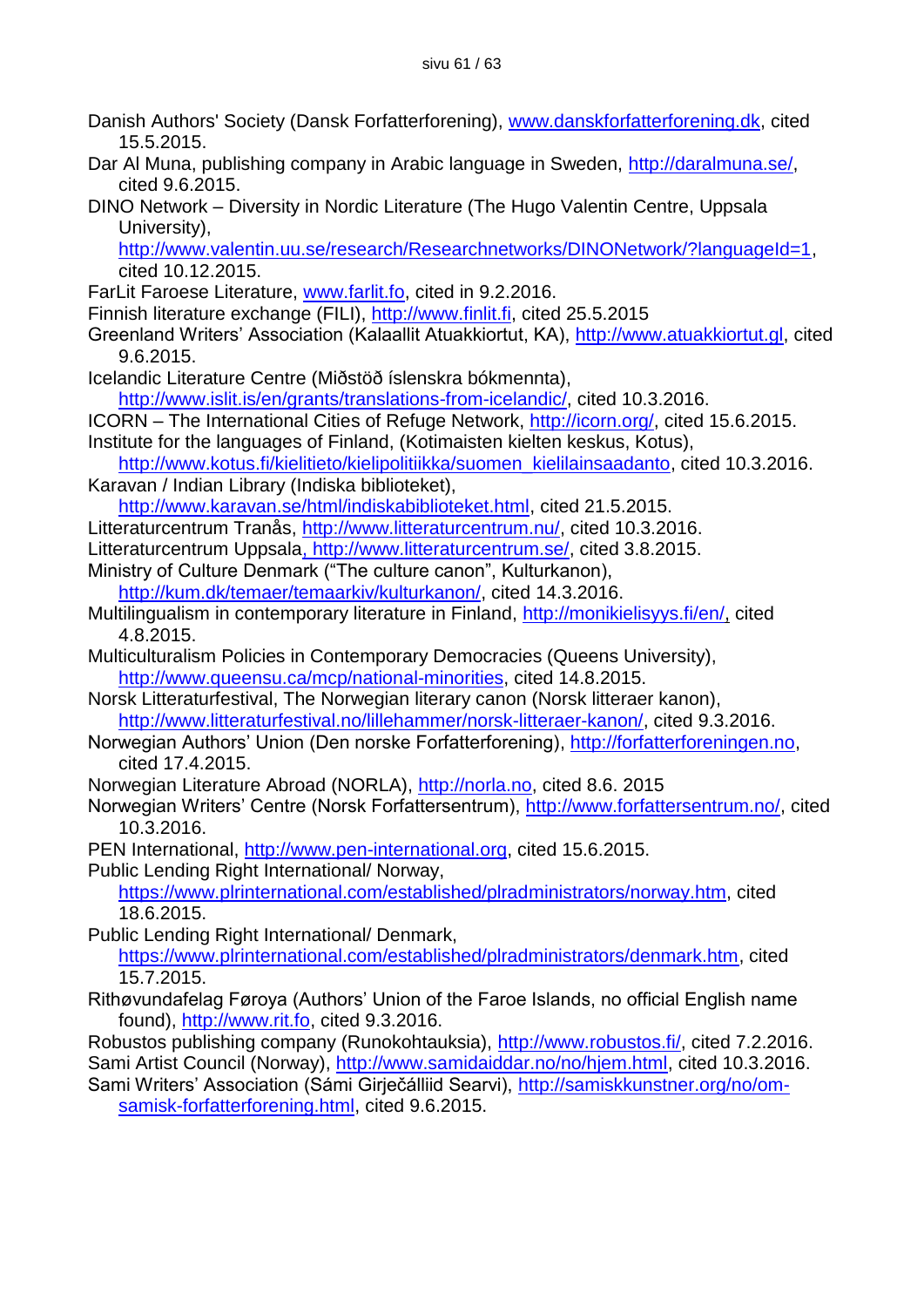SASNET – Swedish South Asian Studies Network, Lund University, [http://www.sasnet.lu.se/culture/indian-library,](http://www.sasnet.lu.se/culture/indian-library) cited 21.7.2015.

Sivuvalo project, [http://sivuvalo.com,](http://sivuvalo.com/) cited 15.3.2016.

Sanasto (Literary copyright society of Finland), [http://www.sanasto.fi/front](http://www.sanasto.fi/front-page/sanasto/what-we-do/)[page/sanasto/what-we-do/,](http://www.sanasto.fi/front-page/sanasto/what-we-do/) cited 17.7. 2015 and 10.3.2016.

Society of Swedish Authors in Finland (Finlands svenska forfattareförening), [http://www.forfattarna.fi,](http://www.forfattarna.fi/) cited 25.5.2015.

Suomen venäjänkielisten kirjailijoiden yhdistys (Association of Russian-speaking Authors' in Finland, no English name), [http://inyeberega.net/,](http://inyeberega.net/) cited 11.6.2015.

Swedish Arts Council (Kulturrådet), [http://www.kulturradet.se/,](http://www.kulturradet.se/) cited 8.6. 2015 and 10.3.2016.

Swedish Authors' Fund (Sveriges författarfond),

[http://www.svff.se/html/Meny1\\_2\\_eng.html,](http://www.svff.se/html/Meny1_2_eng.html) cited 15.6.2015.

Swedish Writers' Union (Sveriges författarförbund), [http://www.forfattarforbundet.se/,](http://www.forfattarforbundet.se/) cited 29.5.2015.

The Association of International Authors in Sweden (Sveriges internationella författarförening SVIFF), [http://www.sviff.immi.se/node/1,](http://www.sviff.immi.se/node/1) cited 11.6.2015.

The Finnish Reading Centre (Lukukeskus), [www.lukukeskus.fi,](www.lukukeskus.fi) cited 15.3.2016.

The Immigrant Institute (Immigrant-institutet), [http://www.immi.se/kultur/kultfor.htm,](http://www.immi.se/kultur/kultfor.htm) cited 11.6.2015.

The Union of Finnish Writers (Suomen Kirjailijaliitto), [http://www.kirjailijaliitto.fi,](http://www.kirjailijaliitto.fi/) cited 25.5.2015.

The Writers' Centre in Sweden (Författarcentrum), [http://www.forfattarcentrum.se/,](http://www.forfattarcentrum.se/) cited 7.6.2015.

The Writers' Union of Iceland (Rithöfundasamband Íslands), [http://rsi.is,](http://rsi.is/) cited 25.5.2015.

Unesco, "Declaration on the Rights of Persons Belonging to National or Ethnic, Religious and Linguistic Minorities", [http://www.unesco.org/most/lnlaw7.htm,](http://www.unesco.org/most/lnlaw7.htm) cited 24.2.2016.

## Interviews and e-mails

Aikio, Inger-Mari, Sámi writer and literature activist. Telephone interview 14.4.2015.

Arkoma, Ulla, Cultural Producer, The Finnish Reading Centre. Telephone interview 26.2.2016.

Barrubia, Lalo, writer, e-mail on 24.4.2015.

Benito, Miguel, former secretary of the Association of International Authors in Sweden. Email 15.6.2015.

Bennett, Kerstin, Office Manager of the Norwegian Authors' Union and Secretary of the Grants Committee. E-mails 6.5 and 26.5.2015.

Bergström-Larsson, Susanne, Department of Arts and Culture, Swedish Literature Exchange, Swedish Arts Council. Recorded conversation at the Swedish Arts Council on 27.4.2015. Feedback on the draft 27.1.2016.

Brilioth Biörnstad, Lotta, Swedish Arts Council. E-mail and feedback on the draft 27.1.2016.